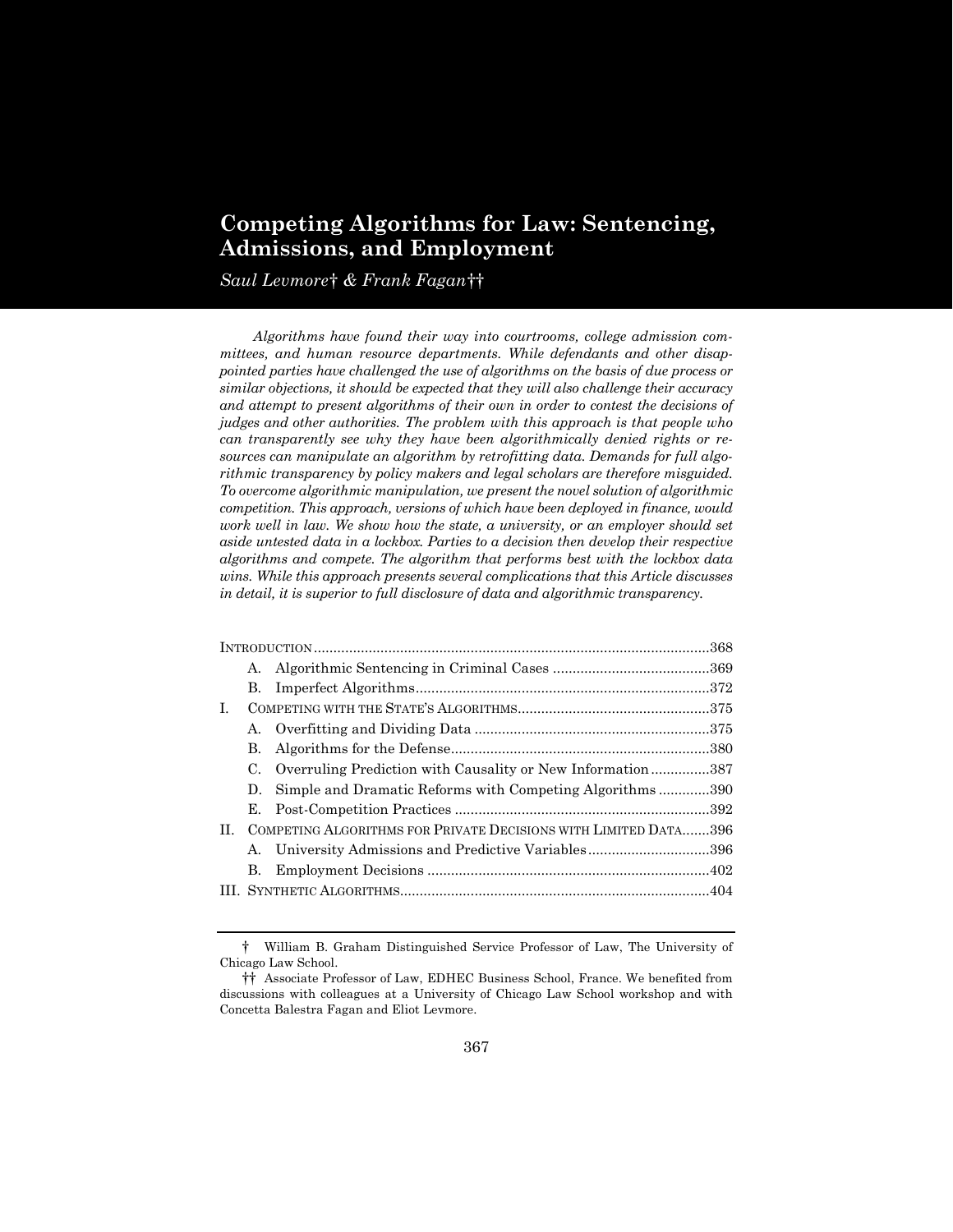| 368 | The University of Chicago Law Review | [88:367] |
|-----|--------------------------------------|----------|
|     |                                      |          |

### <span id="page-1-4"></span><span id="page-1-3"></span>INTRODUCTION

When the past is thought to predict the future, it is unsurprising that machine learning, with access to large data sets, wins prediction contests when competing against an individual, including a judge. Just as computers predict next week's weather better than any human working alone, at least one study shows that machine learning can make better decisions than can judges when deciding whether or not to grant bail.<sup>[1](#page-1-0)</sup> Courts have, therefore, started accepting machine learning when contemplating prison sentences as well as bail releases or denials.[2](#page-1-1) In both cases, failure is judged largely on the basis of recidivism and partly on the basis of a failure to appear for court hearings or to abide by requirements issued by parole officers.[3](#page-1-2) The use of data to decide an individual's fate raises ethical, constitutional, and other legal questions, but given courts' acceptance of data thus far, this Article sets these questions aside and examines the use of data with the new tools now available to litigators and courts. In any event, and as we will see, there are many other applications of machine learning in law, and some steer clear of constitutional objections. It should also be noted that the persistent objections take different form when data are used by courts as opposed to legislatures.

<span id="page-1-0"></span><sup>1</sup> *See* Jon Kleinberg, Himabindu Lakkaraju, Jure Leskovec, Jens Ludwig & Sendhil Mullainathan, *Human Decisions and Machine Predictions*, 133 Q.J. ECON. 237, 237–38 (2018) (developing policy simulations that reduce crime by 24.7% with no change in jailing rates or that reduce jailing rates by 41.9% with no increase in crime rates). For related work, see Himabindu Lakkaraju & Cynthia Rudin, *Learning Cost-Effective and Interpretable Treatment Regimes*, 54 PROC. MACH. LEARNING RSCH. 166, 173 (2017). *See also generally* Jongbin Jung, Connor Concannon, Ravi Shroff, Sharad Goel & Daniel G. Goldstein, Simple Rules for Complex Decisions (Apr. 4, 2017) (Stan. Univ. Working Paper) (on file with authors).

<span id="page-1-1"></span><sup>2</sup> *See* Brandon Garrett & John Monahan, *Assessing Risk: The Use of Risk Assessment in Sentencing*, 103 JUDICATURE 42, 43 (2019) (documenting an increased use of statistical risk assessment tools in sentencing and, notably, the endorsement of those tools by drafters of the 2017 revision to the Model Penal Code as well as the use of these tools in the FIRST STEP Act, a sweeping federal sentencing reform enacted in 2018); John Logan Koepke & David G. Robinson, *Danger Ahead: Risk Assessment and the Future of Bail Reform*, 93 WASH. L. REV. 1725, 1748 (2018) (documenting the introduction or standardization of statistical risk assessment tools for pretrial release decisions in fourteen states since 2012).

<span id="page-1-2"></span><sup>3</sup> *See, e.g.*, 18 U.S.C. § 3142(b) (providing for pretrial release of the accused on the basis of flight and crime risk).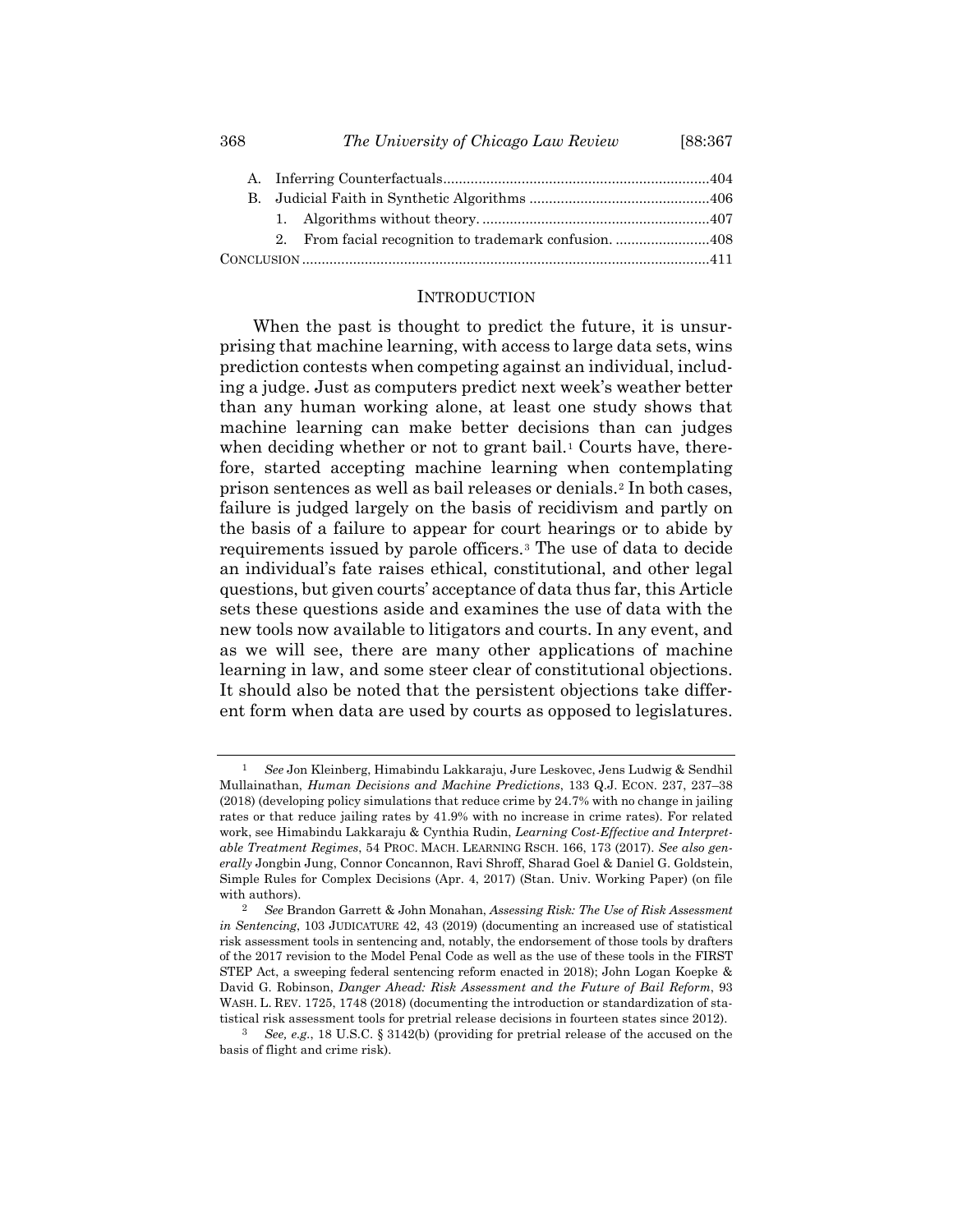Some of this Article's suggestions are probably best directed at legislatures, rather than at judges ruling on single cases with litigants who may not have the time or resources to engage in algorithmic arguments. Nevertheless, a single judge making a binary decision is a good place to start, in part because there already exist such cases, as discussed presently. A careful look at the application of machine learning to a legal decision about the length of a person's prison term reveals a number of things that can help us understand the future of machines and algorithms in law.[4](#page-2-0) While this Article offers a set of suggestions for improving the use of machine learning in judicial decision-making, it is also applicable to legislatures that might be amenable to significant changes in several areas of law.

## <span id="page-2-2"></span>A. Algorithmic Sentencing in Criminal Cases

We begin with, and then dwell on, the relatively recent and well-known Wisconsin Supreme Court decision in *State v. Loomis*.[5](#page-2-1) The state had accused Eric Loomis of participating in a drive-by shooting, and he eventually pleaded guilty to two lesser charges. In preparation for sentencing by a lower court, a Wisconsin Department of Corrections officer produced a pre-sentencing investigation report that included an assessment of risk based on an outside firm's algorithm. The firm had used data, given to it by the state, about many previous recidivist (and nonrecidivist)

<span id="page-2-0"></span>We use the term "machine learning" for a tool that finds hidden connections, reaches conclusions, and often improves on its own after humans have given it goals and data. Machine learning is best understood as a subset of artificial intelligence, which is a general term that includes things that humans have done (or still do) that can be carried out by a machine. We use both terms specifically in a way that indicates a transfer of investigation of facts and decision-making away from humans. *See* Frank Fagan & Saul Levmore, *The Impact of Artificial Intelligence on Rules, Standards, and Judicial Discretion*, 93 S. CAL. L. REV. 1, 4 n.1 (2019).<br>5 881 N W 2d 749 (Wis 2016) For

<span id="page-2-1"></span><sup>5</sup> 881 N.W.2d 749 (Wis. 2016). For a discussion on the dangers of bias in risk assessment tools such as Correctional Offender Management Profiling for Alternative Sanctions (COMPAS), the tool used in *Loomis*, see Julia Angwin, Jeff Larson, Surya Mattu & Lauren Kirchner, *Machine Bias: There's Software Used Across the Country to Predict Future Criminals. And It's Biased Against Blacks.*, PROPUBLICA (May 23, 2016), https://perma.cc/G7EV-2JVJ. *But see generally* Anthony W. Flores, Kristin Bechtel & Christopher T. Lowenkamp, *False Positives, False Negatives, and False Analyses: A Rejoinder to "Machine Bias: There's Software Used Across the Country to Predict Future Criminals. And It's Biased Against Blacks."*, 80 FED. PROB. 38 (2016) (disputing the Angwin article and suggesting there might be less racial bias than previously thought). *See also generally* Jon Kleinberg, Jens Ludwig, Sendhil Mullainathan & Cass R. Sunstein, *Discrimination in the Age of Algorithms*, 10 J. LEGAL ANALYSIS 1 (2018); Bernard E. Harcourt, *Risk as a Proxy for Race: The Dangers of Risk Assessment*, 27 FED. SENT'G REP. 237 (2015) (advocating that courts should not attempt to predict recidivists because of the serious dangers of racial inequity).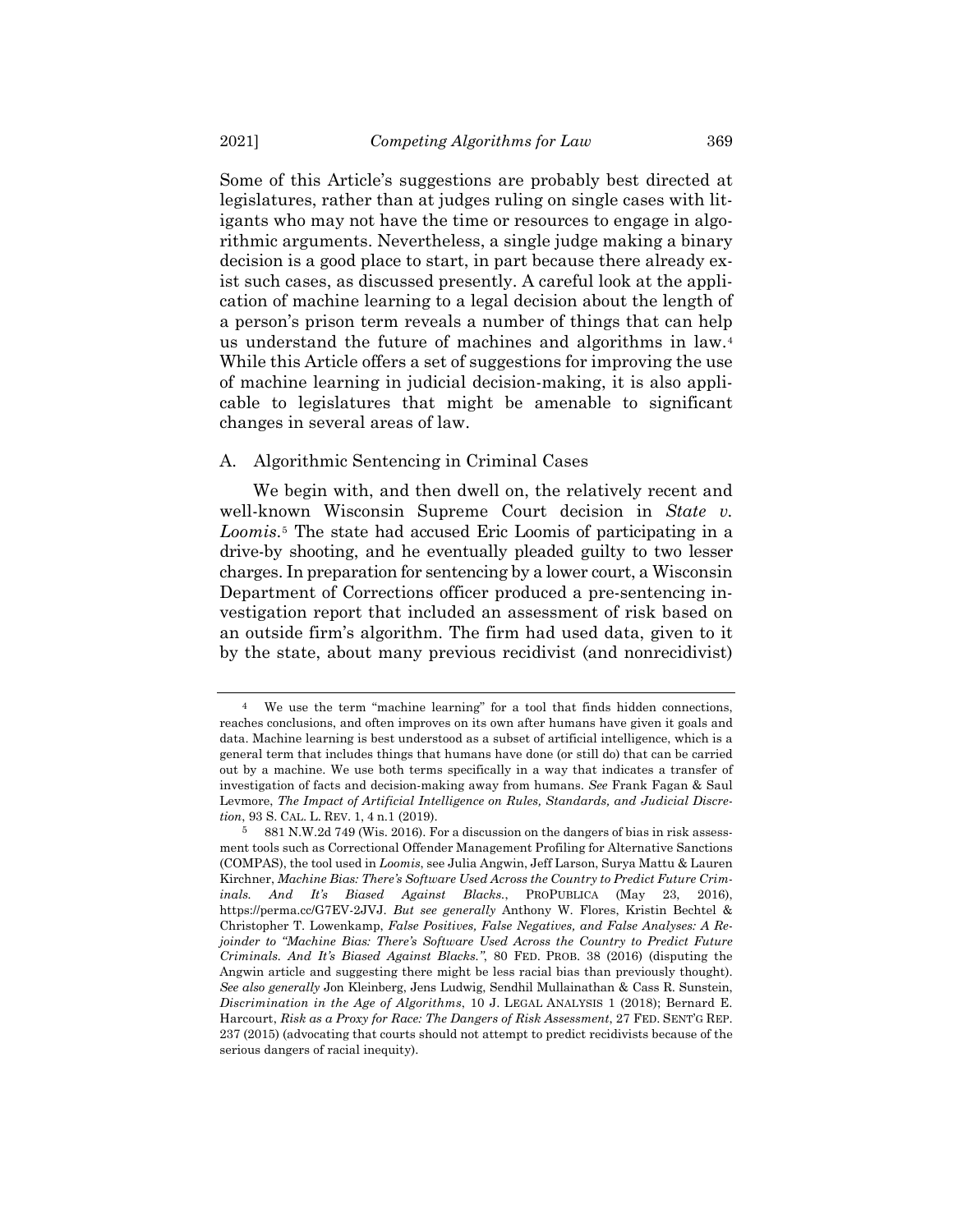wrongdoers after their release. The algorithm, COMPAS, and the method by which it was produced were not disclosed to either of the courts or to the defendant. The state supreme court held that a trial court's use of an algorithmic risk assessment in sentencing does not violate the defendant's due process. Loomis lost.[6](#page-3-0)

The algorithm was formed by inspecting a large data set as well as the defendant's criminal history (along with data provided by the defendant in an interview) as a means of estimating the risk of recidivism.[7](#page-3-1) Such algorithms do not (yet) perform a costbenefit analysis, which might take account of the cost of incarceration and the cost of various potential and predicted crimes, but a judge is free to do so, armed with the algorithm's forecast. The defendant did not like the outcome of the lower court's evaluation (six years in prison) and objected to the court's reliance on an algorithm with unrevealed details.[8](#page-3-2) For example, if the algorithm included race or a factor highly correlated with race, the defendant might have had serious grounds for objection.[9](#page-3-3) The algorithm

<span id="page-3-4"></span><span id="page-3-0"></span><sup>6</sup> *Loomis*, 881 N.W.2d at 772. Other due process claims have been brought against risk assessment tools in Iowa but have been rejected for procedural reasons. *See* State v. Guise, 921 N.W.2d 26, 31 (Iowa 2018) (Appel, J., concurring) (noting that a lack of timely objection amounted to the defendant waiving possible due process challenges); State v. Gordon, 921 N.W.2d 19, 21 (Iowa 2018) (holding that the defendant's due process claim was not properly preserved for appeal). The core issue—whether risk assessment tools are permissible if they indirectly use race—has not been resolved. One pro se litigant has brought an equal protection claim against COMPAS in Wisconsin, and the court held that *Loomis* does not restrict a litigant from seeking relief under an equal protection suit. Henderson v. Stensberg, No. 18-CV-555-JDP, 2020 WL 1320820, at \*2 (W.D. Wis. Mar. 20, 2020). At the time of publication, a trial date has not been set. It seems likely that courts will eventually exclude tools that intentionally look for inputs that are correlated with race, but it seems inevitable that inputs, such as employment status, will be permitted even though they obviously are correlated with race. *See, e.g.*, U.S. BUREAU OF LAB. STAT., U.S. DEP'T OF LAB., LABOR FORCE CHARACTERISTICS BY RACE AND ETHNICITY, 2018, at 1 (2019) (noting that, in 2018, the unemployment rate for American Indians and Alaska Natives, Blacks or African Americans, Native Hawaiians and other Pacific Islanders, and people of two or more races was higher than the national average, while the rate for Asians and Whites were lower than the national average).

<span id="page-3-1"></span><sup>7</sup> For a comprehensive description of COMPAS's inner workings, see Tim Brennan, William Dieterich & Beate Ehret, *Evaluating the Predictive Validity of the COMPAS Risk and Needs Assessment System*, 36 CRIM. JUST. & BEHAV. 21, 22–25 (2009).

<sup>8</sup> *Loomis*, 881 N.W.2d at 756.

<span id="page-3-3"></span><span id="page-3-2"></span>If a risk assessment tool did explicitly include race, a defendant could make a conventional equal protection claim. In a different context, the University of Texas's "Personal Achievement Index," which explicitly considered an applicant's race, passed strict scrutiny when it showed "concrete and precise goals" in relation to educational diversity. Fisher v. Univ. of Tex. at Austin, 136 S. Ct. 2198, 2211 (2016); *see* Aziz Z. Huq, *Racial Equity in Algorithmic Criminal Justice*, 68 DUKE L.J. 1043, 1084, 1098 (2019) ("[T]he weight of precedential evidence (as well as common sense) suggests that the mere fact that a decisionmaker can *observe* the race of subjects does not mean that resulting action is therefore invalid [on equal protection grounds]." (emphasis in original)). That COMPAS does not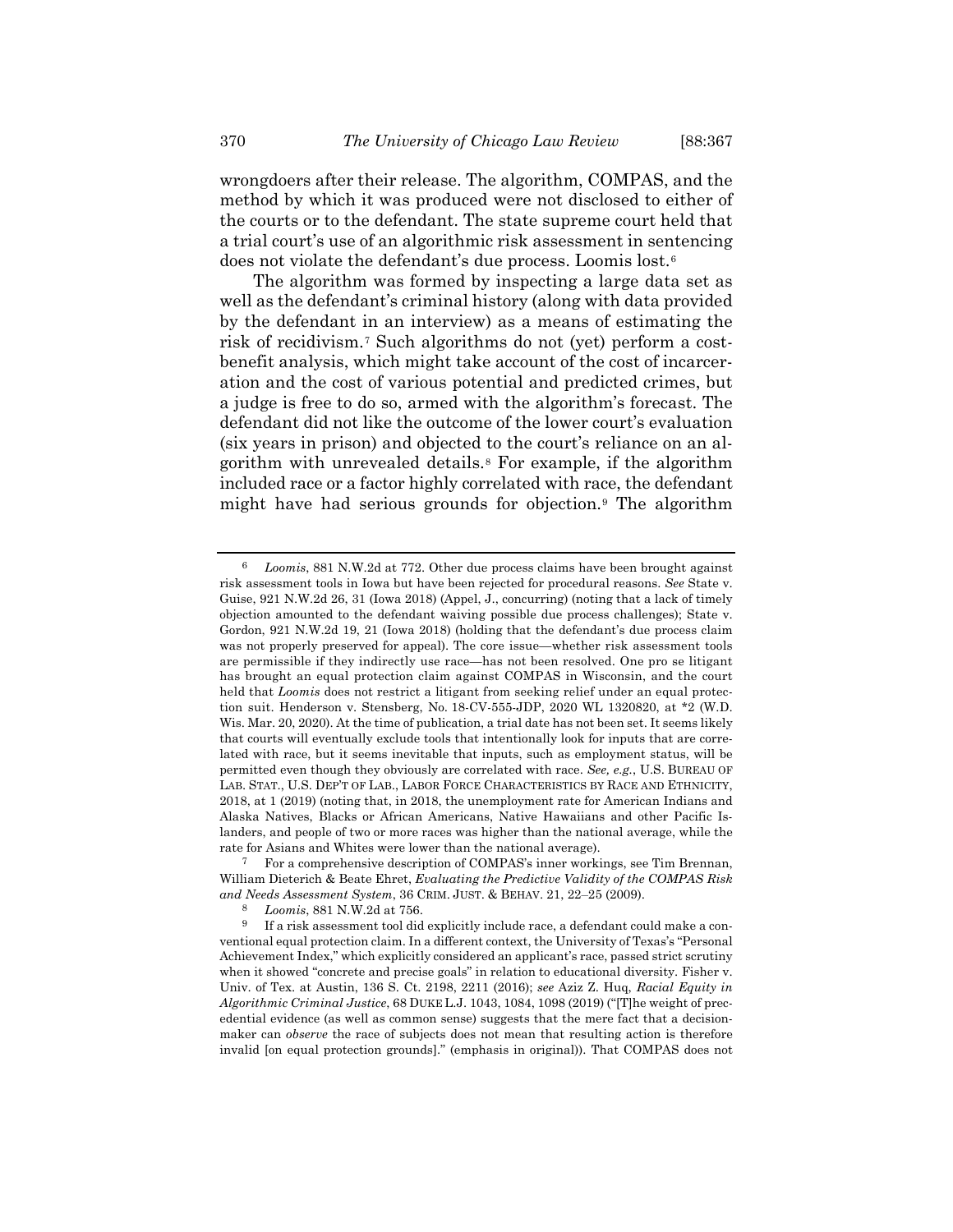almost surely took sex and age into account, and the defendant insisted on a right to individualized justice rather than an aggregative (or for that matter to an individualized) approach that took sex into account.[10](#page-4-0) The outside firm that produced the prediction offered by the state to the lower court claimed that the algorithm, as well as details about its inputs and methods, were trade secrets.[11](#page-4-1)

In siding with the state on the important issues, the supreme court emphasized that there was no evidence that the lower court specifically took sex into account and, in any event, the algorithmic result was just one of several factors used by the lower court in reaching its sentencing decision.[12](#page-4-2) Future courts were advised to use multiple factors and individualized assessments as well as the added benefit of these mysterious algorithms.[13](#page-4-3)

Let us imagine that Wisconsin outsourced its consideration of the available data to firm *W*, rather than to firms *X* and *Y*, which might also have been eager for the work. It is immediately obvious that if Wisconsin had actually employed all three companies, and then preferred the prediction generated by *W* because it suggested the harshest sentence for Loomis, the defendant would

12 *Loomis*, 881 N.W.2d at 767–71.

<span id="page-4-3"></span><span id="page-4-2"></span>13 *Id.* at 769; *see also* State v. Jones, No. 2015AP2211-CRNM, 2016 WL 8650489, at \*4–5 (Wis. Ct. App. Nov. 29, 2016) (applying the *Loomis* requirement that judges must consider "many factors" in addition to algorithmic risk assessments while sentencing to avoid due process violations (quoting *Loomis*, 881 N.W.2d at 769)).

rely on race as an explicit training variable "reflect[s] corporate risk aversion, not an effort at legal compliance." *Id.* at 1097.

<sup>10</sup> *Loomis*, 881 N.W.2d at 764–67.

<span id="page-4-1"></span><span id="page-4-0"></span><sup>11</sup> *Id.* at 761. Again, many variables considered by judges (and also by algorithms) are likely to be correlated with gender or race. For instance, given prevailing levels of segregation, home address and zip code can surely serve as correlated proxies. *See* Anupam Datta, Matt Fredrikson, Gihyuk Ko, Piotr Mardziel & Shayak Sen, *Proxy Discrimination in Data-Driven Systems: Theory and Experiments with Machine Learnt Programs*, ARXIV (July 25, 2017), https://perma.cc/8DAK-APUB. Federal sentencing clearly prohibits the use of "[r]ace, [s]ex, [n]ational [o]rigin, [c]reed, [r]eligion, and [s]ocio-[e]conomic [s]tatus." U.S. SENT'G GUIDELINES MANUAL § 5H1.10 (U.S. SENT'G COMM'N 2018). Proxies can be expected to be prohibited in future Guidelines and other methods of sentencing to the extent that their correlation to clearly prohibited variables is strong and easily identifiable. Thus, the Sentencing Commission excludes factors like age and drug abuse, even though "empirical research has shown that ... [those factors predict] recidivism." U.S. SENT'G GUIDELINES MANUAL ch. 4, pt. A, introductory cmt. (U.S. SENT'G COMM'N 2018). As we shall see, in the world of competing algorithms, the state, employer, university, or other entity sets the parameters of the competition, which can entail requirements to exclude certain variables identified by the competition's sponsor, including correlated proxies. Eventually courts will need to decide how to accept or exclude variables that are correlated with race. *See* Joan Petersilia & Susan Turner, *Guideline-Based Justice: Prediction and Racial Minorities*, 9 CRIME & JUST. 151, 173–75 (1987) (expressing skepticism that predictive algorithms can eliminate racial disparities in sentencing because eliminating racially correlated variables decreases predictive accuracy).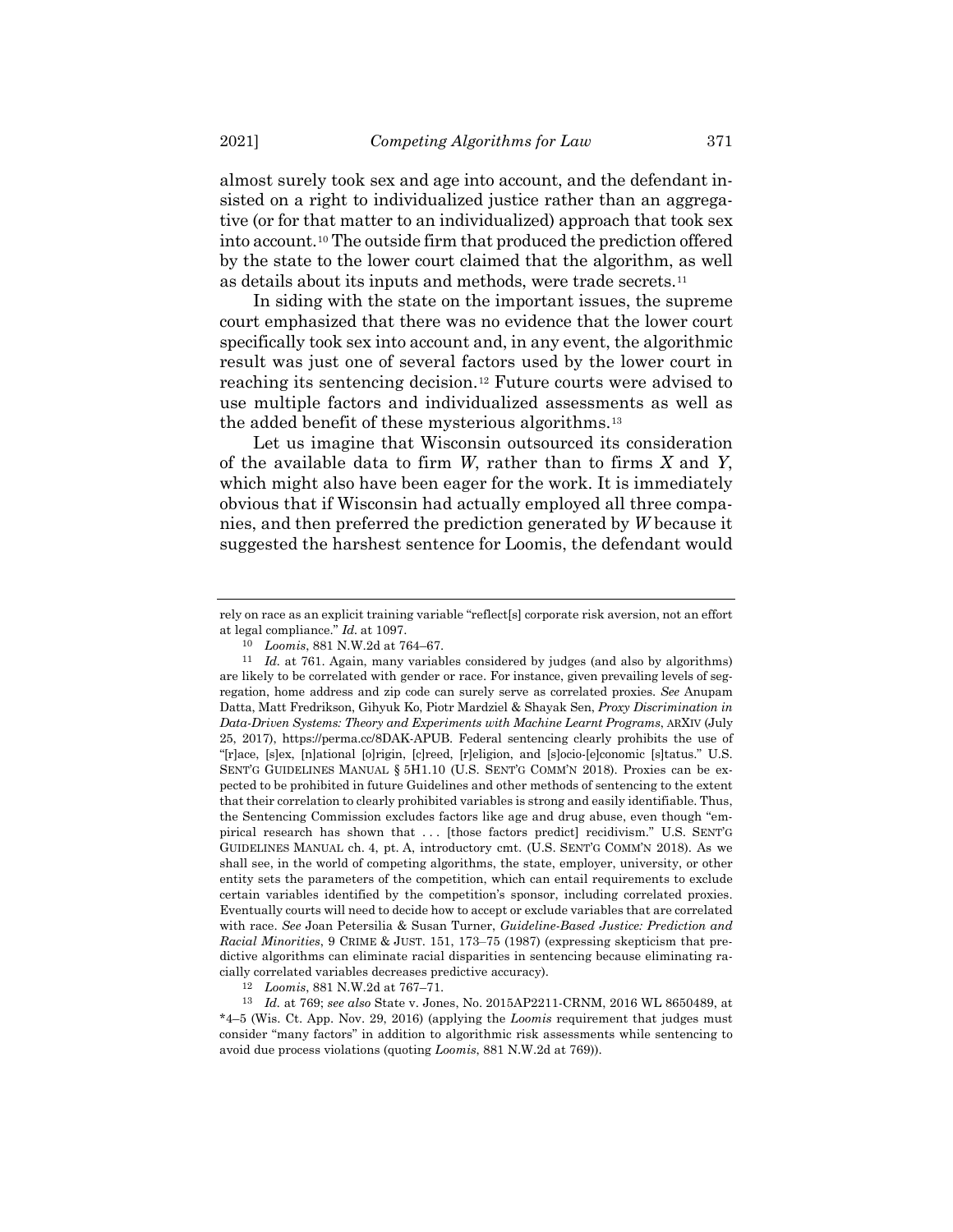have an excellent claim.<sup>[14](#page-5-0)</sup> Algorithm shopping makes for bad statistics; just as it cannot secretly shop for its favorite psychiatric exam or lie detector test, the state cannot shop for its preferred prediction.[15](#page-5-1) Indeed, it would need to reveal the results produced by *X* and *Y*. That defendants can shop around is another matter, and most are constrained by cost and the government's ability to show the jury that a witness regularly produces results that favor defendants. In any event, we return to the matter of multiple and competing algorithms below, as the title of this Article suggests.

Imagine further that Wisconsin offers *W* a huge amount of data about past defendants, including features known before sentencing, as well as behavior after they are released. The data might include persons from all fifty states in order to build up the data set.[16](#page-5-2) One state will rarely have access to all the information from other states, but, over time, professionals like *W* can build up large data sets. The manner of data recordation is likely to differ among states—and this can amount to an omitted variable—but, generally speaking, the bigger the data set, the easier and more accurate is *W*'s work. Data from multiple states are likely superior to data from Wisconsin alone, even though it is possible that Wisconsinites are somehow different from released prisoners in other states.

### B. Imperfect Algorithms

It is easy to see that *W*'s statistical technique is made imperfect, or at least more difficult, by the fact that the data are incomplete and tarnished because there is not a random selection of offenders. *W* can only study the background and behavior of those who were paroled and make guesses about how those who remain incarcerated might have acted had they been released. To see this difficulty, imagine that judges are biased against accused people who are very tall, perhaps because judges are intimidated

<span id="page-5-0"></span><sup>14</sup> *Cf.* Daubert v. Merrell Dow Pharms., Inc., 509 U.S. 579, 590 (1993) (holding that scientific evidence must be based upon scientific principles and methods in order to establish "a standard of evidentiary reliability").

<span id="page-5-1"></span><sup>15</sup> For several examples in which prosecutors sought biased experts to support the state's case and were eventually discovered, leading to reversals, see generally Paul C. Giannelli, *The Abuse of Scientific Evidence in Criminal Cases: The Need for Independent Crime Laboratories*, 4 VA. J. SOC. POL'Y & L. 439 (1997).

<span id="page-5-2"></span><sup>16</sup> For example, initial development of COMPAS consisted of 30,000 survey responses given between January 2004 and November 2005 by inmates, probationers, and parolees from multiple jurisdictions. *See* Koepke & Robinson, *supra* note [2,](#page-1-3) at 1758. Another pretrial risk assessment tool, developed by the Laura and John Arnold Foundation, drew on 750,000 cases from 300 jurisdictions. *Id.*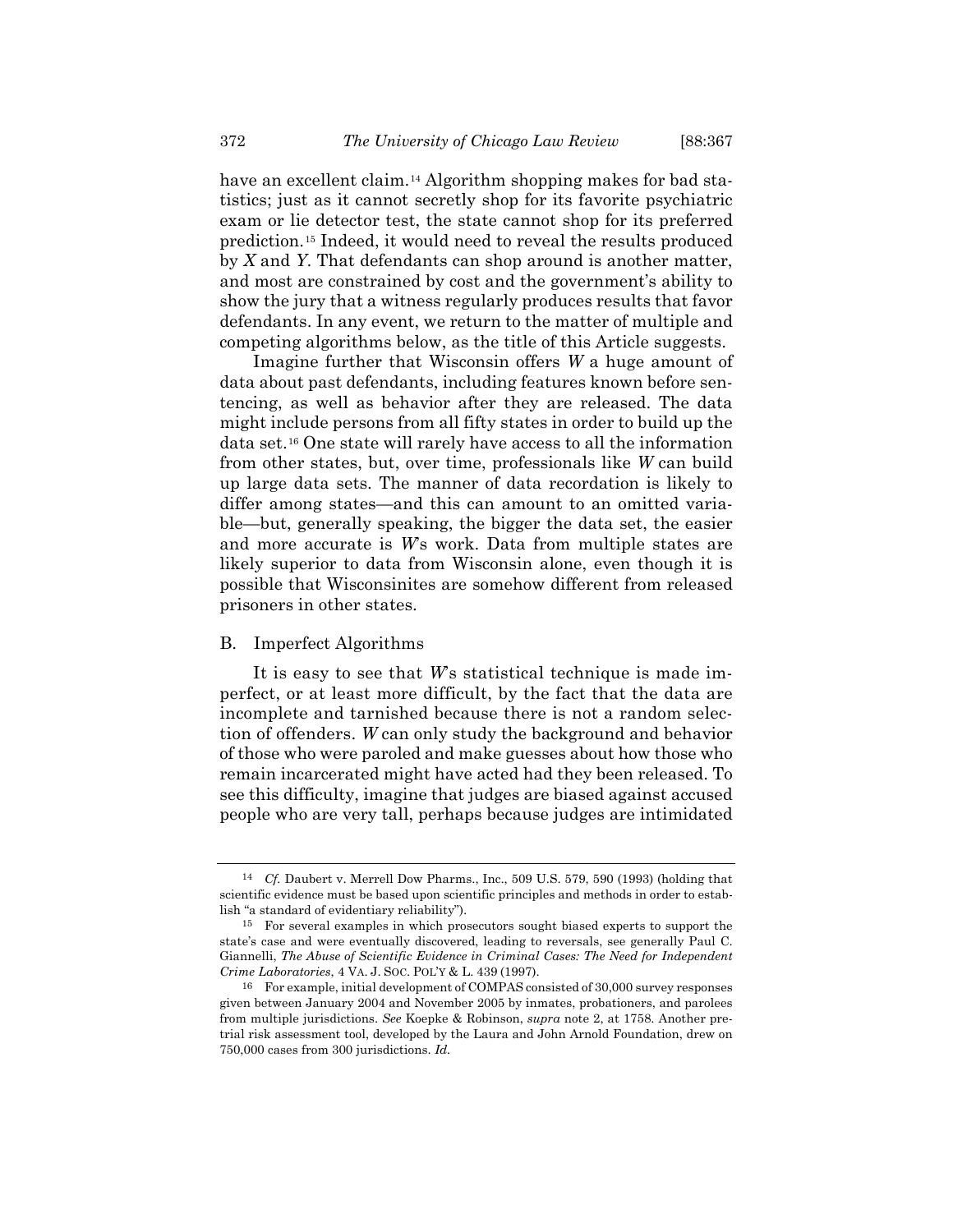by persons much larger than themselves. If tall persons are imprisoned until they are of an age when they are virtually incapable of committing serious crimes, then we do not know whether Loomis's height matters.

Even if the bias against tall people is less severe, or is limited to some judges, it can easily reduce the number of relevant observations in *W*'s data set and make it impossible to assess properly the statistical likelihood that Loomis will be an early recidivist.[17](#page-6-0) Loomis might be very tall, and the data might have shown that such a tall subject has rarely or never been a recidivist. However, machine learning along with *W*'s ingenuity is now stacked against Loomis because nonrecidivists who look like him are in prison because of judicial bias; they are not in *W*'s algorithm in a way that does justice for tall people. This is the case even if the state provides data about height and *W* has the good sense to feed these data into the machine learning process. It is possible that the "machine" will see that few recidivists were tall, but inasmuch as few (or no) tall persons were released in the first place, there is not much to learn from the available data.

This is the price we pay for not having a large pool of randomly selected subjects released after a short period of incarceration, and for not allowing law to overrule some judges and randomly assign short sentences.[18](#page-6-1) It is also a problem that arises because states are unlikely to gather and record all available data; someone decides what to record and how to record it. Of course, a defendant is free to point this out to a judge and, as we will argue, one of the great advantages of encouraging judges to use common sense, and not to rely entirely on the prediction produced by companies like *W*, is that it offers a defendant the opportunity to point to a characteristic of his that was excluded from the information available during the algorithm's development.[19](#page-6-2) Even without this safety valve, data are of course useful, and machine learning can produce superior predictions. The safety valve,

<sup>17</sup> *See infra* Part III.

<span id="page-6-1"></span><span id="page-6-0"></span><sup>18</sup> *See* Michael Abramowicz, Ian Ayres & Yair Listokin, *Randomizing Law*, 159 U. PA. L. REV. 929, 964–74 (2011) (asserting that law should randomly assign people and firms to different legal rules to assess their efficacy).

<span id="page-6-2"></span><sup>19</sup> We develop this point in the context of selecting between rules and standards in Fagan & Levmore, *supra* note [4.](#page-2-2) When legal environments are subject to rapid change, machine learning is disadvantaged. Combinations of human judges and machines that apply standards or broad rules are superior to machines acting alone that apply narrow rules. The same is true when legal environments are inconsistent across space and the patterns identified by algorithms in one place are substantially different in another. *See* Frank Fagan, *Standardized Data Collection: Legal Requirements, Guidelines, or Competition?*, 2 GNLU J.L. & ECON. 69, 71–72 (2019).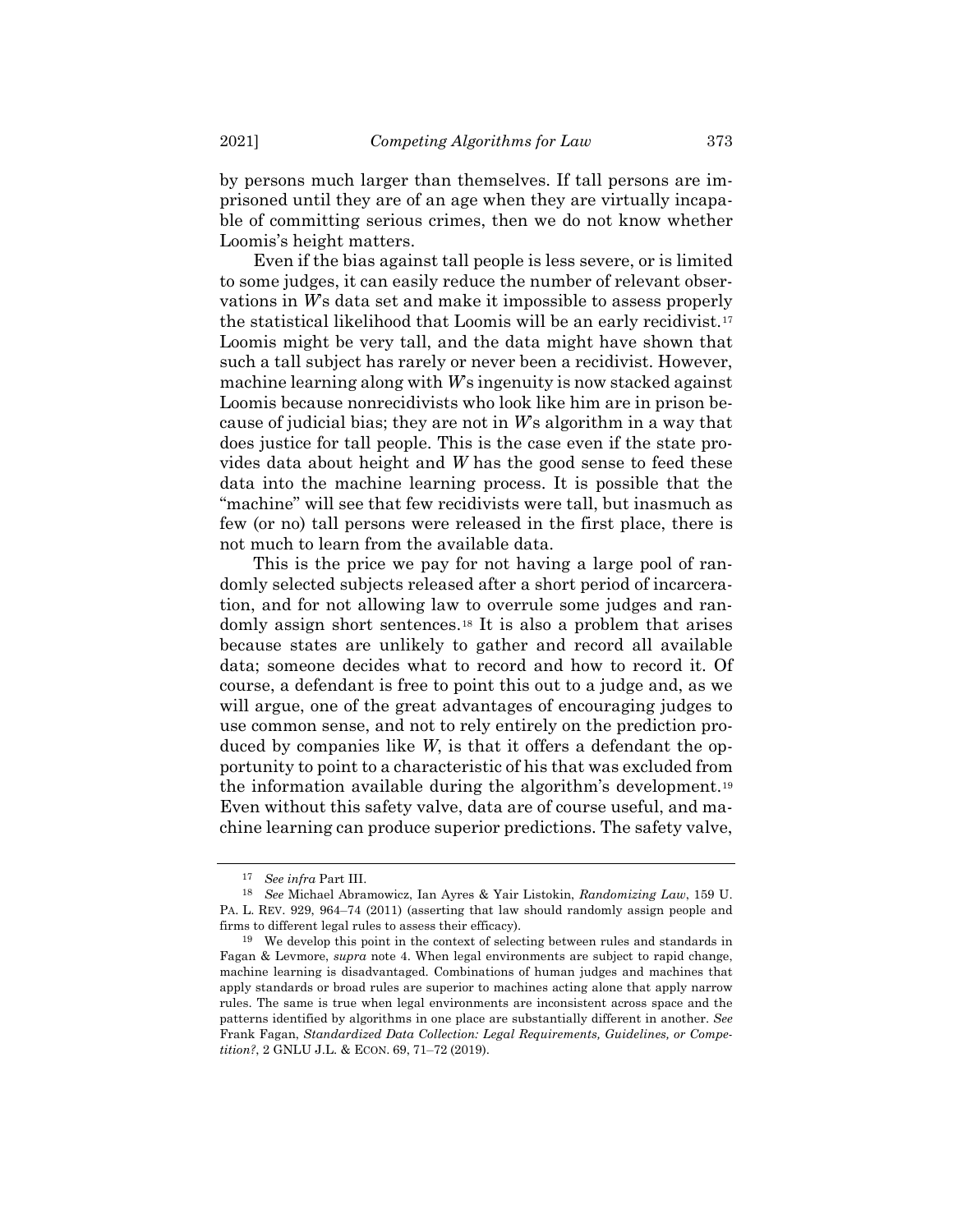if available, makes this more likely—though it requires defense attorneys to be sophisticated about statistical methods and to have the resources to evaluate the available data or to acquire additional data.[20](#page-7-0)

Among other advances, in Part I we suggest some solutions to the problem of strategically designed and yet competitively successful algorithms. The idea is in part that when parties—such as a criminal defendant seeking a shorter sentence—offer competing algorithms, there is a second-mover advantage. One solution we offer involves opening the competition to the world. As we will see, it is possible to have a fair competition among algorithms, where "fair" refers both to the battle for statistical virtuosity as well as fairness to the defendant.

Before proceeding to more complex problems and solutions, it is useful to ask what we mean by "superior" predictions. How do we know if machine learning has done a good job? How does Wisconsin know which purveyor of algorithmic results to select, and whether it is worth paying for its services? Is there such a thing as a prosecution-friendly source of these algorithms and therefore a provider to which defendants should object? In the world of finance, where a great deal of progress with artificial intelligence can be observed, success is much easier to identify. A straightforward approach is to see whether more profit is earned with a given algorithmic approach—a term that refers to machine learning, usually accomplished with some insight about what data to offer the machine and often what theory to investigate. Money offers an obvious tool with which to measure performance. A more sophisticated approach in the world of finance would look for risk-adjusted returns rather than apparent profit. The analyst should evaluate the product of the modern statistical technique with the overall performance of a market or particular investment (like Treasury bonds), adjusting for risk. It must be apparent that identifying superiority in the world of finance, or for that matter in medicine, where years of life might make for a decent measure of success, is easier than in the world of law. Not all crimes committed by released prisoners inflict equal costs, and

<span id="page-7-0"></span><sup>20</sup> The need has long been noted, but may be growing. *See* D.H. Kaye, *Statistics for Lawyers and Law for Statistics*, 89 MICH. L. REV. 1520, 1520 (1991) (noting the need); Janice Arellano, *Statistics and Law Practice*, ABA PRACTICE POINTS (Dec. 23, 2015), https://perma.cc/KGK5-F75Z (noting the urgency).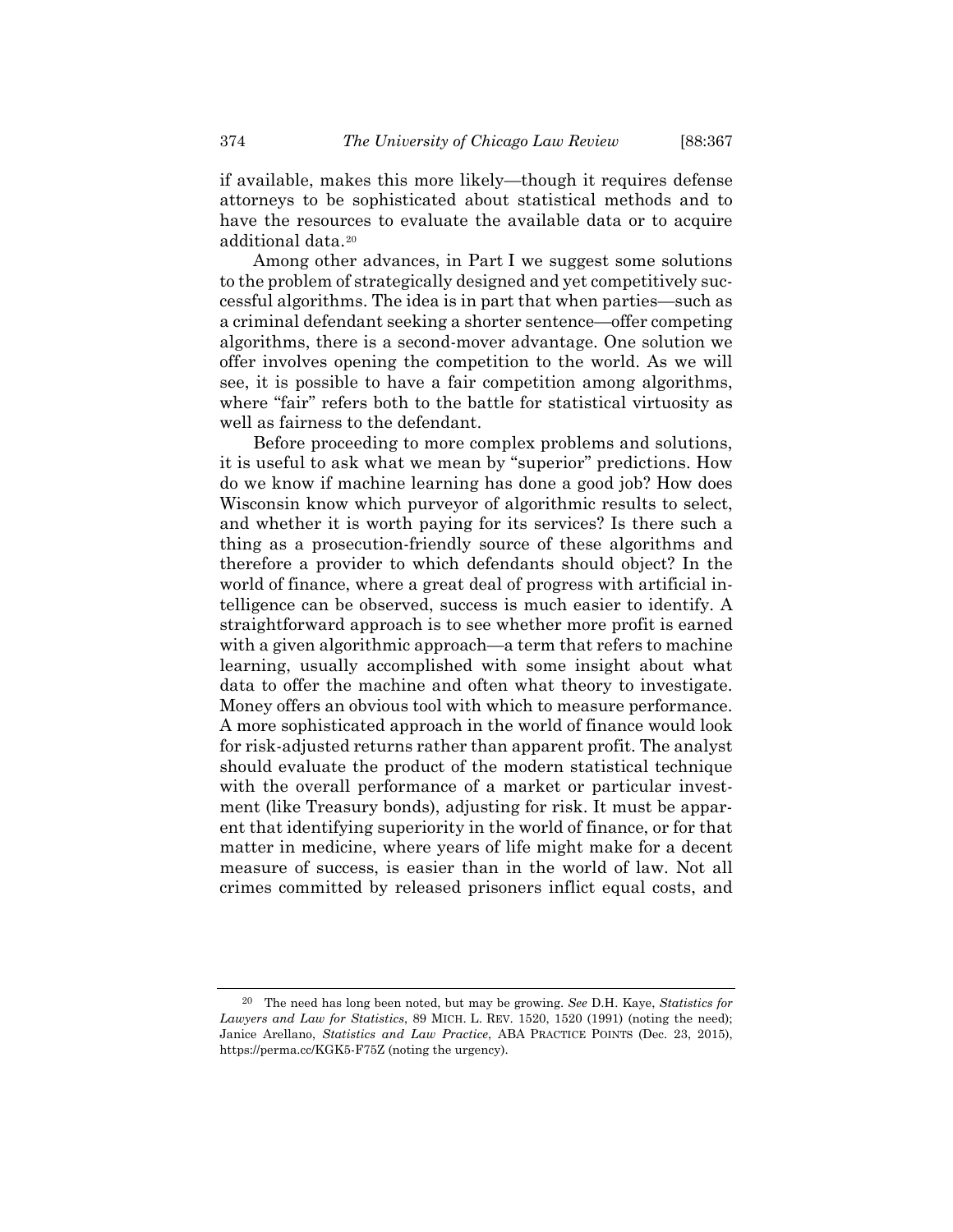there is no easy way to compare a crime committed soon after re-

lease with one committed three years later.<sup>[21](#page-8-0)</sup>

# I. COMPETING WITH THE STATE'S ALGORITHMS

## A. Overfitting and Dividing Data

Even if we can agree on measures of performance, it is important to see that statistical methods of the sort used in *Loomis*, as well as in finance and medicine, always face the danger of overfitting. Any programmer can look at a large set of data drawn from observable past experience and develop some algorithm that appears to match the available information. Data might be fit not with a straight line (an assumption of linearity) or even a power function, but with something full of zigs and zags, conventionally fitted to meandering curves. If this algorithm is developed from data, or even limited data, about the performance of stocks in 2010–2015, for example (though we will return to criminal defendants), it will be the case that someone who magically had this information and produced an algorithm at the start of 2010 could have made a fortune "predicting" the next five years and investing accordingly. If the goal is to earn profit from predictions about 2016–2017, a decent and now widely accepted approach, or solu-tion to this problem of overfit,<sup>[22](#page-8-1)</sup> is to develop an algorithm based on 2010–2013 data, and then see how it performs on the withheld data available from 2014–2015.[23](#page-8-2) This is significantly better than testing the algorithm on 2013 data, because those data have

<span id="page-8-3"></span><span id="page-8-0"></span> $21$  To some extent, law does attach values to different crimes. It provides sentencing guidelines that can be used to say how much worse an armed robbery is than a mere breaking and entering. If one is satisfied with these measures, then the argument in the text becomes more straightforward.

<span id="page-8-1"></span><sup>22</sup> The problem of overfitting is easy to see with an example. Suppose we want to predict whether the roll of a pair of dice is more likely than not to come up twelve when thrown. We might build an algorithm and collect data from a number of rolls with various dice, noting their color, weight, the time the roll was thrown, whether the experimenter crossed fingers, and the temperature within the room. If the dice are fair, the correct answer produced by the algorithm is "no." If it happens that the dice are thrown thousands of times and that on five of these rolls with an orange pair of dice, weighing 7.2 grams, thrown at 3:15 P.M. in a 64-degree room, with the experimenter crossing her fingers, the dice come up with two sixes, then the algorithm may incorrectly construct a path that predicts "yes" in that case. The algorithm has overfit the data and fallen prey to the fact that *some* combination of observations is likely, though hardly expected to be seen again in a set-aside set of observations. *See* STUART RUSSELL & PETER NORVIG, ARTIFICIAL INTELLIGENCE: A MODERN APPROACH 705 (3d ed. 2010).

<span id="page-8-2"></span><sup>23</sup> *See generally* GEORGE E.P. BOX, GWILYM M. JENKINS, GREGORY C. REINSEL & GRETA M. LJUNG, TIME SERIES ANALYSIS: FORECASTING AND CONTROL (5th ed. 2015) (using differencing to handle nonstationary data).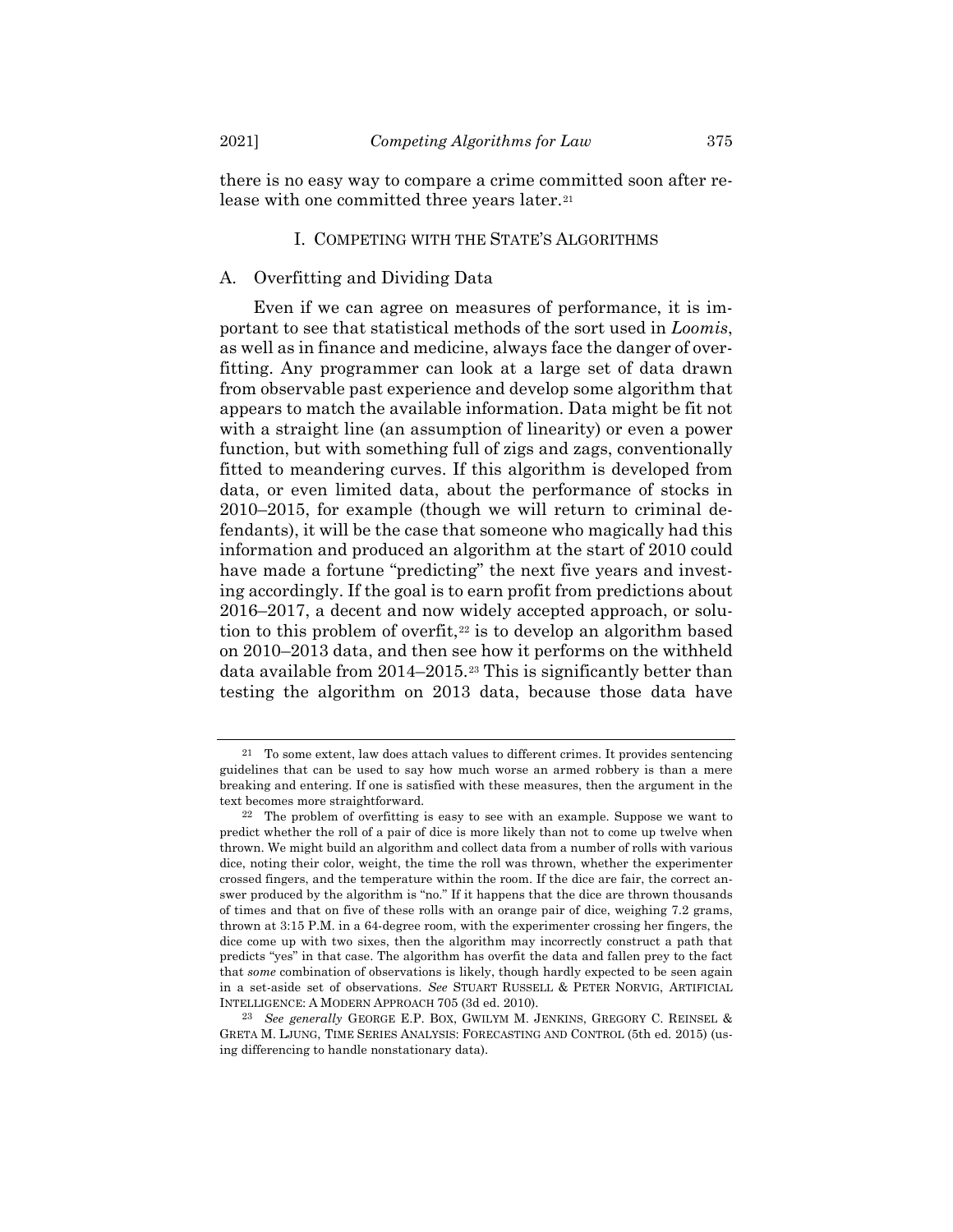already influenced the prediction algorithm that was based on data from 2010 through 2013. Lest all this sounds easy, it should be noted that, in practice, successful pure machine learning based on 2010–2013 data, and then tested on the withheld data from 2014–2015, rarely performs much better than what can be produced by talented competitors when it comes to 2016–2017, even though the competitors did worse when tested on the withheld  $2014-2015$  data.<sup>[24](#page-9-0)</sup> The financial world is just not the same after several years, and of course other investors have also changed their behavior based on their understanding of the available data and changed circumstances. Nevertheless, someone seeking to predict 2016–2017 data might as well use the algorithm that did best on the withheld 2014–2015 data, but it is unfortunate to see that while the machine learning strategy of withholding data corrects for overfitting, it is not a perfect solution. A decent theory that guides supervised or assisted machine learning is often a superior approach.[25](#page-9-1)

If the discussion to this point seems pessimistic, we should keep in mind the goal of machine learning in both law and finan-cial investing. Machine learning that is relatively unsupervised,<sup>[26](#page-9-2)</sup> with state-of-the-art dividing and withholding of data, surely outperforms an individual forecaster or charlatan investment adviser, but the real winner is apt to be more supervised machine learning, and often with so much supervision that it can hardly be called machine learning. The 2010–2013 data are likely to be, and are sensibly, investigated with data that are manipulated by a theory provided by an intelligent human. Intelligently drafted starting points, and selection of characteristics, are

<span id="page-9-0"></span><sup>24</sup> This has led to the introduction of "Long Short-Term Memory" (LSTM) algorithms, which seek to better preserve persistent features of earlier data. *See* Sima Siami Namin & Akbar Siami Namin, *Forecasting Economic and Financial Time Series: ARIMA vs. LSTM*, ARXIV 8 (Mar. 15, 2018), https://perma.cc/EWT2-V9Q4 (describing how LSTM uses memory gates to filter earlier data that are useful for prediction).

<span id="page-9-1"></span><sup>25</sup> A decent theory reduces the number of candidate hypotheses, often exponentially, that must be tested with data. *See* RUSSELL & NORVIG, *supra* note [22,](#page-8-3) at 697 ("There is a tradeoff between the [empirical representation] of a hypothesis space and the complexity of finding a good hypothesis within that space." (emphasis omitted)); *see also* PEDRO DOMINGOS, THE MASTER ALGORITHM 73 (2015) (noting that when simply one variable is added to a dataset, the number of candidate hypotheses for explaining that data expands exponentially).

<span id="page-9-2"></span><sup>26</sup> *See* RUSSELL & NORVIG, *supra* note [22,](#page-8-3) at 694–95 (explaining that unsupervised learning involves algorithmic observation of patterns in data even though no explicit instructions are given to the observer). We say *relatively* unsupervised because at some early point a decision must be made about the data that are fed to the process. This choice of data implicitly reflects some intuitions or theorizing about what is relevant and what might yield useful insights, and especially surprising ones.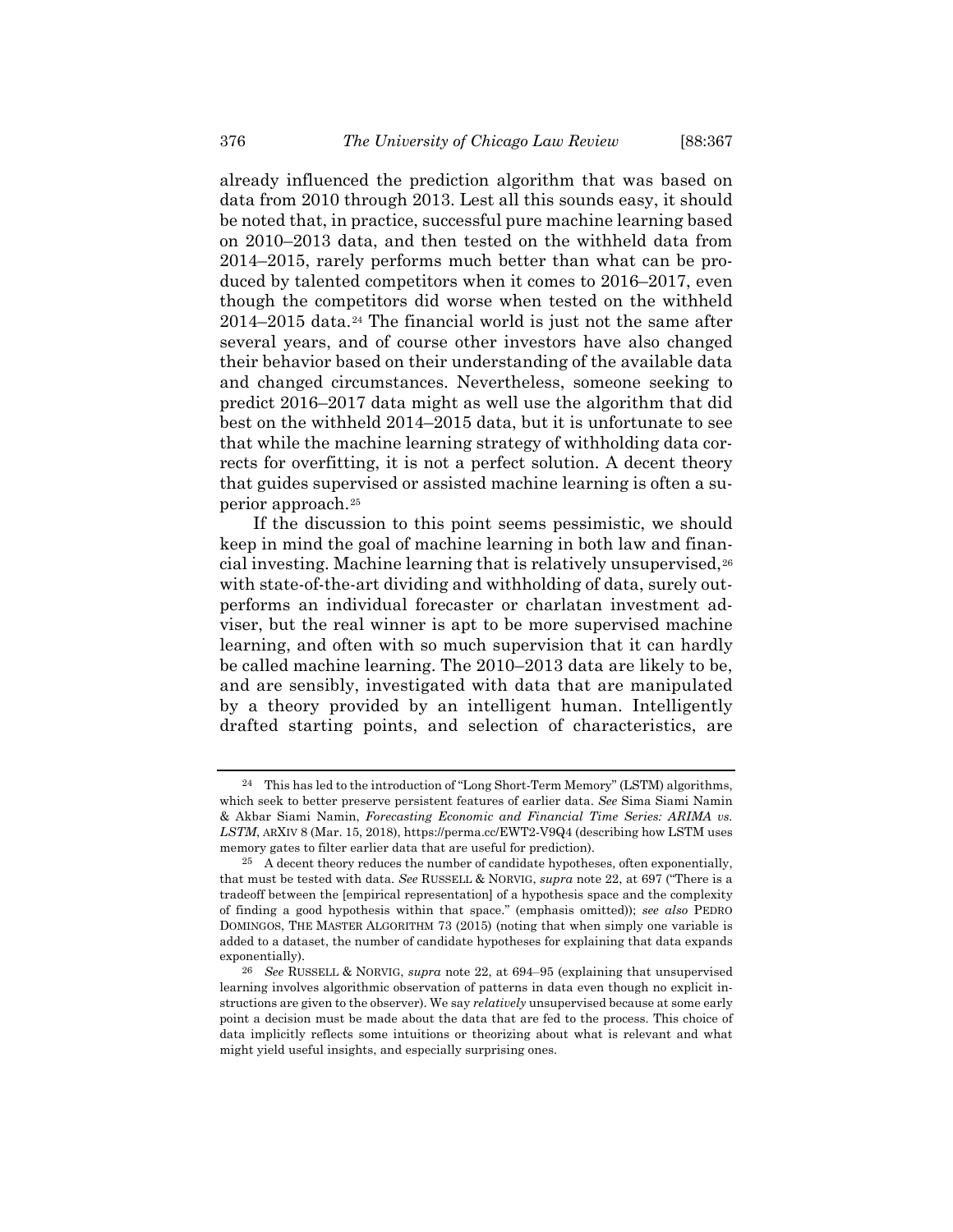likely to reduce overfitting while also making better use of the available data.

In the world of finance, for instance, one who has a theory about how recent elections or new climate change statistics affect stock performance, and therefore a theory about what to look at in constructing an algorithm to test the two sets of data, with one withheld, is likely to do far better when it comes to predicting the future or a third set of data. In most settings there is a limit to the data that can be offered (even) to the most capable computers. With or without limits, an algorithm can easily overfit unless it is equipped with a theory or some human judgment. In the financial world, for example, a statistician can find that Apple stock goes up in price when the Yankees won by three runs on the previous day. An acolyte of the new tool might say, with hindsight, that machine learning has uncovered the fact that big victories raise the spirits of stock exchange investors, especially in New York, who then buy Apple stock because of their new enthusiasm. It will be seen as an example of data revealing a new theory, which is then of predictive value if future victories by the team are followed by increases in the price of Apple stock. Statistically speaking, this result might also be confirmed when tested on withheld data, which is of course limited; the Yankees win by three runs just a few times each season, and Apple has been publicly traded for just two decades. Baseball scores, like the number of letters in players' names, might wisely be excluded from the data offered to the machine, and this might make room for better predictions. The trick is to exclude things that bring about merely chance correlations, while leaving room for machine learning to help us find true connections that were not previously imagined.[27](#page-10-0)

<span id="page-10-1"></span>This early excursion into machine learning may give the reader clues about its use in courts. Still, another word of caution is in order. Machine learning, whether assisted or not, has a great advantage in using a large data set or, as we have seen, two such sets. Thousands of stocks and bonds, traded over many hours a day and more than 250 days a year, yield a very large data set, even after the Yankees's results are excluded. In Wisconsin, the

<span id="page-10-0"></span> $27$  This is, for example, the intuition behind regularization techniques, such as "Lasso" or "least absolute shrinkage and selection operator." Variables with small, nonzero coefficients can be understood as correlations brought about by chance. Lasso, and other regularization techniques, shrink those coefficients to zero in order to amplify the algorithm's ability to identify true connections. *See* Robert Tibshirani, *Regression Shrinkage and Selection via the Lasso*, 58 J. ROYAL STAT. SOC'Y SERIES B (METHODOLOGICAL) 267, 268–73 (1996) (developing the Lasso technique). There is, of course, some cost along with the benefit. *See generally id.*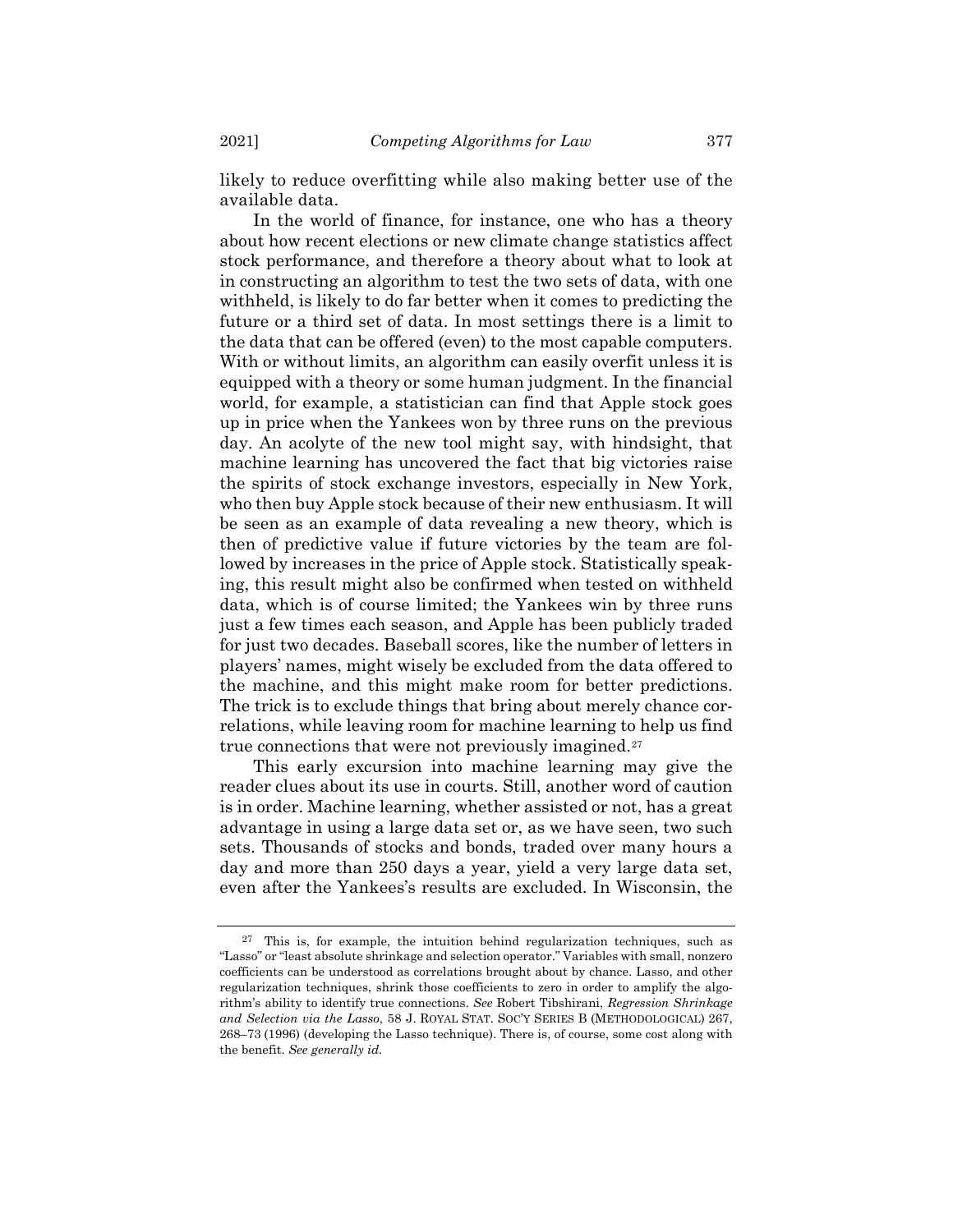statistician has a tougher time. The number of prisoners released after a given number of years of incarceration, and then the number of recidivists committing serious crimes, is not large enough to produce convincing empirical work, especially after other rele-vant variables are incorporated.<sup>[28](#page-11-0)</sup> When it comes to assessing variables and thus making predictions that a judge alone would not have intuited, the number of variables is often too small to produce (predictively) significant results. Someone like Loomis may benefit from an algorithm that considered the category of a convicted person who was over thirty years of age, had a job to which he could return, and a long-term association with a romantic partner and a church. These variables are not like three-run baseball victories, as it is easier to come up with theories about why they might help predict behavior after release from prison. But there are probably too few matches in the data, and this is surely the case if we throw in characteristics that might cause a released person to avoid re-incarceration, like someone who loves Fresca or another legal drink not available in prison. Only unsupervised learning would discover such a predictor<sup>[29](#page-11-1)</sup>—and it is this ability that seems to attract law professors to artificial intelligence—but it is most unlikely to do so with any reliability when it comes to legal questions rather than stock exchanges, because the data set is insufficiently large. Statisticians like data sets with ten million observations to divide and study,[30](#page-11-2) and such numbers will simply be unavailable in any legal application that comes to mind.

<span id="page-11-3"></span>Returning now to the evaluation of an algorithm, we observed that the metric in law is more difficult to state than it is in finance; medicine probably falls in between. The existing and wellcrafted literature on bail determinations asks whether the machine outperformed a judge, or an average judge, and it finds that

<span id="page-11-0"></span><sup>28</sup> For example, of all prisoners who were released in Wisconsin in 2011, only 2,379 recidivated within a three-year period, and only 840 were classified as violent (re)offenders. STATE OF WIS. DEP'T OF CORR., RECIDIVISM AFTER RELEASE FROM PRISON 20–24 (Aug. 2016). Of those who were incarcerated for one year or less, only 884 recidivated, and even fewer committed violent offenses while paroled. *Id.* at 22, 24. Similarly, only 111 of the prisoners who were incarcerated for more than 5 years, and then paroled, recidivated. *Id.* at 22. Even if Wisconsin were to assume that other states were comparable and that it could acquire all the necessary data, it is apparent that convincing empirical work would be impossible.

<span id="page-11-1"></span><sup>29</sup> Repeated human investigation could discover such a predictor, though it surely would suffer from overfit.

<span id="page-11-2"></span><sup>30</sup> *See* IAN GOODFELLOW, YOSHUA BENGIO & AARON COURVILLE, DEEP LEARNING 20 (2016) ("As of 2016, a rough rule of thumb is that a supervised deep learning algorithm will generally achieve acceptable performance with around 5,000 labeled examples *per category*, and will match or exceed human performance when trained with a dataset containing at least 10 million labeled examples." (emphasis added)).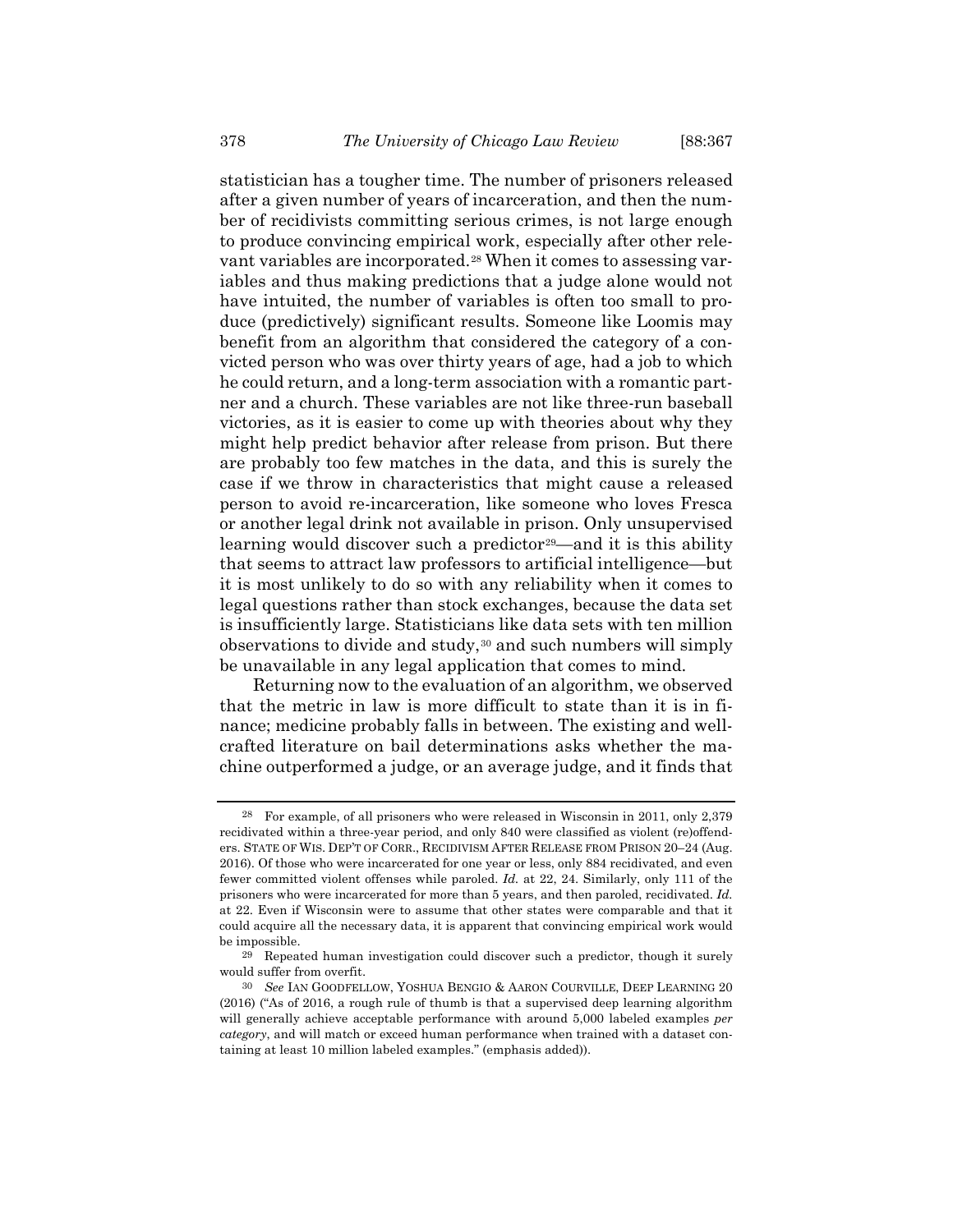the machine wins,[31](#page-12-0) though perhaps the judge could have been better equipped if offered the information regularly offered to the machine.[32](#page-12-1) Still, it is likely that an algorithm would yield fewer recidivists, holding the percentage of released persons constant, but perhaps this is not a good measure of success, as some recid-ivists might commit more horrific crimes.<sup>[33](#page-12-2)</sup> Three judges working quickly might by majority vote do better than one slow judge or one algorithm. We do not claim to have a solution to this problem of accurate measurement and fair competition, and so we simply proceed with the hope, or intuition, that Wisconsin can assess *W*'s performance.

In the best of all worlds, as we will see, a state like Wisconsin might have selected *W*'s algorithm over others produced by competing firms *X* and *Y* because the state may have tested all these firms' algorithms and, taking cost into account, found *W*'s to be superior (however that was measured). As we have seen from our digression to the neater world of finance, the sophisticated way to do this would be for Wisconsin to divide available data and give one portion to the applicants, and then test their algorithms on the withheld data.[34](#page-12-3) This offers protection against overfitting.[35](#page-12-4) If *X* can see all the available data, *X* can construct an algorithm that does very well—when not limited to a simple function but rather able to zig and zag. But this algorithm will do poorly with new

<sup>31</sup> *See, e.g.*, Kleinberg et al., *supra* note [1,](#page-1-4) at 240–41.

<span id="page-12-1"></span><span id="page-12-0"></span><sup>32</sup> None of the experiments or simulations matched the algorithm against a judge equipped with past data on previous bail decisions, though the algorithm was given that information. On occasion a judge probably recognizes an accused person from an earlier case assigned to the same judge, but overall, judges would surely perform better if provided with a spreadsheet or table containing the characteristics of recidivists.

<span id="page-12-2"></span><sup>33</sup> While a bail algorithm can be specifically trained to predict the risk of violent crimes, the algorithm will identify fewer recidivists only if violent crime and recidivism are negatively correlated. *See* Kleinberg et al., *supra* not[e 1,](#page-1-4) at 272–75. Our point is that the algorithm may reduce recidivism by a smaller amount (when compared to human judges working alone) in exchange for reducing violent crimes by a greater amount, and that the social value of the two quantities is difficult to compare.

<span id="page-12-3"></span><sup>34</sup> Even so, data scientists can invalidate their results by inadvertently "peeking" at the withheld data. Suppose the algorithm is finely adjusted to several configurations, which are then individually tested on the withheld data. If the analyst selects the configuration on the basis of the withheld data error rate, then information about the withheld data has inadvertently leaked into the testing algorithm. The best approach, in order to obtain an independent evaluation of the algorithm, is to lock away the test data until learning is completely finished. *See* RUSSELL & NORVIG, *supra* note [22,](#page-8-3) at 708–09.

<span id="page-12-4"></span><sup>35</sup> Note that this approach does not *eliminate* overfitting. Dividing data simply helps the analyst identify instances where overfitting has occurred. *See* RUSSELL & NORVIG, *supra* note [22,](#page-8-3) at 709. Algorithm development is similar to scientific falsification. The analyst cannot objectively prove that the algorithm does not suffer from overfit, but the algorithm can be understood as properly specified, or validated, until otherwise demonstrated. At its core, an algorithm is a hypothesis.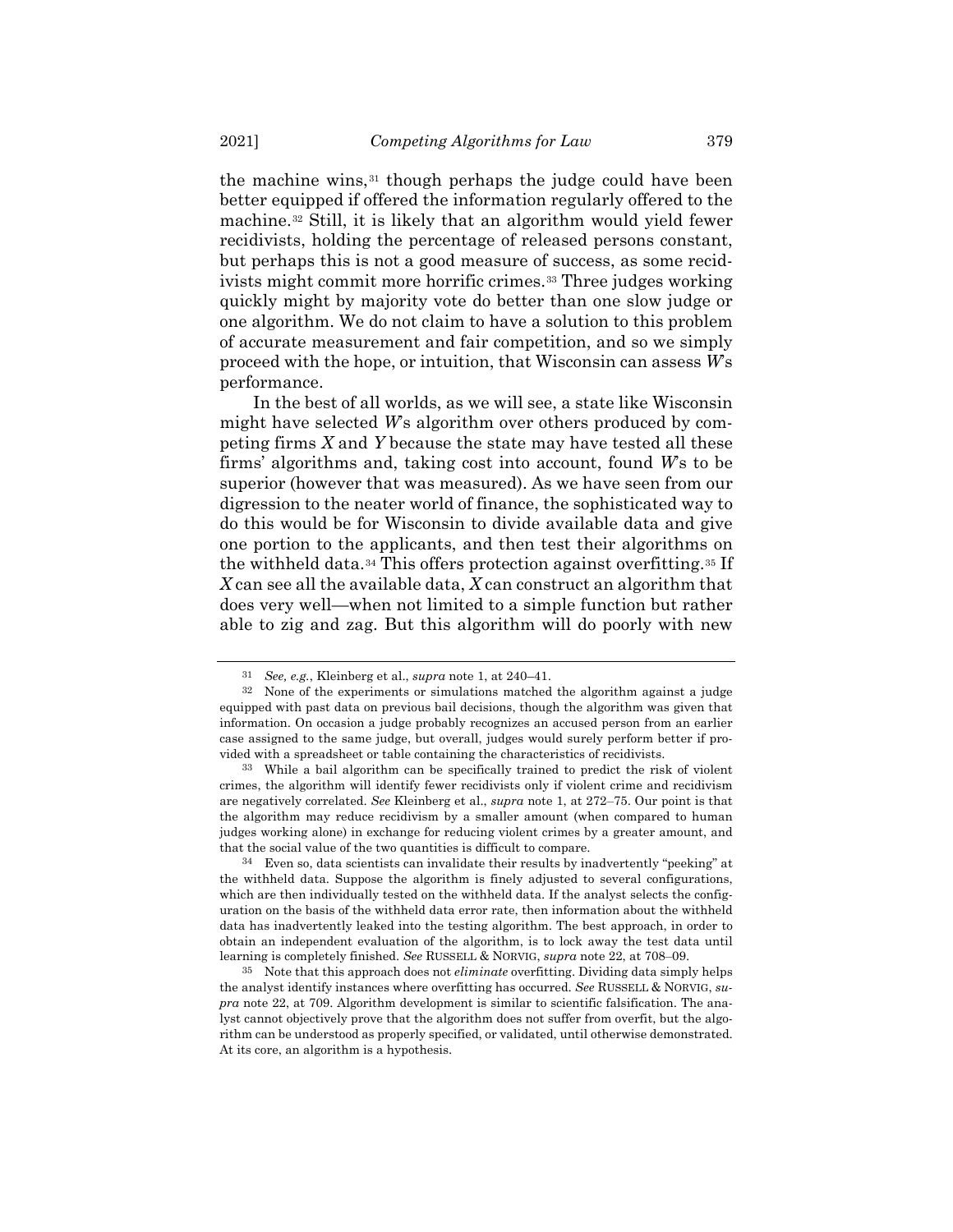data or actual cases.[36](#page-13-0) This is true even for large data sets. Thus, it might happen by chance that a great majority of the recidivists had surnames containing five letters or more. *X* submits an algorithm that draws on this observation, that perhaps only an artificial intelligence notices, by sifting through thousands of observations. It is now most unlikely that this characteristic helps *X* to do well when its algorithm is tested against the withheld data unless there is something "true" (perhaps because of a correlation with some other characteristic) about the relationship between lengthy surnames and recidivism.

In any event, if *W* was selected because its algorithm (which presumably performed best for *W*, and better than judges, on the proffered data) performed best on the withheld data, Wisconsin can in good faith tell the court that *W*'s prediction is at least as good as anything the court had previously used, and also that the definition of success or goodness is reasonable. Both are being evaluated with something like the number of released persons who committed a felony within five years, though over time more sophisticated measurement tools can be developed. Comparisons and the search for superiority must always involve some degree of guesswork because we cannot observe the effect of inaccurate long sentences assigned by *W* and judges.<sup>[37](#page-13-1)</sup> It is tempting to say that if Wisconsin has insufficient data to withhold for testing, it could simply test *W*, *X*, and *Y* on *future* data; it could reserve judgment while waiting for the behavior of released persons in the next year or two. These data are obviously and reliably unavailable to the state, as well as to *W*, *X*, and *Y*, and thus form a nice set for testing. One problem with this approach is that one or two years will not provide enough data. Another is that it is unlikely that any judge or legislature will like the idea of telling prisoners that their terms of incarceration are unknown at present, but will be decided and revealed long into the future based on the behavior of other persons in what are likely to be somewhat different environments.

### B. Algorithms for the Defense

What if a clever defendant used the machine-learning plot against the plotter, hoisting it by its own petard? Imagine that Loomis says: "You relied on this invisible algorithm, *W1*, to

<span id="page-13-1"></span><span id="page-13-0"></span><sup>36</sup> *See id.* at 696 (noting the obvious, that models containing high-degree polynomials what this Article calls zigs and zags—are more likely to overfit the data).

<sup>37</sup> We return to this important point in Part III.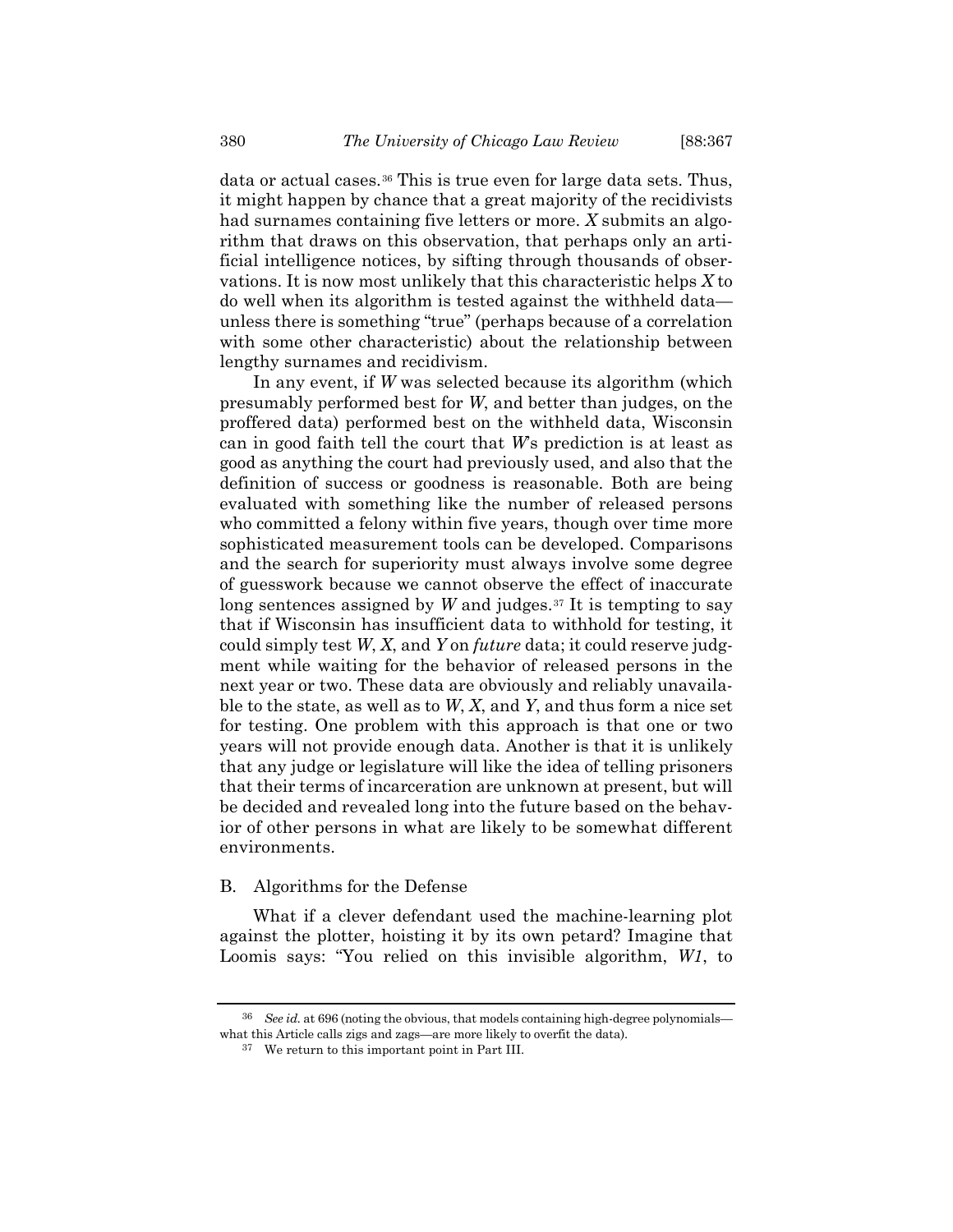categorize me as someone relatively likely to commit another crime after a short prison sentence. Give me all the data that were used to justify the outside expert *W*'s prediction, and allow me to develop an algorithm that not only does better than a mere judge, but that also outperforms *W1*, which you used to sentence me to six years in prison. If my superior algorithm, *D1*, suggests a shorter prison sentence for me, then we should throw out *W1*. We should either reward me by setting me free or, at the very least, reduce my sentence to that suggested by my superior algorithm, *D1*." This is an attractive argument, and something like it might also have been made about the way that success has been measured, but we have promised to set that problem aside. Readers might like to pause here and think about defendant *D*'s suggestion. It is that the state's use of *W1* might be biased against someone like *D*. This is especially so because no one gets to see *W*'s algorithm, as it is being withheld as a trade secret.[38](#page-14-0) *D* wants the opportunity to develop an algorithm that does a better job than *W1*, and of course that suggests less prison time for *D*. To do this, *D* says he needs all the data that went into the formation of *W1*.

In order to evaluate this idea, it is important to think about the procedures available to defendants, as well as the best practices for developing predictive algorithms. The defendant can be accidentally or willfully strategic. Just as the defendant can shop among lie detector services and psychiatric evaluations, the defendant, if well funded by an organization or other sources, can shop around for the most favorable algorithm—without the prosecutor knowing about this shopping spree and revealing it to the judge. This strategy works if the defendant is given access to the withheld data. The problem is exacerbated by the fact that the defendant argues (perhaps successfully) that he should be allowed to look at the withheld data in a way that *W* could not, assuming best practices were followed and data were withheld from *W*, before they were used to test *W*'s algorithm.<sup>[39](#page-14-1)</sup> The defendant can look at his own characteristics, like height, and try those out in constructing a favorable algorithm that is superior to *W1* with respect to all the available data, and that then also benefits himself. The defendant can try many variations because he has the advantage of seeing all the data—if his clever suggestion to the court is accepted. With enough testing, the defendant is likely to

<span id="page-14-0"></span><sup>38</sup> Recall that this was a significant objection advanced by Loomis, who asserted that he was denied information considered by the court at sentencing. *Loomis*, 881 N.W.2d at 760.

<span id="page-14-1"></span><sup>39</sup> This is also true if *W* was chosen over *X* and *Y*, as it might be if the state had the funds and inclination to compare statisticians during the first round of developing its algorithm.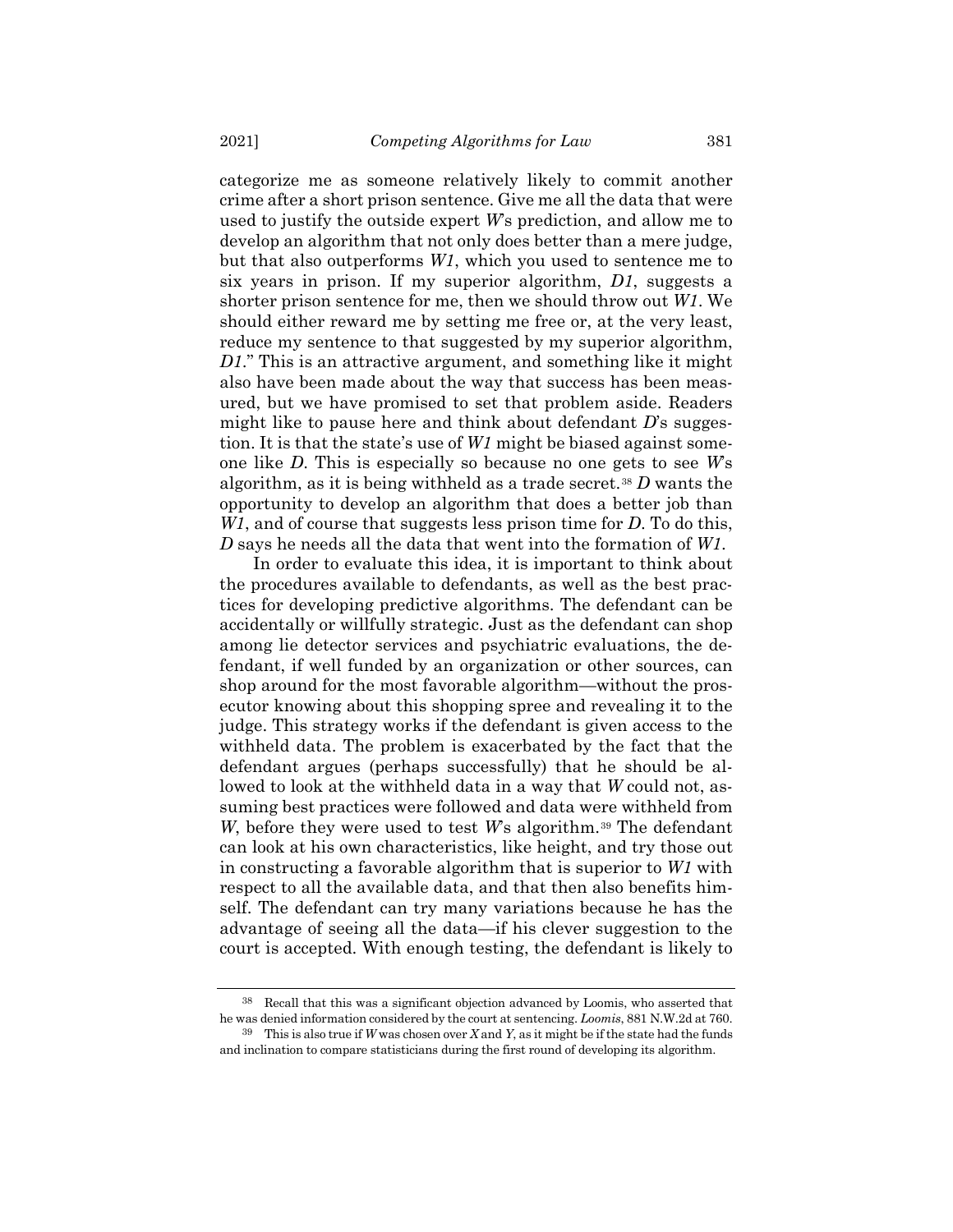find some characteristic that he shares with nonrecidivists—after testing on the withheld as well as the delivered data. Ironically, *D* may deploy variables that are yet more linked to race and other features that courts and legislatures will have sought to exclude from decision-making processes that influence sentencing. Courts may give *D* more leeway in this regard than it will give the state.

One obvious response available to the government is, therefore, to explain to the court that the defendant's advantage is too great if he is given access to both sets of data since the defendant will be able to easily retrofit irregular characteristics to the government's algorithm. A defendant, like *D*, should also be required to produce an algorithm that defeats *W1* when tested on withheld data; the defendant should not see the withheld data. If the defendant is given only the first set of data, he could still try to develop an algorithm that does reasonably well on this data set and that also favors the defendant. Perhaps this is not as hard as it looks; the defendant can probably replicate *W1*, and then add to it some characteristic that is so unique to himself that it is unlikely to cause this algorithm, *D2*, to do any worse than *W1*. All the defendant needs to add is some variable that is not found in recidivists in the data set offered to *W* and now in the defendant's hands. The defendant might also have more leeway when it comes to variables that are highly correlated with race, to take the most important example, and the defendant will use such variables only when they are to the defendant's advantage.

<span id="page-15-1"></span>The court might be impressed if the defendant can do just as well as the outside expert. Moreover, it is possible that a court would allow the defendant to defeat *W1* by introducing variables that help *D* but that are not predictively significant.<sup>[40](#page-15-0)</sup> This is not

<span id="page-15-0"></span><sup>40</sup> Technically, machine learning does not calculate statistical significance when choosing the relevant features and characteristics to include in an algorithm. Instead, model selection is the product of optimization and regularization. We could use the term "statistical significance" here for readers unfamiliar with the differences between machine learning and statistics, because that term tracks the basic intuition. Thus, if *D* strategically chooses a rare characteristic like home address of four letters, then *D* might defeat *W*, because *W* could never use this characteristic in its algorithm as it has either been optimized or regularized. Optimization generally involves excluding variables that provide no additional analytical power, that risk overfit, and that tax computational resources. If *W* has never seen *D*'s rare characteristic, then it surely would not have been included in its algorithm. If *W* had seen it just a few times, it very likely would have excluded it in order to optimize model performance. *See infra* note [41.](#page-16-0) The other likely and related possibility is that *W* had regularized its algorithm. If so, it would have removed variables that appeared irrelevant and that would likely have little impact on its model. For a discussion on regularization, see *supra* not[e 27.](#page-10-1) In addition, specific variables can be scored in terms of "importance." These measures generally report the mean decrease in accuracy when predicting training data when a given variable is excluded from the algorithm. *See*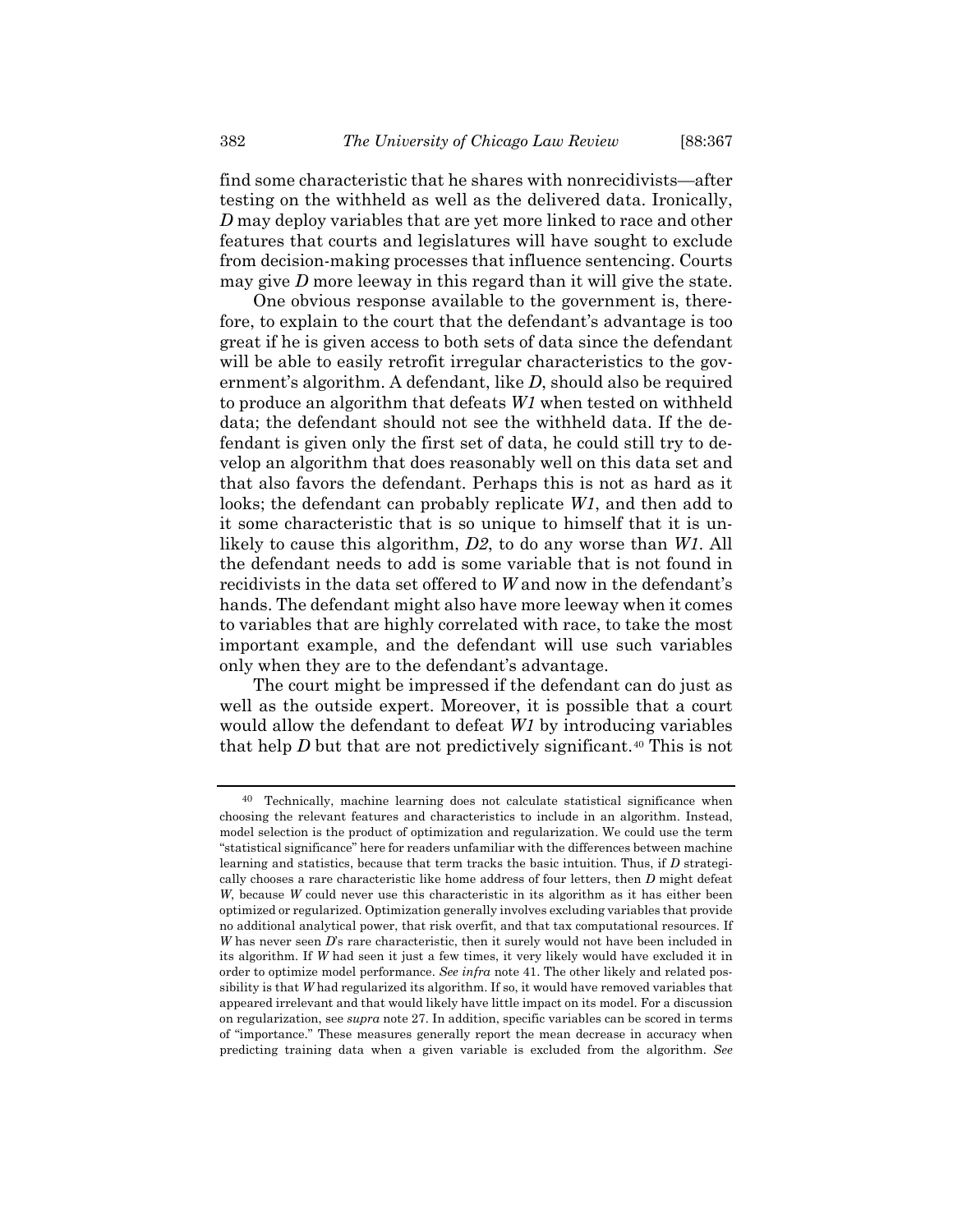as far-fetched as it sounds. Imagine that *D* is very old or had a significant knee injury while incarcerated. *D* will say: "Look, it is implausible that I will be a recidivist, as I am already 63.2 years old with a severely injured knee, and it is also impossible for me to show that age or injury is predictively significant in terms of your fear of my future criminal activity. You have no other person with these characteristics in any subset of your data." At a minimum, this hypothetical shows that machine learning alone, with predictively significant data, cannot carry the day for the government.

<span id="page-16-0"></span>Students of machine learning might suggest that the state can anticipate the *D2* strategy by underfitting—in this case by offering less data or a loose model in the first step to both *W* and then to *D*. This will make it more difficult for *D* to insert a characteristic that survives competition with *W1* when applied to the withheld data.[41](#page-16-1) Put differently and more cynically, it suggests that *W1* should be created so that it just barely defeats the human judge. One problem with this response is that courts may be unimpressed with a marginal improvement over human judges. Another is that *D* may still defeat or match *W1* by offering a model that values an unusual characteristic. Finally, there may be political, statistical, or financial reasons to find *W* through a competition also involving *X*, *Y*, and other potential vendors; this competition will have produced an algorithm that outperforms the human judge but also offers *D* enough information to follow the strategy described here.

It is plausible that the government would be disappointed because a court would allow *D*'s (first clever) argument to prevail, in part because it might think that to compensate for the defendant's inability to see the details of *W*'s process, the defendant should have access to the data first withheld from *W*. In that case, a clever approach for the government is to divide the data in *three*.

GARETH JAMES, DANIELA WITTEN, TREVOR HASTIE & ROBERT TIBSHIRANI, AN INTRODUCTION TO STATISTICAL LEARNING WITH APPLICATIONS IN R 330 (2013). Thus, if the mean accuracy of *W* with the home address letter-length variable is 50.71% and remains unchanged with that variable's inclusion, it likely would be excluded on the basis of unimportance.

<span id="page-16-1"></span><sup>41</sup> Ideally, *W* would be optimized with a technique that begins with the smallest, simplest model, which increases in size until it begins to overfit. This is the basic approach of algorithmic model selection. *See* RUSSELL & NORVIG, *supra* note [22,](#page-8-3) at 709. However, one can imagine the reverse approach. Begin with a large, complicated model and decrease its size until it is sufficient for use, even if other, more accurate models are available. Note the importance of algorithmic competition for encouraging accuracy when parties construct algorithms strategically. Various methods of this kind might generate winners and losers in any competition among algorithms, an idea we advance in Part I.D below.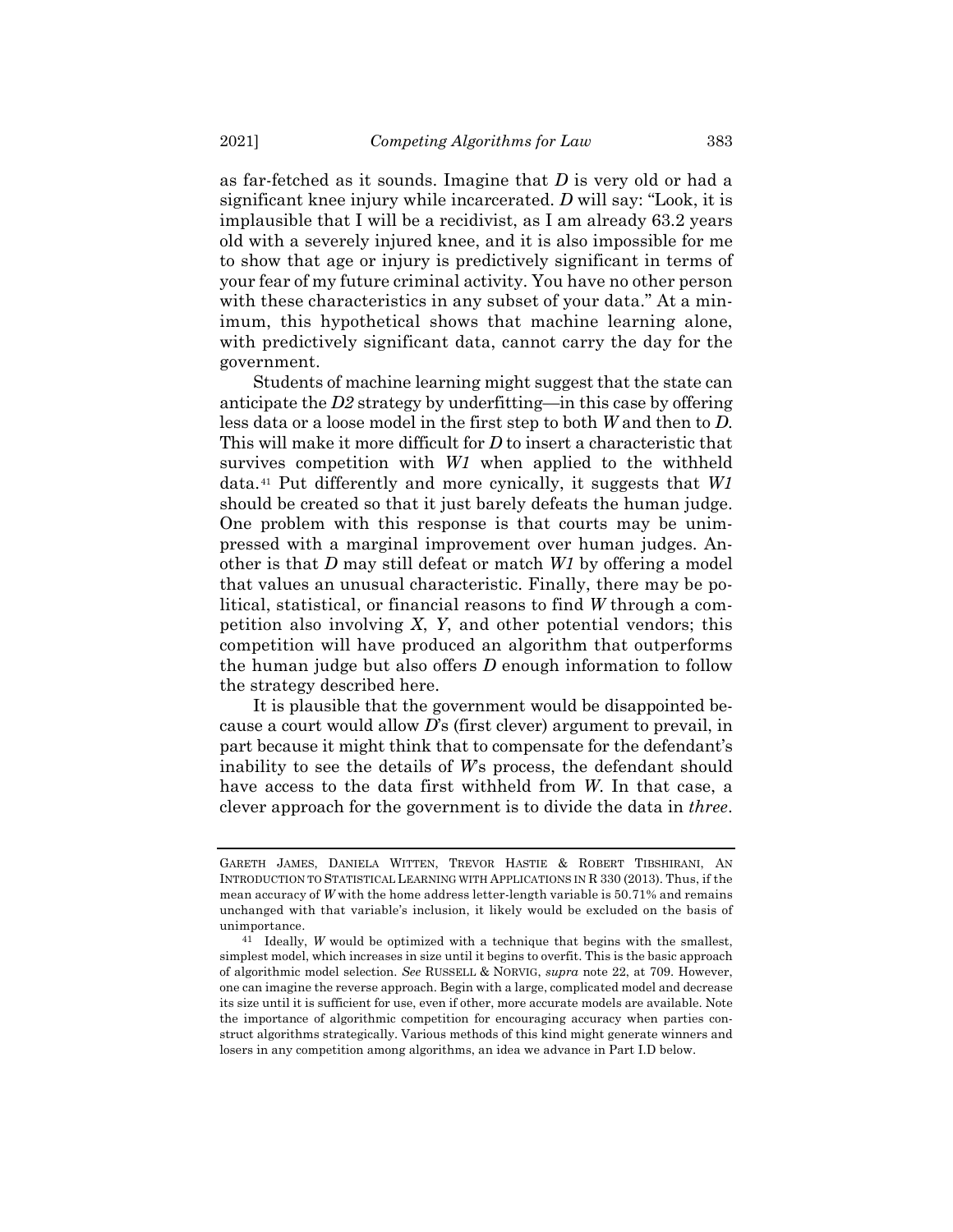The first set is offered to *W* (and perhaps to *X* and *Y*)<sup>[42](#page-17-0)</sup> and is then tested against the withheld second set, as before.[43](#page-17-1) The defendant, *D*, is then free to see these two sets and construct an algorithm that will easily defeat *W2*.[44](#page-17-2) But now *W2* is compared to *D2* by comparing their relative success on the third set of data, which has been withheld from both *W* and *D*. Again, success must be defined, but we have assumed that superiority is somehow successfully measured against the results produced by a human judge. This division-in-three seems like a good approach—and is consistent with requisite testing and validation for the inclusion of variables and the selection of model structure; without setaside data, testing and validation is impossible. The strength of a hypothesis is measured by subjecting it to repeated testing, not by developing it and then immediately accepting it as true. In the world of algorithms—which are, in essence, complicated hypotheses that predict outcomes—data must be set aside or awaited in order for testing to occur.[45](#page-17-3) This is probably the case for all counterintuitive conclusions arising out of empirical work; in the absence of reliable priors, testing on previously unrevealed data is ideal. Note, however, that division-in-three, though a novel means of combatting overfit, still favors *D*, because this defendant has had access to more data and is thus likely to outperform *W2* when both are tested on the third data set. On the other hand, it is barely possible that *D* will do worse because the variable it

<span id="page-17-4"></span><sup>42</sup> Again, this may apply to all the bidders if *W* competed with *X* and *Y*.

<span id="page-17-1"></span><span id="page-17-0"></span><sup>43</sup> Note that these sets are a bit smaller, as there has been a division in three rather than two, and so there is a greater chance of misspecifying the model and perhaps generating overfit if too few observations lead to a rigid algorithm. If the data sets are sufficiently large, however, then the third part can actually help avoid overfit. Now, there is a training set, a second training set which can be used to correct for overfit by introducing yet more training data that was initially hidden from the algorithm, and a third, final testing set. STEPHEN MARSLAND, MACHINE LEARNING: AN ALGORITHMIC PERSPECTIVE 20 (2d ed. 2015).

<span id="page-17-2"></span><sup>44</sup> We refer to the algorithm that is based on the first set but that has been tested on the second.

<span id="page-17-3"></span><sup>45</sup> Note the analytical similarity to "leave-some-out" or "multi-fold cross-validation," in which the analyst divides the data into *k* number of groups, sets one group of the data aside, trains the algorithm with the remaining groups, and then tests the newly trained algorithm on the set-aside data. The process is repeated for each division *k* of the data. *Id.* at 20–21; RUSSELL & NORVIG, *supra* not[e 22,](#page-8-3) at 708–09; *see also* BRETT LANTZ, MACHINE LEARNING WITH R 319 (2013). However, this process is carried out generating several testing data sets from the original in-sample data. Our suggestion is that, when there are sufficient data, algorithmic competitions should use out-of-sample data multiple times.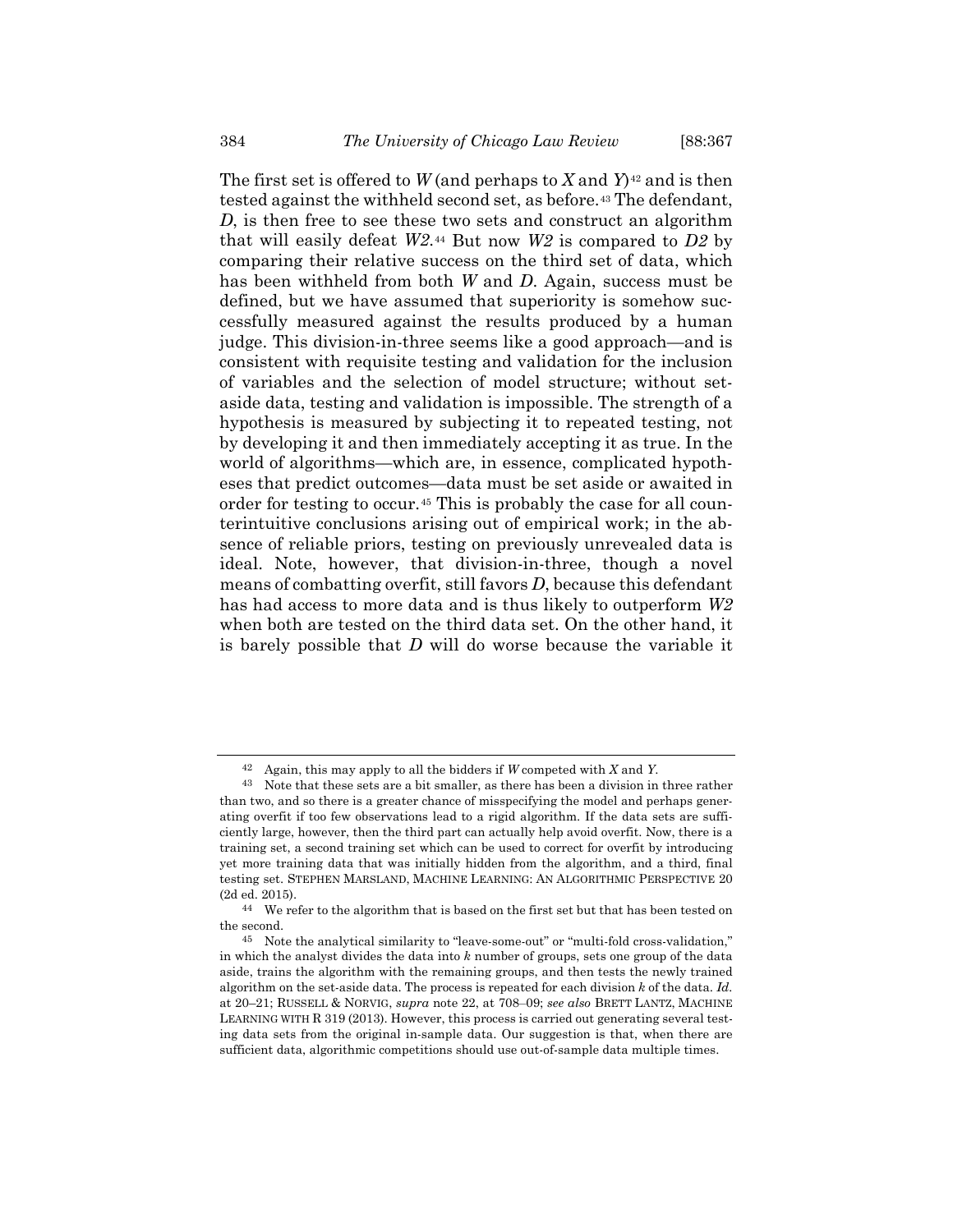added, as something unique to it, might to *D*'s surprise be found in several recidivists in the third set of data.[46](#page-18-0)

The division-in-three strategy is vulnerable to the objection that soon other defendants will appear, and they will either have access to all the data or we will need to divide the data into four and five and so forth, until the sets are so small as to be useless. In Part I.E below, we take up such questions of how to proceed following the first competition among algorithms. But here it is useful to note an interesting, though perhaps minor, complexity, as well as an objection the government might raise to the idea of competing algorithms: the defendant can cheat. To see this, we can turn back to the more straightforward procedure in which the data set is divided in two, and imagine that the court does not give the defendant the withheld, second set of, data. Knowing that there will be a test on the withheld data set, *D* wishes he could have access to it in order to defeat *W1* by successfully overfitting an attribute unique to *D* that results in a favorable prediction. Imagine that because of budgetary restrictions and in order to avoid another omitted variable, the data set is drawn entirely from Wisconsin.[47](#page-18-1) Now the defendant can look at the first set of data, once offered to *W* and now offered to *D*, and then look for news reports of recidivists. *D* can then adjust its algorithm to predict recidivists based on the advantage of knowing and investigating characteristics of these known recidivists. Of course, *D* will exclude any characteristics that also point to himself. This strategy will work even if the identities of recidivists in the first set of data are not revealed, because by looking at a group of known recidivists, the defendant can be virtually certain that some will be found in the withheld data. A cynic might say that *W* has prob-ably done this as well, but professional ethics<sup>[48](#page-18-2)</sup> might restrain W

<span id="page-18-0"></span><sup>46</sup> Put differently, *D* has the advantage if victory is determined not by comparing Rsquared results (which would require *D* to find statistically significant variables), but by success with the out-of-sample data.

<span id="page-18-1"></span><sup>47</sup> Koepke & Robinson, *supra* note [2,](#page-1-3) at 1758, documents several examples of risk assessment tools relying on smaller data sets. One involved Florida's Pretrial Risk Assessment, developed with 1,757 cases from January to March 2011. Another focused on Ohio's Pretrial Assessment Tool, developed with "over 1,800" cases from September 2006 to October 2007. *Id.* (quotation marks omitted) (quoting Edward J. Latessa, Richard Lemke, Matthew Makarios, Paula Smith & Christopher T. Lowenkamp, *The Creation and Validation of the Ohio Risk Assessment System (ORAS)*, 74 FED. PROB. 16, 21 (2010)). Finally there is an example drawn from Virginia's Pretrial Risk Assessment Instrument, developed with 1,971 cases from July 1, 1998 to June 30, 1999 and later revised with data from 2005. *Id.*

<span id="page-18-2"></span><sup>48</sup> *See* Oxford-Munich Code of Conduct for Professional Data Scientists Rule 5d (2018), https://perma.cc/TYB5-E3TR.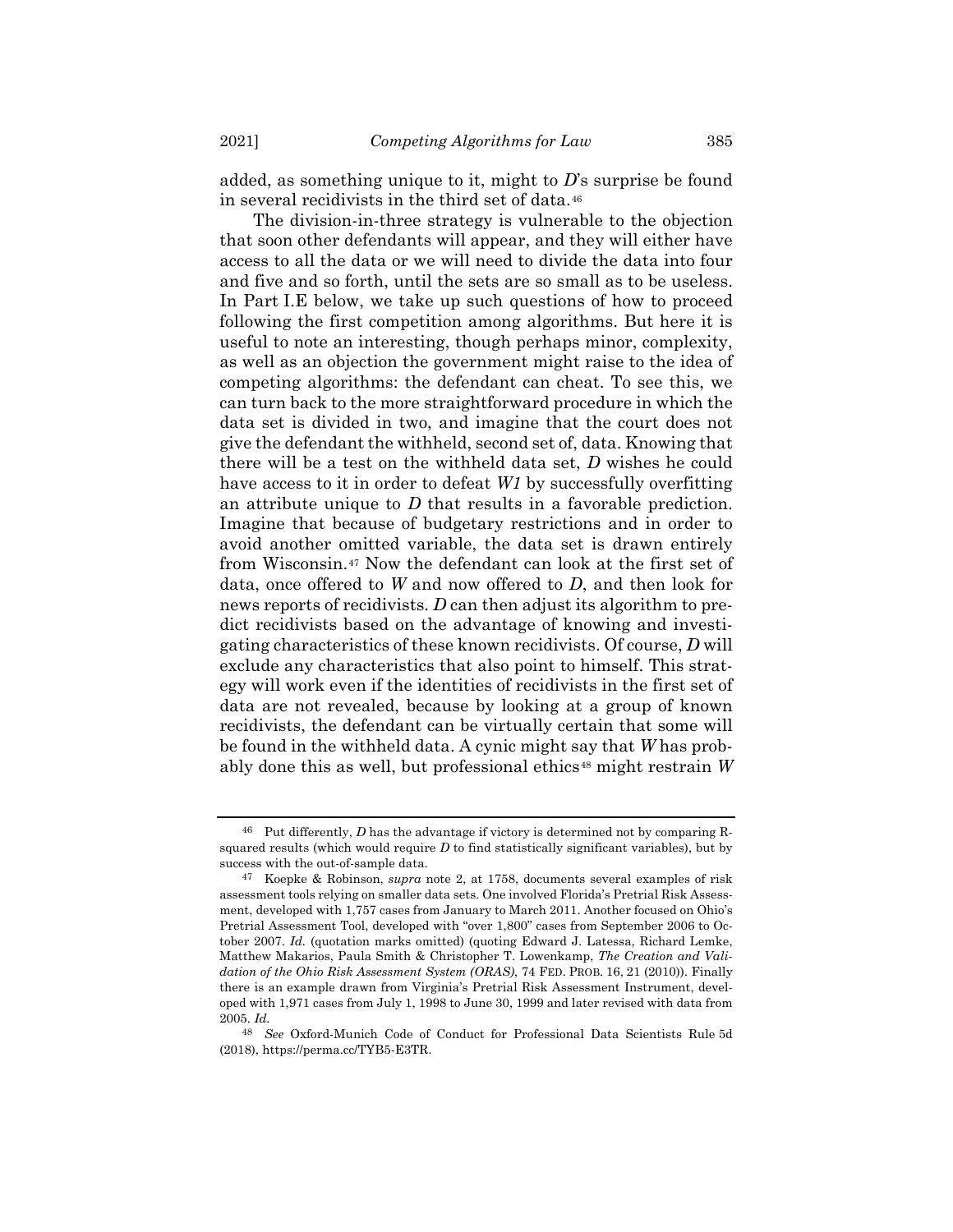and, in any event, under some questioning this strategy can be discovered because there cannot possibly be a good trade-secret claim with regard to this information.

It is time to recap the most likely scenario. The state employs an expert, *W*, and *W* produces an algorithm from a large set of data given to it by the state. *W*'s goal is to do better than a judge. *W*'s algorithm, *W1*, is then tested against withheld data containing cases that were already decided by judges along with several years of outcomes with respect to prison sentences of varying length. *W*'s algorithm is found to be superior to the typical judge, and the algorithm is then offered to a court and used along with other information to sentence a defendant, *D*, like Loomis. *D* now argues that he can construct an algorithm superior to *W1*, and *D*'s aim is to find such an algorithm that is also favorable to himself. In one scenario, the state will be required to give *D* all the available data, including that withheld from *W* in the first step. *D* is then likely to beat *W1* because *D* has more information than did *W*, and *D* can retrofit, in a manner of speaking, in a way that now benefits *D*. It is not hard to imagine that a court will equip *D* with both sets of data. We suspect that most readers (as well as the authors found here) were at first attracted to the "clever argument" advanced by the defendant above, and so there is good reason to expect judges to be so as well. Finally, even if courts reject this argument, there are advantages that *D* might exploit simply by looking for self-serving characteristics of real recidivists who are reported and described in the news and are likely to be found in withheld data.[49](#page-19-0) This advantage of *D* is most plausible if *D* is able to include variables that are not predictively significant.[50](#page-19-1)

Finally, it must be noted that law is not like finance or medicine—fields where data scientists have devoted much attention. Data scientists are likely to respond to much of the discussion here by insisting that retrofitting must simply not be allowed. These scientists regularly divide data to test hypotheses, but the excluded data must be invisible to the designer of an algorithm. Here, on the other hand, we have put forward clever or seductive

<span id="page-19-0"></span><sup>49</sup> This is not to say that self-serving characteristics could be inserted into the algorithm without a plausible theory underlying their predictive significance. *See infra* Part I.D.

<span id="page-19-1"></span><sup>50</sup> By "not predictively significant" we mean that such variables lack predictive power for *W*, but are, nonetheless, unique to *D*. *See supra* note [40.](#page-15-1) It is apparent that much depends on this last assumption, as discussed presently. *D*'s task is otherwise difficult inasmuch as *W* has presumably identified the correct model. *D* may do best by taking his variable that is not significant and offering it to the court, as encouraged by *Loomis*, as something representing individualized justice that can be added to the logarithmic input.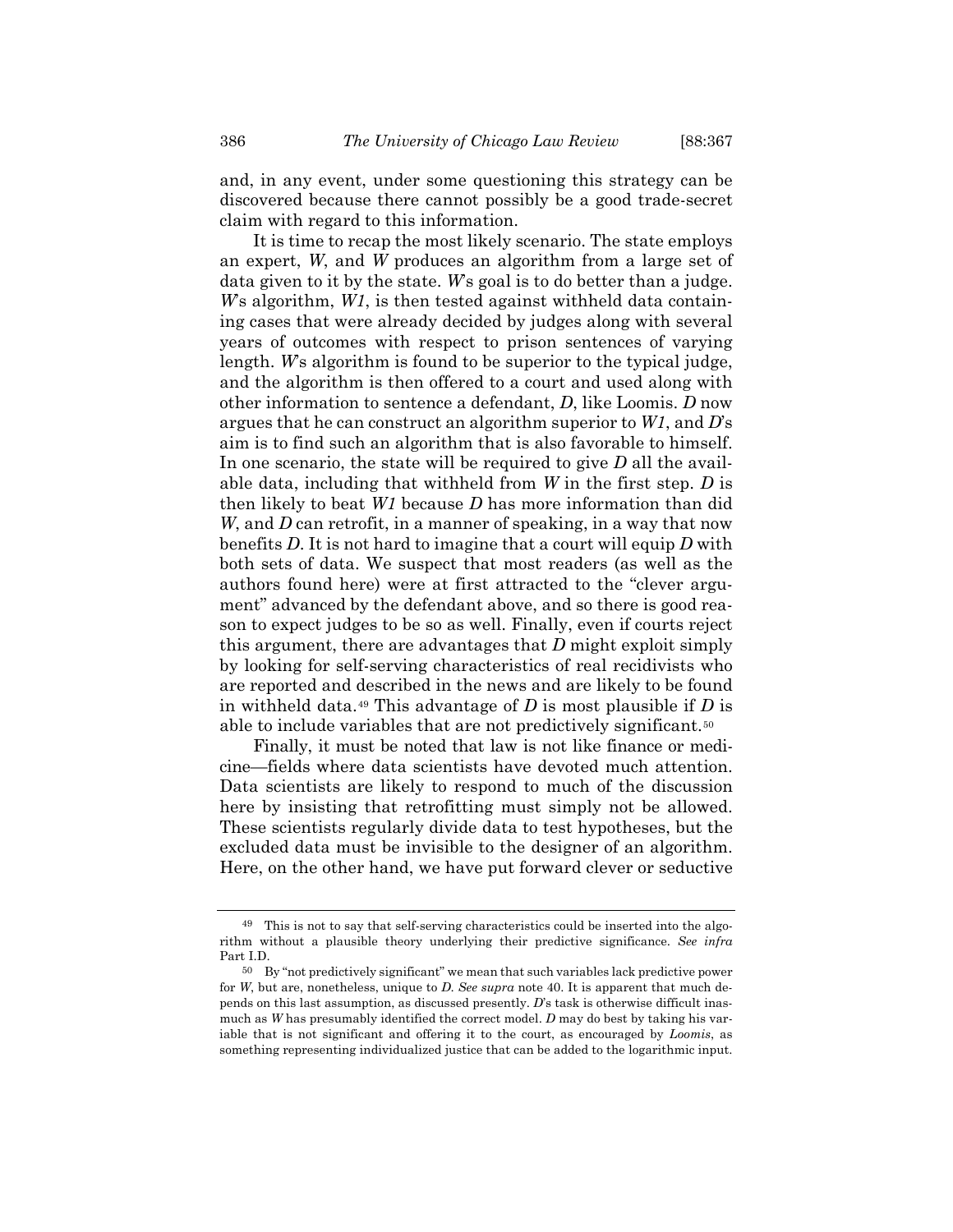arguments that defendants might make, and then suggested ways to offset the strategic algorithms, or simply hypotheses, that defendants and other second movers might advance. Why not simply identify and then reject retrofitting or withhold all data from defendants—or disappointed college applicants, as discussed shortly (and as a first step in extending our analysis to areas far removed from criminal sentencing)—and other parties that do not like the results produced by data science? The answer lies in the very nature of the adversarial system. It is based on each side developing arguments that defeat or outmaneuver opponents. It is unrealistic to think that courts will deny defendants the opportunity to compete with the state's algorithmic decisionmaking—or even its old-fashioned hypotheses backed up by several observations. The adversarial method might be thought of as constitutionally required or as a kind of competition that is the American way; either way it is presently embedded in our legal system and not likely to be pushed aside to conform to the habits of present-day data scientists.

Even so, data scientists should be comfortable with our proposal since algorithmic competition can broaden data collection efforts and sharpen predictive models.[51](#page-20-0) Retrofitting is not a problem if the state insists on data division and disallows statistically or predictively unimportant variables. If *D* evaluates the available data and puts forward a feature unique to *D*, it will either be discarded as insignificant when tested against the withheld data, or shown to be useful for predicting crime. *D*'s efforts, even if characterized by intentional retrofitting, are either disqualified or harnessed by *W*. Retrofitting is simply not possible when data are divided and set aside for demanding tests.<sup>[52](#page-20-1)</sup> If, on the other hand, the state permits *D* to submit predictively insignificant variables, then, as we discuss presently, they should at least be accompanied by plausible theories.

### C. Overruling Prediction with Causality or New Information

A very old *D*, or one who sustains a significant knee injury while incarcerated, has the better of the argument when pitted against *W*. *W*'s algorithm may predict that *D* will recidivate on the basis of his social and criminal factors, but it will fail to

<sup>51</sup> *See infra* Part I.E.

<span id="page-20-1"></span><span id="page-20-0"></span> $52$  There remains the possibility that *D*'s variable might be erroneously identified as predictively important when tested against the withheld data, but not because *D* has retrofitted the algorithm. Indeed, *W* would have made the error on its own had *W1* discovered the erroneous variable first. The error is a straightforward instance of overfit.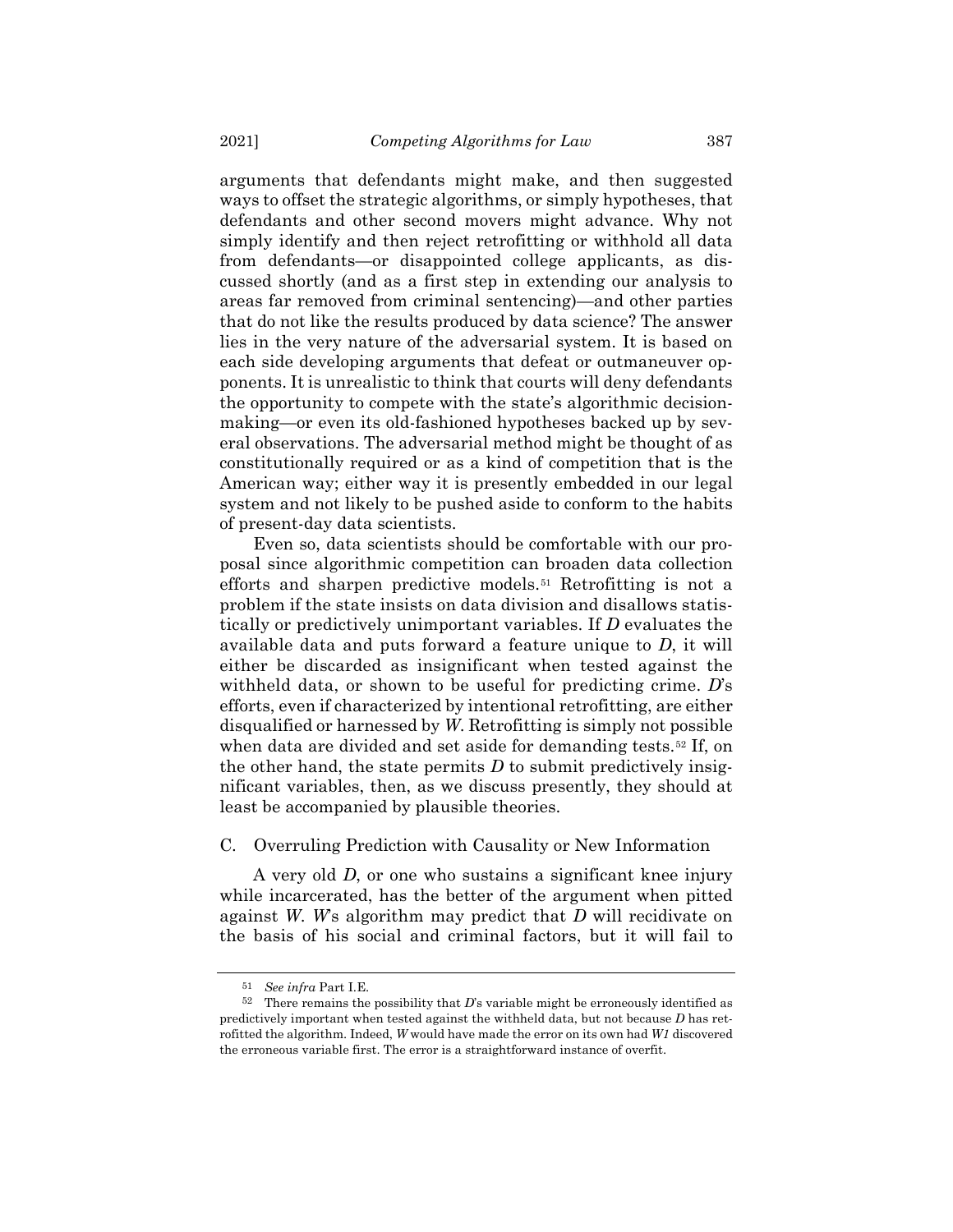account for the defendant's physical disadvantages, now emphasized by *D*, and perhaps unknown to *W*. *D* will now simply fall into the small set of defendants that *W* misclassified. Machine learning enthusiasts might suggest that the state can underfit, as we suggested above, or perhaps *W* can simply add an additional variable that accounts for *D*'s impediment. Over time, sufficiently large recidivism data on defendants like *D* will eliminate the classification error. If either of these arguments appears doubtful to a court that is considering the use of *W* (or *X* or *Y*), it is because the misclassification error can be immediately addressed with the input of a human judge. The judge does not require a predictive model fed with sufficiently large data in order to discern that *D*, who is incapacitated, will not recidivate. Put differently, the human judge, unlike state-of-the-art machine learning, is equipped with causal reasoning.<sup>[53](#page-21-0)</sup> In short, one solution to the problem presented by *D*'s particularity is to allow *D* to seek human help in overruling the winning algorithm. Presumably, a judge can also overrule the algorithm in the government's favor. We suspect that this is the path law will take in the near future.[54](#page-21-1)

<span id="page-21-2"></span>Another solution is to allow *D* to take advantage of his personal knowledge and ask the court to require *W* to develop a new algorithm, *W3*, that incorporates *D*'s new information. This is not simply a matter of retrofitting. Instead, *D* might say something like: "Look, now that I see my own situation, it occurs to me that there might be a sufficient number of other people who are old or who suffered a knee injury, and now I see that this variable should have been included in your original search in the data for the algorithm that best predicts recidivism. You may or may not have collected such data, but the burden should be on you to include these data or explain why they are unavailable. Why don't you explore the data again, with information about knees (or kinds of friends made in prison or church attendance), and see if you can find a *W3* that defeats your own *W2* or *W1*." The

<span id="page-21-0"></span><sup>53</sup> *See* Ryan Copus, Ryan Hübert & Hannah Laqueur, *Big Data, Machine Learning, and the Credibility Revolution in Empirical Legal Studies*, *in* LAW AS DATA 21, 21–23 (Michael A. Livermore & Daniel N. Rockmore eds., 2019) (describing differences between machine learning and predictive inferences on the one hand, versus statistics and causal inferences on the other, within the context of legal research); *see also* Judea Pearl, *Theoretical Impediments to Machine Learning with Seven Sparks from the Causal Revolution*, AR*X*IV 1 (Jan. 15, 2018), https://perma.cc/RF69-MV5A (noting that machine learning remains unequipped with the tools of causal reasoning, but that advances in graphical and structural models could make counterfactuals computationally tractable, and that causal reasoning with machines could therefore be on the horizon).

<span id="page-21-1"></span><sup>54</sup> *See* Fagan & Levmore, *supra* not[e 4,](#page-2-2) at 14–29 (describing this intuition in detail).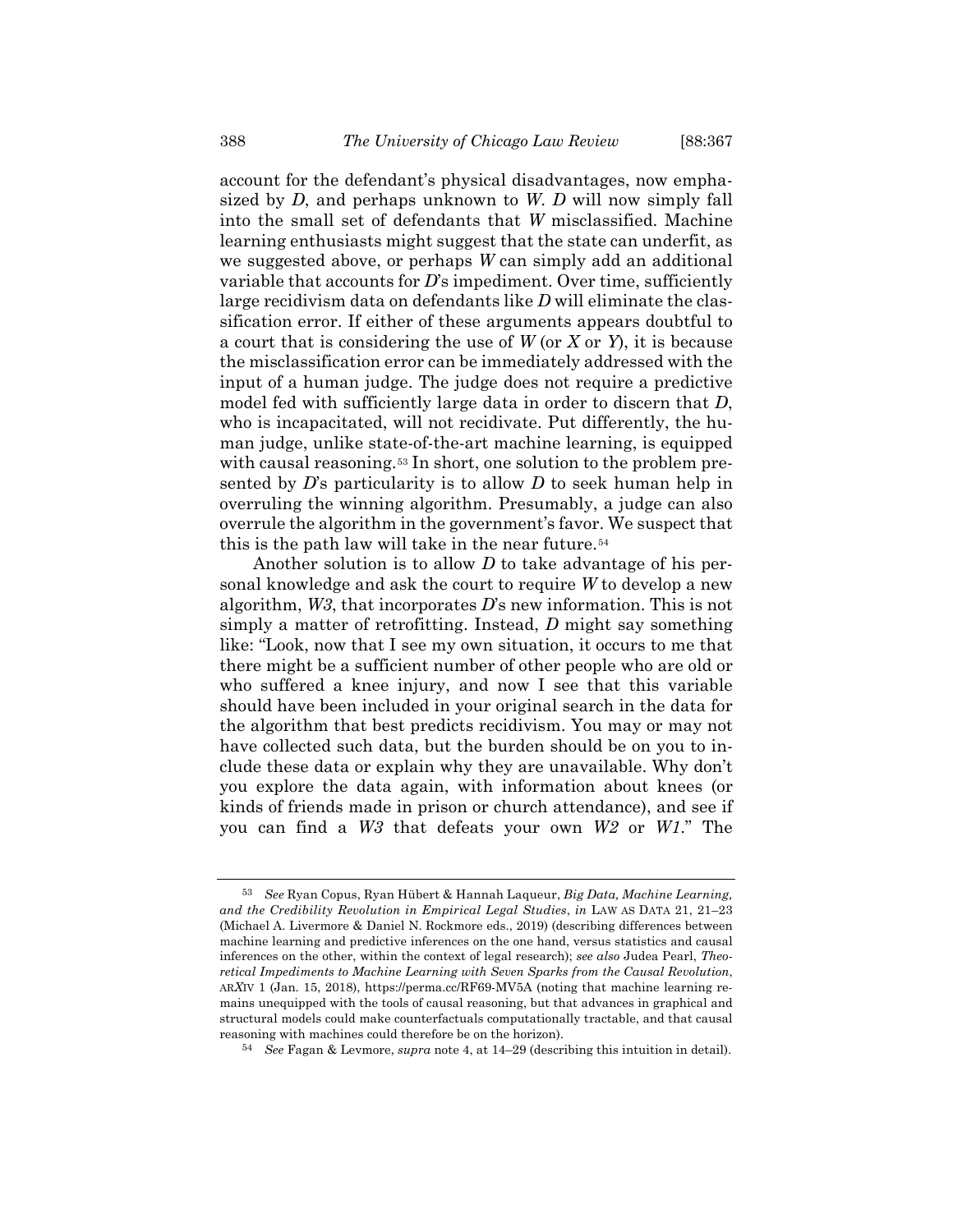government might resist this argument unless there is a requirement that the new variable meet a certain level of significance; in other words, *D* cannot simply point to an unusual characteristic he shares with nonrecidivists, but *D* must name a variable that proves to be significant (and available) in the large pool of data available to *W*.[55](#page-22-0)

Finally, a third possibility is that the government is allowed to (or simply is permitted as it likes) to look at *D*'s individual characteristics and then on its own suggest new variables in order to create a *W4* that will make *D* worse off than before. This is analogous to the familiar claim by teachers that if a student asks for an exam to be regraded, the student should be aware that the grade might be lowered because of the reexamination of the "data" that the student believed could only raise the assigned grade.

There is much to be said in favor of the second response described here but, as previously suggested, we think that this sort of competition among algorithms is unlikely in the near future. Experienced data scientists will object to any attempt to improve with hindsight on the original winning algorithm, while lawyers and most citizens will surely prefer a version of the adversarial system with a judge deciding when to overrule the winning algorithm submitted by the government.

The important idea here is that all algorithms, and especially those designed to be predictive, have some problems. There is the problem of defining success, and then that of taking changed circumstances into account. In general, statisticians compare how much of the variation observed in the outcome variable (recidivism) is explained by the independent variables (social and criminal histories, gang tattoos, and so on). The more a model can accurately explain variation in something like observed recidivism outcomes, the better.[56](#page-22-1) Most of us, and certainly judges, are drawn

<span id="page-22-0"></span><sup>55</sup> Thus, *D* might ask the court to consider a model of causal, as opposed to predictive, inference.

<span id="page-22-1"></span><sup>56</sup> As mentioned above, models that generate predictive inferences can rely on optimization, regularization, and measures of importance to evaluate the usefulness of predictive variables. *See supra* not[e 40.](#page-15-1) In contrast, students of statistics may recall that the amount of variation in causal outcomes explained by the inputs is referred to as R-squared. *See* JEFFREY M. WOOLDRIDGE, INTRODUCTORY ECONOMETRICS: A MODERN APPROACH 38, 201 (5th ed. 2013) (providing the definition and noting that inferences are difficult to make in the presence of low R-squared values because most of the variation is the result of unknown factors). However, a greater R-squared does not necessarily mean a better model. When data units are transformed, say for seasonal adjustments, deflating, logging, or differencing, comparisons of R-squared values are inaccurate. In particular, time-series data tend to inflate values of R-squared. *See* Robert Nau, *What's a Good Value for R-Squared?*,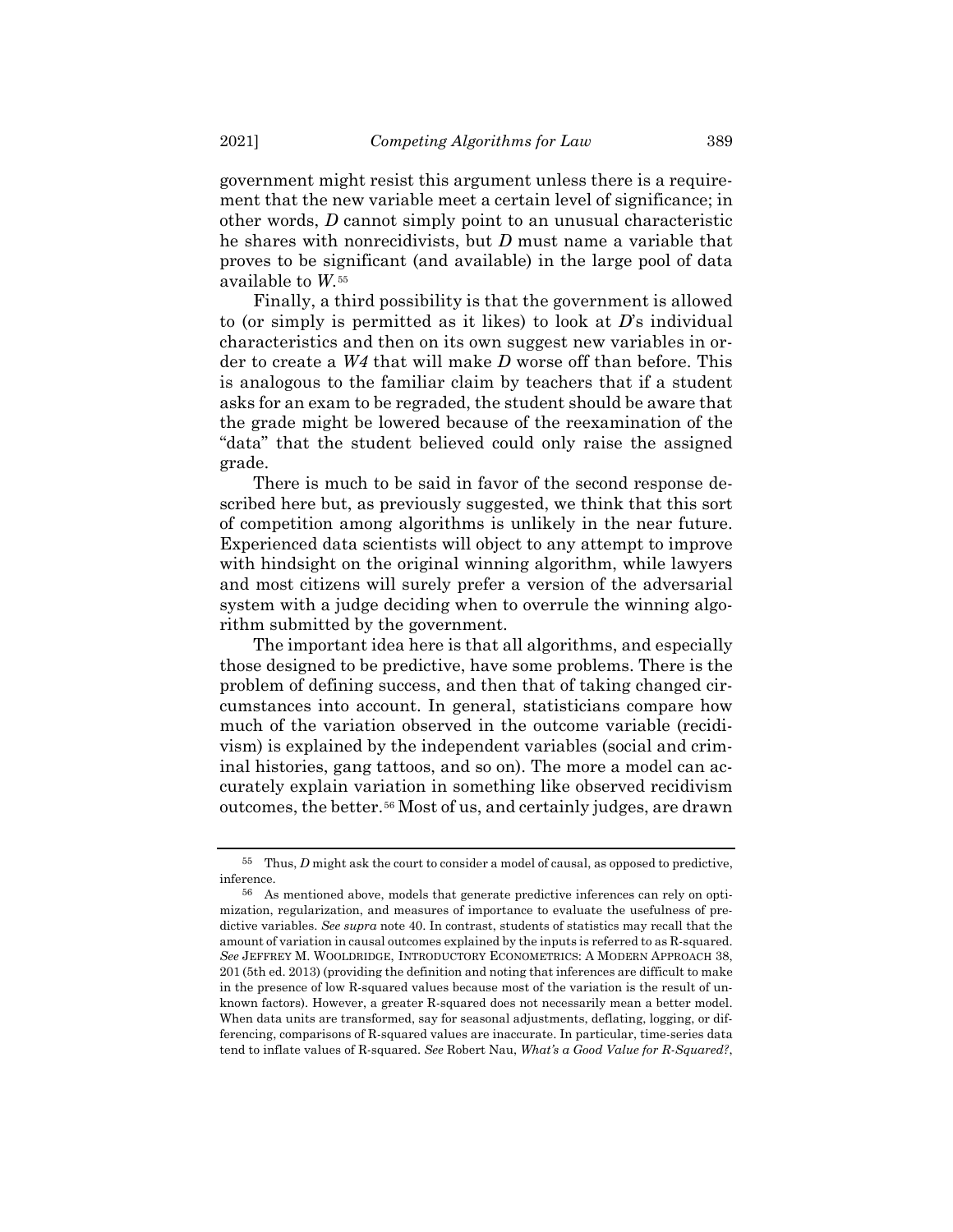to variables that are accompanied by obvious and intuitive causal relationships such as smoking with lung cancer. Even if other personal factors and independent variables diverge, smoking can explain a great deal of the variance in lung cancer outcomes. Other factors, such as a twenty-year career as a professional coal miner, may be less obvious because they can only explain a small amount of the variance in cancer outcomes over a population that represents many professions. Nevertheless, the coal-miner variable may be significant and carry a large coefficient. Comparing causal models with and without the coal-miner variable can be accomplished with various diagnostic tests of measurement error.[57](#page-23-0) Comparison strategies are enhanced with division of data and out-ofsample testing. In the end, statistics is both an art and a science, and no single method is perfect or best for all situations.[58](#page-23-1) Both causal and predictive models are apt to benefit from competition.

### D. Simple and Dramatic Reforms with Competing Algorithms

We have come far enough to offer various solutions to the problems described thus far, before moving away from criminal sentences to other applications. Our suggestions overcome the several advantages enjoyed by *D*, if *D* is well advised by statisticians and is facing a sympathetic or intuitively minded judge. First, law should not admit evidence from *D* when *D* uses an algorithm that defeats the state purely on the basis of the state's data; it should reject what we have called defendant's "clever argument." However, if the state wants to submit algorithmically created evidence, it should be required to conduct a competition. One obvious idea for extracting the benefit of competitive algorithms is for the state to spend resources on *W*, *X*, and *Y*, and then use the algorithm that wins when applied to the withheld data. The greater the number of competitors, the less likely will it be that *D* can defeat the winner without retrofitting from pieces of

STAT. FORECASTING: NOTES ON REGRESSION & TIME SERIES ANALYSIS, https://perma.cc/B5Z3-5RQM. For this reason, data should be divided and out-of-sample model performance should be compared.

<span id="page-23-0"></span><sup>57</sup> For a good example of how health statisticians might approach the coal miner hypothetical and employ rigorous diagnostics, see Louis Anthony Cox, Jr., *Quantifying and Reducing Uncertainty About Causality in Improving Public Health and Safety*, *in* HANDBOOK OF UNCERTAINTY QUANTIFICATION 1437, 1491–93 (Roger Ghanem, David Higdon & Houman Owhadi eds., 2017). Similar methods might be used by a judge or *D* to check the causal claims produced by *W1* or *W*'s competitors.

<span id="page-23-1"></span><sup>58</sup> Robert Nau, *What's the Bottom Line? How to Compare Models*, STAT. FORECASTING: NOTES ON REGRESSION & TIMES SERIES ANALYSIS, https://perma.cc/FB56-LMP4 (noting there is no absolute criterion for "good" values of statistical diagnostic tests).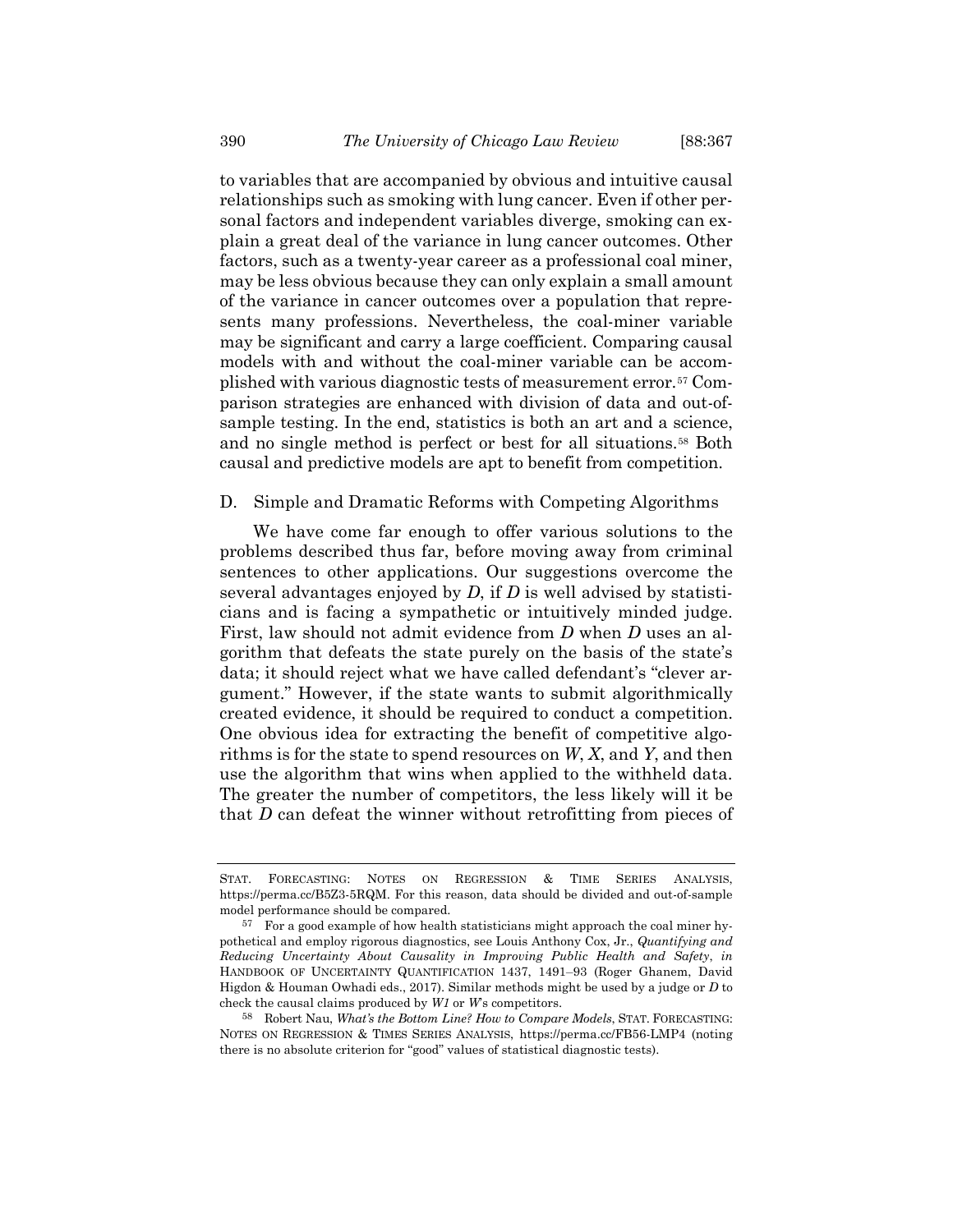the withheld data. *D* can use information about himself, but *D* must defeat *W*, *X*, and *Y*, all of whom will be judged on their performance with the withheld data.

A more interesting and more democratic approach is not to hire *W* in the first place, but to offer the first set of data to the public, and for the state to offer a reward to the person or entity that produces the best algorithm when tested against withheld data. This idea is borrowed from Kaggle, a website the reader might wish to examine.[59](#page-24-0) It is used in the real world of competing algorithms. Instead of committing resources to *W*, and forcing defendants to find resources in order to create their own algorithms, the state would offer this money as a reward to the public winner. *D* is of course free to join in this competition and to insert characteristics that are friendly to *D*, but these insertions are quite unlikely to help. *D* might even advertise his own characteristics, with the hope that some participant in the competition, perhaps part of a law school clinical program, will be inclined to favor the impoverished underdog and try out these characteristics in the hope of winning. An interesting twist on this idea is to allow *D* not only to offer information about himself to the public but also to offer his own prize for an algorithm that does best when applied to the data withheld by the state. *D*, and any sympathetic supporters, hope that the competition suggested here will benefit *D*. *D* has some advantage here because the state is not looking for a winner that suggests the longest prison sentence. Still, even if *D* is well funded, it is unlikely that more competitors or multiple competitions reach very different results as far as *D* is concerned. *D* (and we) might argue that these competitions are in the spirit of the beyond-a-reasonable-doubt standard.

We do not claim that our competing-algorithm idea is perfect. Again, competitors can look for reports in the news or other public records in order to gain advantage by overfitting and find recidivists that might be in the withheld data. It is possible that this severe form of overfitting can be offset by offering less data in the first step, and withholding more. Put differently, some intentional underfitting might offset the strategic overfitting. Our claim is that

<span id="page-24-0"></span><sup>59</sup> Interested readers should visit https://www.kaggle.com, and in particular its list of competitions. For example, at the time of publication, there are 22 open competitions, 9 with monetary prizes, while 429 have been completed in the past. *Competitions*, KAGGLE, https://www.kaggle.com/competitions. One of the leading competitions in terms of prize size is the 2019 Data Science Bowl, in which the objective is to "uncover the factors to help measure how young children learn." *2019 Data Science Bowl*, KAGGLE, https://perma.cc/6CAX-Y7KJ.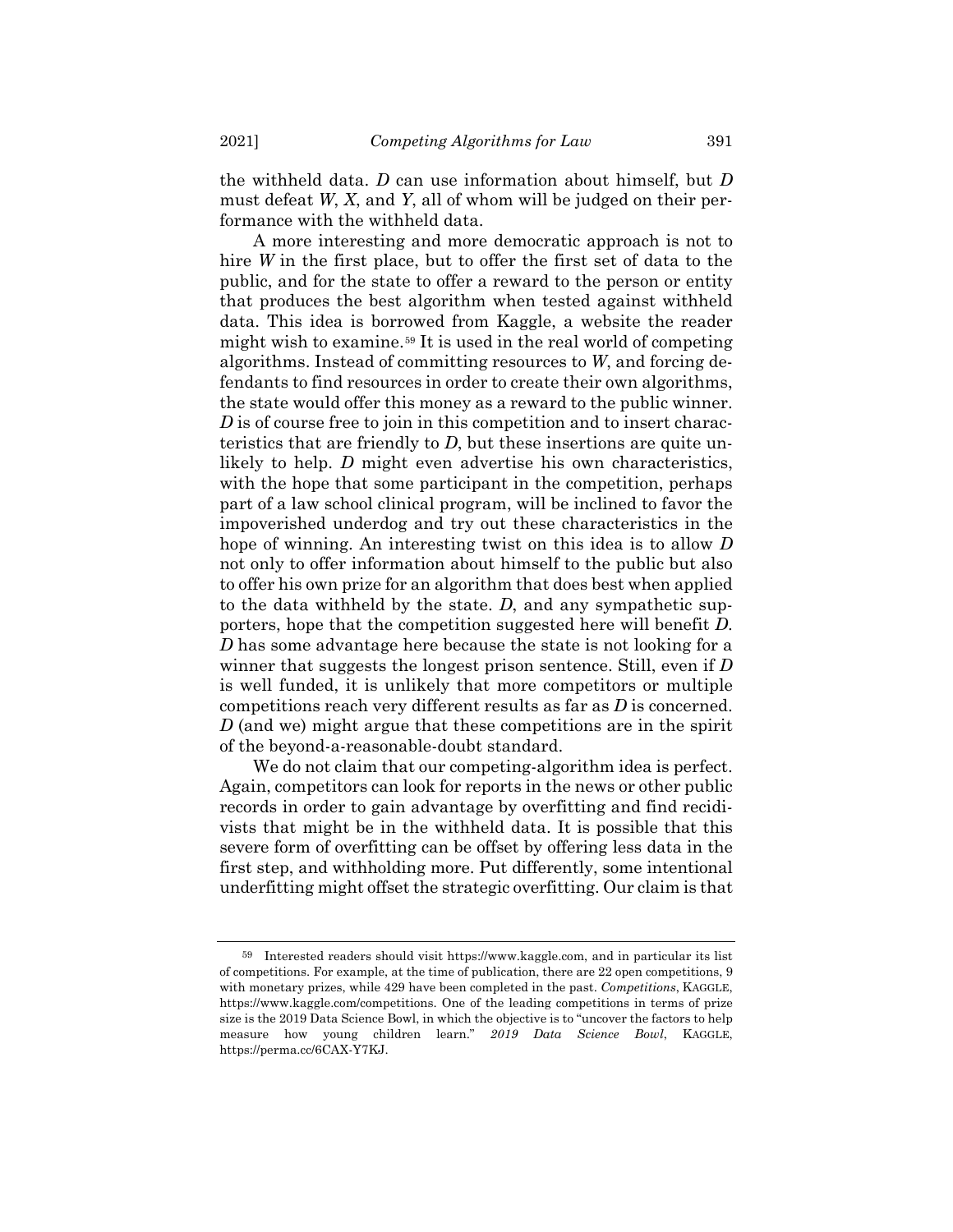this method is superior to that followed in present-day Wisconsin, or by judges working without the benefit of machine learning.

Indeed, the major alternative to our suggestion is not really an alternative, but something that can be added to it. It is also something that the Wisconsin Supreme Court (no doubt) unknowingly invited when it said that the state could use an algorithm, like *W1*, so long as it was not the only factor considered by the lower court judge in the sentencing decision.<sup>[60](#page-25-0)</sup> The idea is that any variable *D* wants to add to the previously chosen algorithm must come with some theory that appeals to the judge. If *D* adds the number of symbols in his street address to improve on the performance of *W1*, the judge can reject *D2* because it is almost surely an example of overfitting, and what we might think of as retrofitting. But if *D* is able to provide an attractive theory—and even one that *D* constructs after forging an algorithm based on all the available data (and then designed to be friendly to characteristics that *D* knows of himself)—then the court can accept *D*'s clever argument, because it is backed up by a plausible theory. For example, *D* might introduce an algorithm that includes as a variable the defendant's attendance at church services or care for his children. These variables would benefit *D*. A judge might find that this variable—however overfitted and retrofitted—makes sense because the judge finds it plausible that such a characteristic might prevent recidivism and the defendant's fear of re-incarceration. Our intuition is to prefer public competition (including *D*) for a winning algorithm, as the title of this Article suggests. On the other hand, *Loomis* itself suggests the last approach. We recognize, however, that in the near future courts might be disinclined to engage in such dramatic use of the new tool of machine learning. If so, they are more likely to accept the first solution: that the state should simply show that it conducted some competition among algorithm makers. Even this would be a significant step forward.

### E. Post-Competition Practices

Realistically, current practices as well as the ideas advanced in this Article must confront the question of what to do when new defendants come on the scene. If *D*, or a competition open to the public, has succeeded in defeating the state's algorithm, or simply constituted the method of producing the winning algorithm, then a new defendant, whom we might call *2D*, can try to defeat the

<span id="page-25-0"></span><sup>60</sup> *See Loomis*, 881 N.W.2d at 769.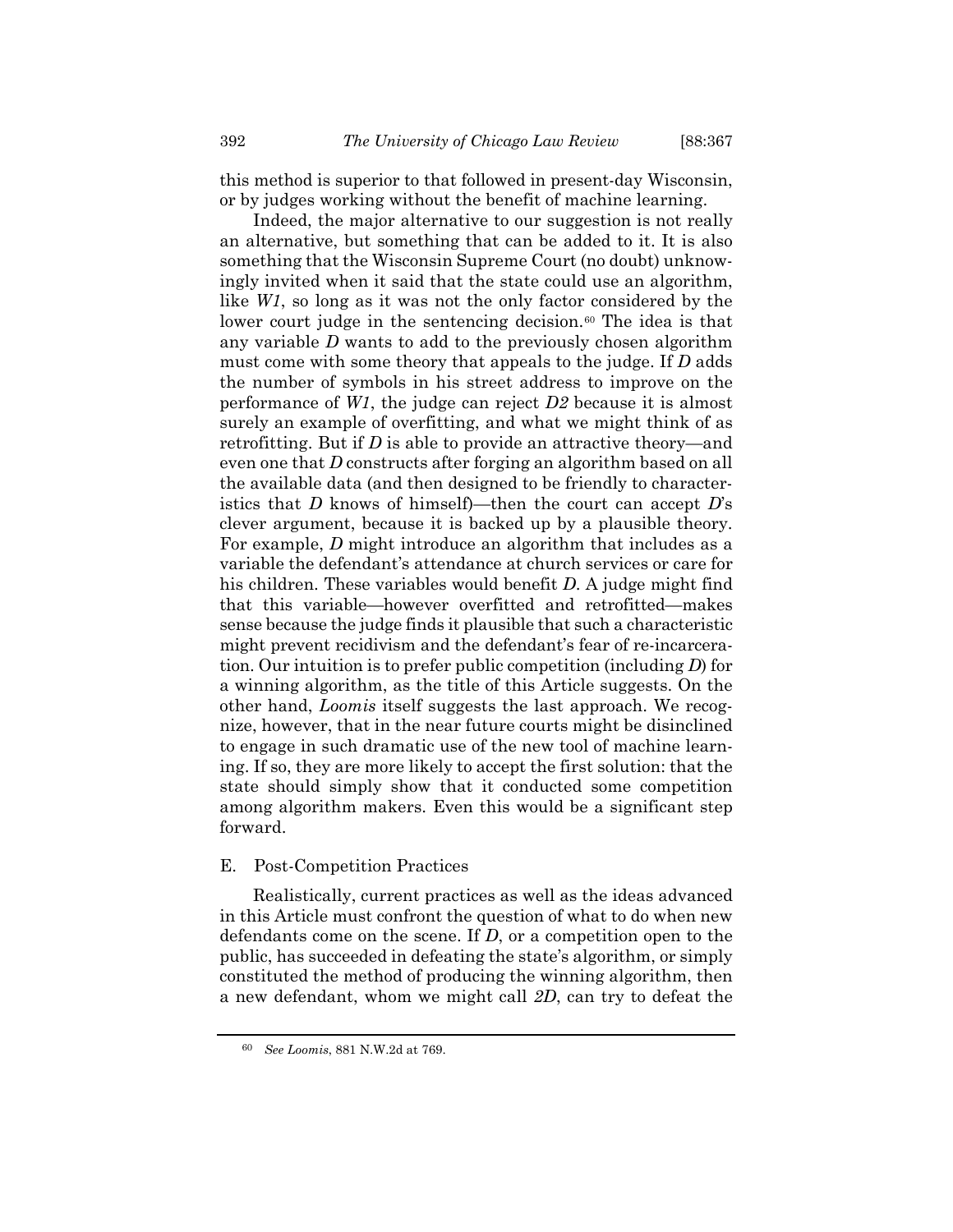prevailing algorithm. Imagine the case where the state produces an algorithm, and then *D* defeats it on data withheld from both *D* and the state, but presumably with an entry that benefits *D*. *D*'s algorithm is now the one that *2D* must defeat, for there is no reason to continue to accept the state's algorithm, as it is now second best. Indeed, the state itself should use *D*'s algorithm until it is defeated either by an updated algorithm solicited by the state or by an improved algorithm brought in by *2D* or some later defendant, *3D*.

It might seem at first that ongoing improved algorithms are unlikely, but this ignores the fact that *2D* might have the advantage of access to new data that come into play between *D* and *2D*'s time. If the state gathers this data, most of them can be withheld from *2D*, though again, *2D* will have some information available from newspaper reports and perhaps other public sources or other defense attorneys. More realistically, *2D* has the advantage of changed circumstances and can argue that sentencing should be evaluated on the basis of the most recent data since, after all, up-to-date data should more accurately predict recidivism. The world has changed since the earlier, winning algorithm came into being, and this benefits *2D* as well as competitors in any new public competition. For example, the state may have installed ankle bracelets to keep track of released prisoners, and this may have changed the likelihood and distribution of recidivism. It may have installed cameras or simply improved its policing strategies. The new winning algorithm is now likely, in circumstances where recidivism is responsive to new advances in technology (and changing environments generally), to weigh observations in favor of recently acquired data. The state might argue that set-aside data in the lockbox continue to serve as valid testing ground, and it will be difficult for 2D to defeat the previous winner on this proving ground, but it is hard to see, as a matter of due process or data science, why the old withheld data should be used forever. If the state is in control of the competition among algorithms, law will need to develop some reasonable rule about how often new competitions ought to be funded. This is not a simple matter. If data between 2020 and 2021 are favorable to *D*, he will prefer that the entire data set be based on 2020–2021 data. However, there will be features of the older data that continue to help predict *D*'s recidivism. For example, variables like height and weight may predict outcomes between 2010 through 2021 with stable accuracy, but other features like *D*'s unique family history may be sensitive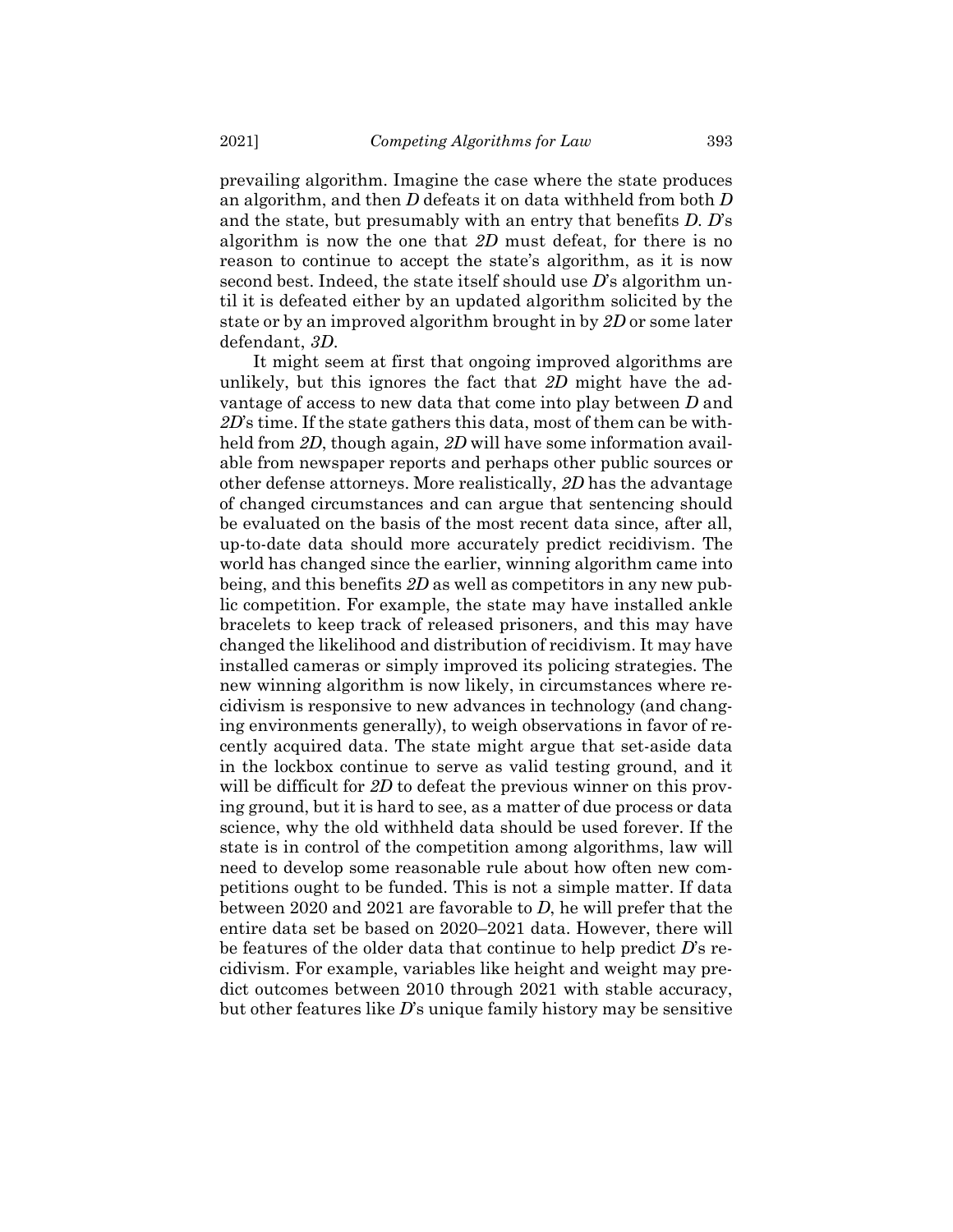to social change and predict with great accuracy only when applied to new data.

It is easy to imagine that *D* and his competitor, in this example the state, will argue over the rate of environmental change. The state will be more likely to assert that change is slow so as to preserve the value of its set-aside data. *D* will certainly be advantaged if he successfully argues that the lockbox data set is no longer representative of the current environment, from which he can distinguish himself.[61](#page-27-0) Predictive analysis is at a disadvantage in fast-moving environments where the past provides little insight about the future. In those instances, law does better with human-machine combinations.<sup>[62](#page-27-1)</sup> A sympathetic judge who evaluates *D*'s assertions can demand that the competition use new data. If new data points are unavailable, the judge can overrule prediction on the basis of *D*'s arguments as we have discussed above in Part I.C. Of course, *D*'s case can be enhanced if he presents a causal model indicating that his unique family history is associated with nonrecidivism.

Apart from human-machine combinations that rely on the human judge, there are other possibilities worth exploring, especially if environmental change is relatively slow. Let us assert, for example, that although *2D* is able to give greater weight to recent data in constructing a new algorithm, the state's set-aside testing data need not be updated until there is a large amount of new data. Every new defendant cannot demand a newly created set for testing, but once there are many observations it will become reasonable to require the state to update the set-aside data, inasmuch as circumstances will really have changed—and at some point there are enough new data to justify a new set.

Once time (and successive algorithms) is brought into the analysis, there is the question whether *D* can ask that his prison sentence be recalculated based on the new information. The claim is a version of the familiar question of when law, and especially

<span id="page-27-0"></span><sup>61</sup> For instance, California Penal Code § 3041.5(b)(3)–(4) provides that inmates found unsuitable for parole by the California Board of Parole Hearings receive a subsequent hearing either three, five, seven, ten, or fifteen years later, but inmates may request new advanced hearings on the basis of a "change in circumstances or new information." CAL. PENAL CODE § 3041.5(b)(3)–(4) (West 2016). Research has shown that of all the factors the Board considers when making a parole decision, it gives the greatest weight to psychological risk assessments. Hannah Laqueur & Anna Venancio, *A Computational Analysis of California Parole Suitability Hearings*, *in* LAW AS DATA, *supra* note [53,](#page-21-2) at 193, 207–08. Those evaluations are valid for five years, but inmates must be evaluated anew if a petition to advance parole is granted. *Id.* at 202.

<span id="page-27-1"></span><sup>62</sup> *See* Fagan & Levmore, *supra* not[e 4,](#page-2-2) at 6.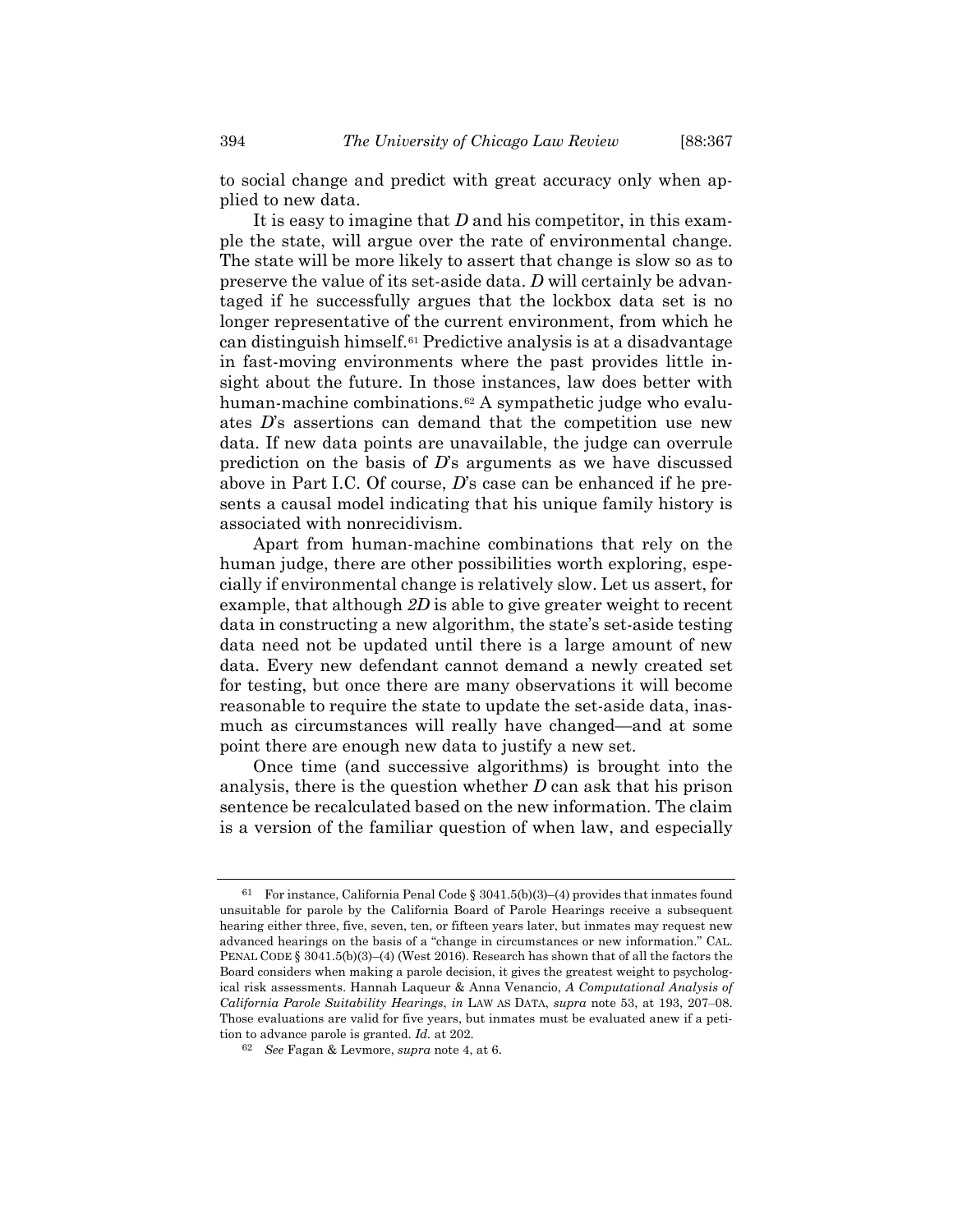criminal and constitutional law, ought to be retroactive. It also raises the question whether, in the quest for clean, unseen, divided data, law might simply say that algorithms will be tested against *future* data. The first suggestion is more easily set aside; it is like the student who wants an exam regraded but hesitates because the professor might find that the exam grade should in fact be lowered. If the possibilities are asymmetrical, there is the danger of too many requests. Similarly, if prison sentences are updated, then they ought to be done so for all defendants, and courts will never want to do this in a way that surprises incarcerated persons with longer sentences. If so, then it is statistically incorrect to update for the few who desire it.

But what about the harder question and more attractive idea of using future data instead of dividing past data, and hoping that the set-aside batch is unavailable to the algorithm makers? As a practical matter, it is hard to imagine courts telling the accused that their sentences are presently unknown. Perhaps, at the time of trials, sentences could be adjusted upward to the high end of the sentencing guideline scale, and then some years later reduced according to an algorithm based on future data that become available in the period following the earlier trial and the development of the winning algorithm.[63](#page-28-0) Another possibility is to divide the existing data in three and test the first defendant's algorithm on the withheld data while binding defendant's lawyer to secrecy. No information can be revealed to other lawyers or parties, so that all future defendants' algorithms can be tested on the same withheld data. This sort of nondisclosure requirement might require statutory assistance, and might also require a rule that the same lawyer (and hired expert) cannot be involved in a future case with similar characteristics. The problems may seem unmanageable, but note that if future defendants appear after some time passes, the problem is mitigated quite naturally, as new data will be available for testing.

Finally, assuming there are not enough data to divide into very many parts, there remains the idea of using randomly selected data from the past, though we have already argued that these data have already been included in the set that produced the earlier algorithm and are therefore tainted in an important way. Perhaps data used by defendants can be excluded from the

<span id="page-28-0"></span><sup>63</sup> Unsurprisingly, there is already evidence that judges use machine-generated predictions to reduce sentences more often than they do to increase them. *See* Megan T. Stevenson & Jennifer L. Doleac, *Algorithmic Risk Assessment in the Hands of Humans* 36 (Nov. 18, 2019), https://perma.cc/W42J-6JQV.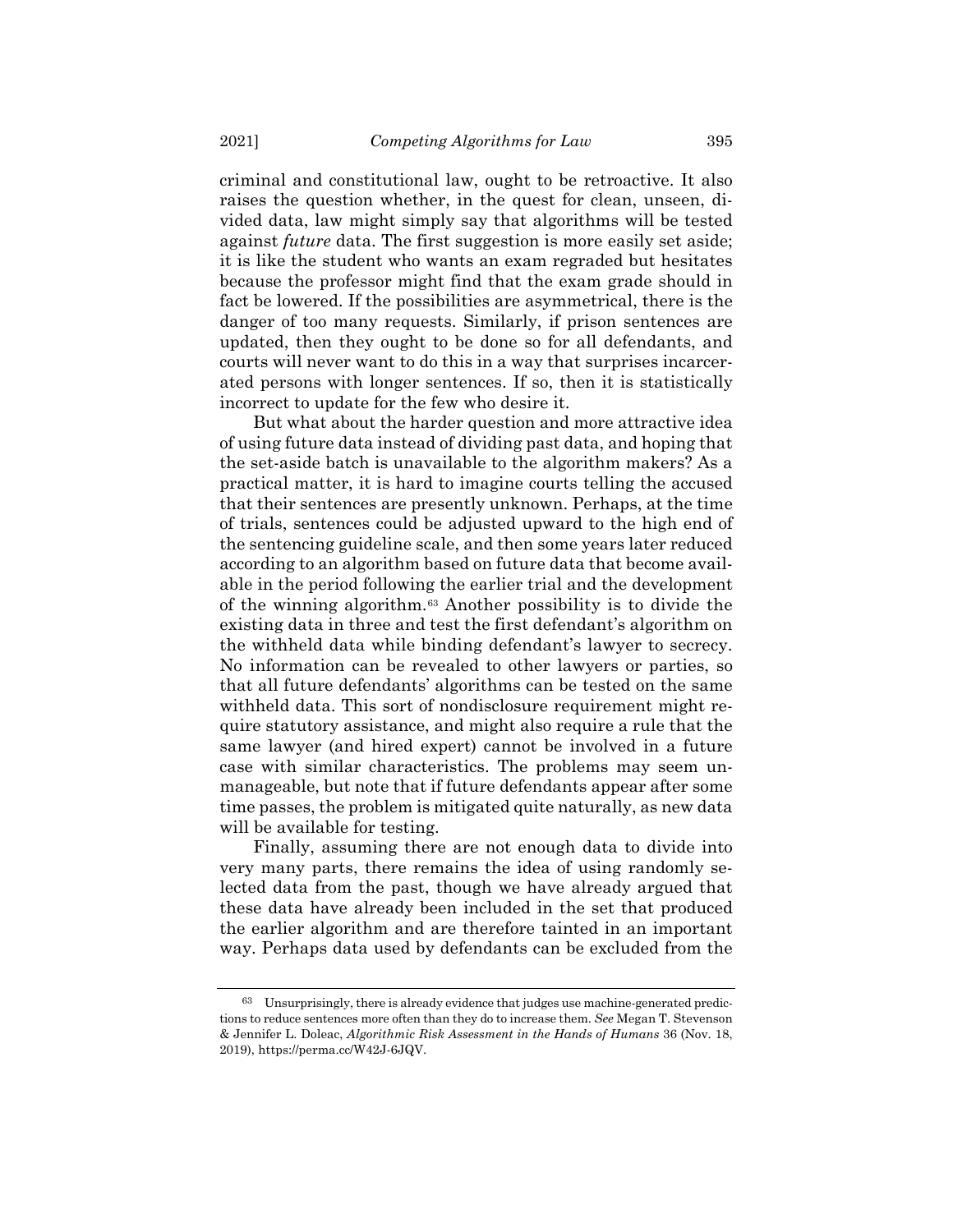sample, much the same way populations are sampled without replacement, but the complications are real and potentially open the door for unwanted biases and strategic behavior.

It is plain that the right choice among these options depends on the amount of available data, the expected number of future defendants,<sup>[64](#page-29-0)</sup> and other factors. We do not claim to know the right answer, as our goal is to draw attention to the strengths as well as the problems associated with algorithms in legal settings. If the emphasis here is on the problem of—and solutions to—overfitting, then it is probably useful to begin with the idea of dividing data in three. The leading alternative is to hope that courts have the patience to use future data as the set-aside data, along with the idea of handing out larger prison sentences with the expectation that many will later be reduced. As explained, this potential reduction responds to the possibility that, because of changed circumstances, new data (previously unavailable and thus hidden at the time of the initial sentencing) will bring about new algorithms.

# II. COMPETING ALGORITHMS FOR PRIVATE DECISIONS WITH LIMITED DATA

### A. University Admissions and Predictive Variables

We now turn our attention to questions of algorithmic allocation of scarce resources and what to do when algorithms are improved with statistically unimpressive variables. We recognize that the data sets involved here are relatively small, and what we call algorithms might be little more than hypotheses that are conventionally tested. Still, there is a great deal in common among these examples; our title refers to the idea of competing algorithms, but the larger subject is how to deal with retrofitting, whether one has a very large number of observations or fewer observations with which to test or advance a hypothesis. Some of the examples discussed presently can be described in terms of sorting, but the high stakes that they often present also lend themselves to competition and to nuances that are now familiar. Consider examples like a university that sets aside a fixed

<span id="page-29-0"></span><sup>64</sup> We should note that there is something to be said for limiting the observations to recidivism by similar defendants. It is unlikely that those incarcerated for drunk driving, for example, will have the same proclivity for recidivism of any kind as will those incarcerated for armed robbery. But this feature is presumably one of the characteristics found in the winning algorithms. If it is significant, then it further reduces the size of the relevant data pool.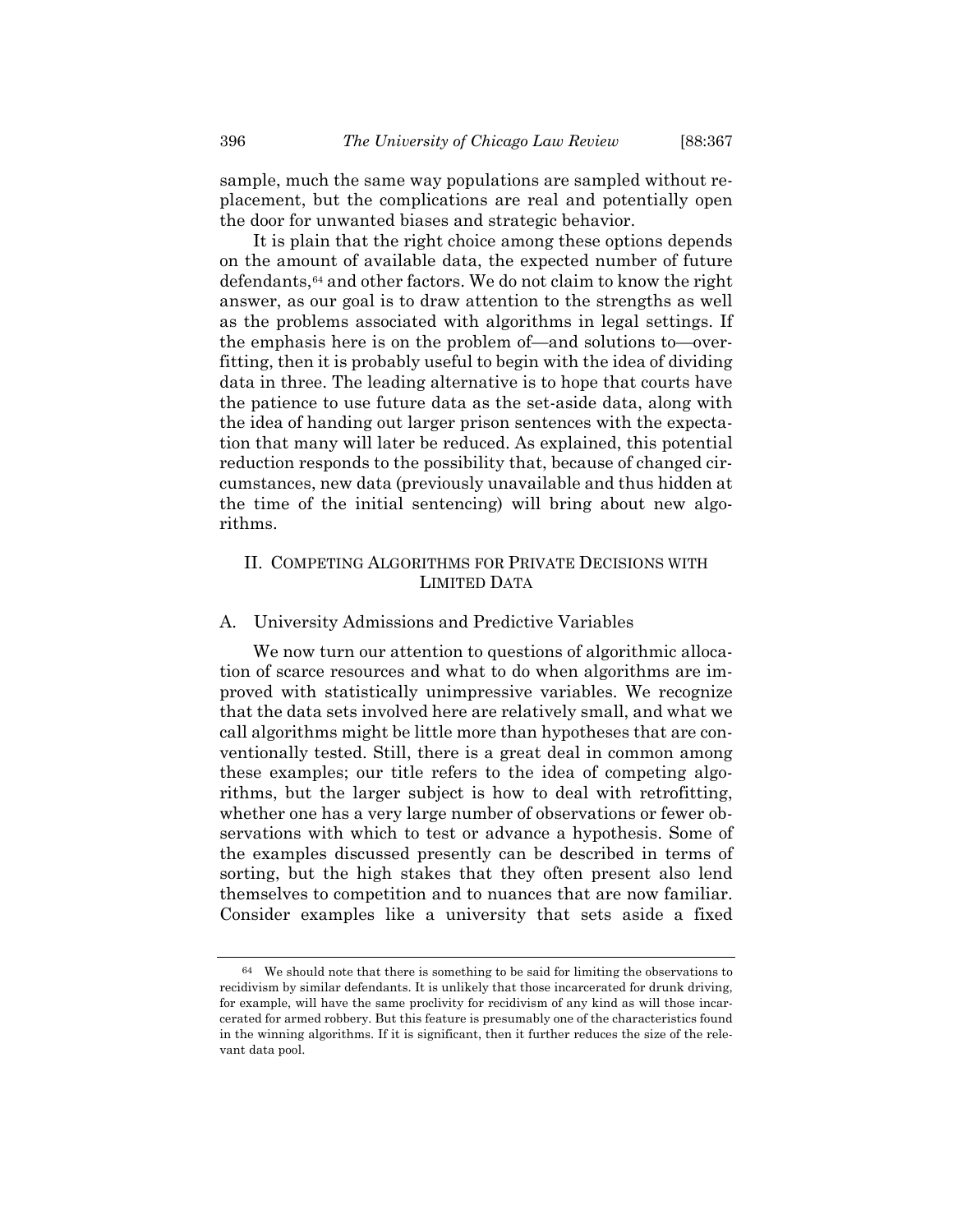number of seats for its incoming class, a law firm or consultancy that can only promote so many of its associates to partner, a business firm that can only hire a limited number of employees or appoint a handful of directors to its board, and a foundation that distributes a limited number of grants or awards. In each of these cases, the evaluator wishes to make the best possible match between applicants and scarce resources, and it can rely on a combination of human judgment and algorithmic input to do so. What has been done by humans is again likely to improve with some input from, or delegation to, machines. By now it should be plain that a human and a machine are apt to do better than either working alone.<sup>[65](#page-30-0)</sup> In all these cases a human must decide on the performance goals, including the desired mix of winners across several dimensions. An algorithm might be excellent at determining the weight that ought to be given to SAT scores, but it needs to be told what the SAT scores are trying to predict.

It is easy to picture a university that has developed an algorithm for admitting students. The algorithm might adjust as it goes along in order to diversify a class, and it might learn from the performance of students admitted in the past. As its classes are diversified it will have access to more data about performance. But now imagine that an eager applicant wants to offer a competing algorithm, without knowing the details of the target university's own algorithm. In turn, an applicant (or a group of applicants who feel underrepresented) could be expected (with the assistance of professional admissions counselors, no doubt) to produce a competing algorithm that favors the personal characteristics of these applicants while simultaneously meeting some threshold qualifications sought by evaluators, normally at the instruction of deans or other university officials. This, after all, is the approach applicants currently take; they craft personal statements, experiences, and interview strategies in order to appeal to the needs of the university. Persuasion is both a science and an art. The deployment of algorithms for allocating scarce resources can be understood as an attempt to suppress persuasive artistry and elevate bureaucratic reasoning in decisions, but, as we have seen, algorithmic manipulation can be accomplished by carefully retrofitting data.<sup>[66](#page-30-1)</sup>

<span id="page-30-1"></span><span id="page-30-0"></span>The problem, or perhaps it is best called a reality, is presented even in the simplest cases where the university has quite

<sup>65</sup> *See generally* Fagan & Levmore, *supra* note [4](#page-2-2) (describing this intuition in detail).

<sup>66</sup> *Supra* Part I.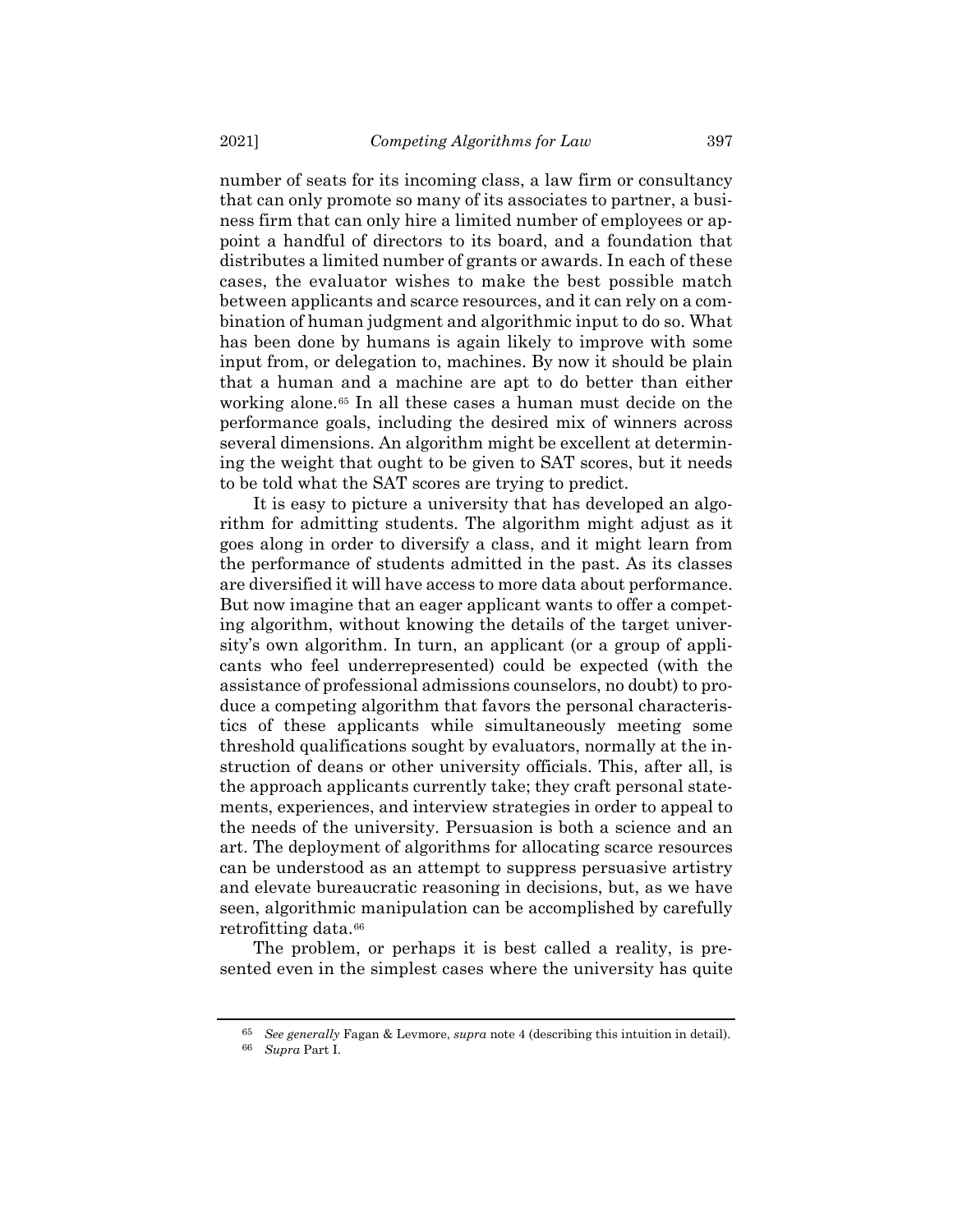straightforward goals that are revealed to all, much as sentencing decisions might be based on predictions about recidivism and the seriousness of later crimes. Imagine that the university simply wants to admit students who will perform well in university courses and be admitted to the most selective graduate programs. It develops a straightforward admissions algorithm to predict academic success, and it may or may not differentiate itself from its competitors, who also seek high performers. The winning algorithm, developed by dividing sufficiently big data as discussed earlier, gives weight to high school grades depending on the prior performance of applicants from given high schools, and also uses ACT and SAT scores. It might also take account of performance in spelling bees and math contests. It is easy to see that an applicant, who observes the university's admissions and rejections, can reason backward and come close to guessing the university's algorithm. Now the applicant offers a competing algorithm that makes use of some feature of her own that is also present in observable successful students at the targeted university. For example, the applicant may improve on the reigning algorithm by adding in membership on a high school debate team, and this retrofitted algorithm favors our clever applicant. Note that the variable added by the applicant's algorithm is more appealing (to humans but not necessarily to machines) than is something like the number of letters in the applicant's mother's first name or a parent's employment status; it is easy to believe a story about how the debate team (or parent's) experience is predictive of academic success. As before, the applicant's cleverness is easy to overrate. Had the data been divided into three, so that the applicant could not see them all before constructing her algorithm, it is far less likely that she could develop a superior algorithm. But the more important point here is that there is room for competition among algorithms. If the university is able to state its goals, then competition among algorithms holds great promise.

Put differently, it is common for universities, and certainly law schools, to be offered information by testing companies. For example, a law school learns how much weight to assign to college grades and the LSAT in order to best predict performance in that law school's first-year courses. The best weights can vary among undergraduate schools. It is apparent that if the law school admits very few students from one undergraduate institution, the performance of these students in the first year offers less information than if the sample were larger. Similarly, the law school might like to know whether it should admit more physics majors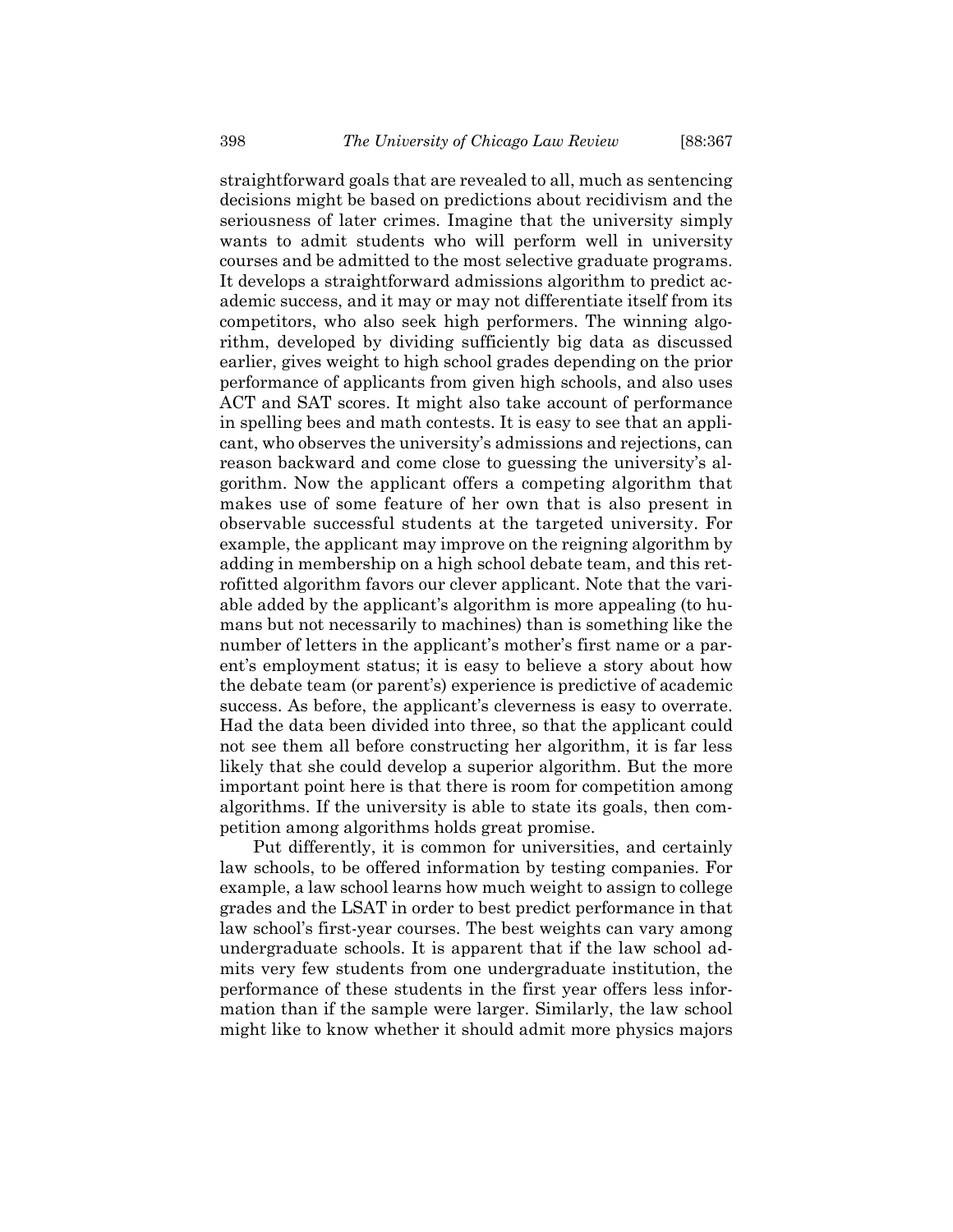from that undergraduate institution, but as it seeks to add variables with few observations, its statistical conclusions become shakier. This tendency suggests the importance of thinking about the difference, if any, between retrofitting where there is a large pool of data and where there are but few observations. How many observations are needed before it is sensible for a law school to say: "With this LSAT score and an excellent recommendation from Professor Eze, we ought to admit the applicant, because that undergraduate professor has sent us excellent students in the past." The question is in some ways identical to, but in other ways easily distinguished from, the ability of a defendant in Wisconsin to offer a competing algorithm, and for this reason we leave it for another day.[67](#page-32-0)

In any event, one reason for focusing on the case of university admissions is that it is likely to be one where the "court" (in this case the university) is unable or unwilling to state its goals. A university wants much more than high grades on its exams. It wants some diversity, better sports teams, future donors, and leadership within the student body.[68](#page-32-1) Every university would like to produce future U.S. presidents and Nobel Prize winners. The more it is open about how it weighs these goals (if that is even possible), the easier it will be for applicants to retrofit. An applicant can point to a particular life experience that she shares with some successful students or alumni. Again, a great deal depends on whether we demand that features be predictively significant. Note that the retrofitting is not necessarily a problem. In our earlier case of prison sentences, it was easier to state the goal in terms of recidivism. In the case of university admissions, retrofitting may lead to a different group of admitted students, but it will be very hard to say that this group was inferior to that which

<span id="page-32-0"></span> $67$  For now, it may be helpful for the reader to first distinguish between predictive versus causal models. Predictive models generally require five thousand labeled examples *per category* of an outcome, as well as all of the predictive variables that accompany those outcomes, in order to provide acceptable levels of accuracy. *See* GOODFELLOW ET AL., *supra* not[e 30,](#page-11-3) at 20. Causal models may provide insights with as few as one hundred observations, but may not hold up well when sample sizes are increased, significance thresholds are reduced, or when the effect of the variable in question is small. *See generally* Jill E. Fisch, Jonah B. Gelbach & Jonathan Klick, *The Logic and Limits of Event Studies in Securities Fraud Litigation*, 96 TEX. L. REV. 553 (2018) (describing the circumstances of statistical power within the context of securities fraud litigation). For instance, if the causal effect of Professor Eze's recommendation letter is observable in six out of one hundred students, and only increases student performance in contracts, then the variable is likely irrelevant, even if initially found statistically significant because of the impact of the contracts grade on the students' first-year grade point averages.

<span id="page-32-1"></span><sup>68</sup> *See supra* note [9](#page-3-4) and accompanying text.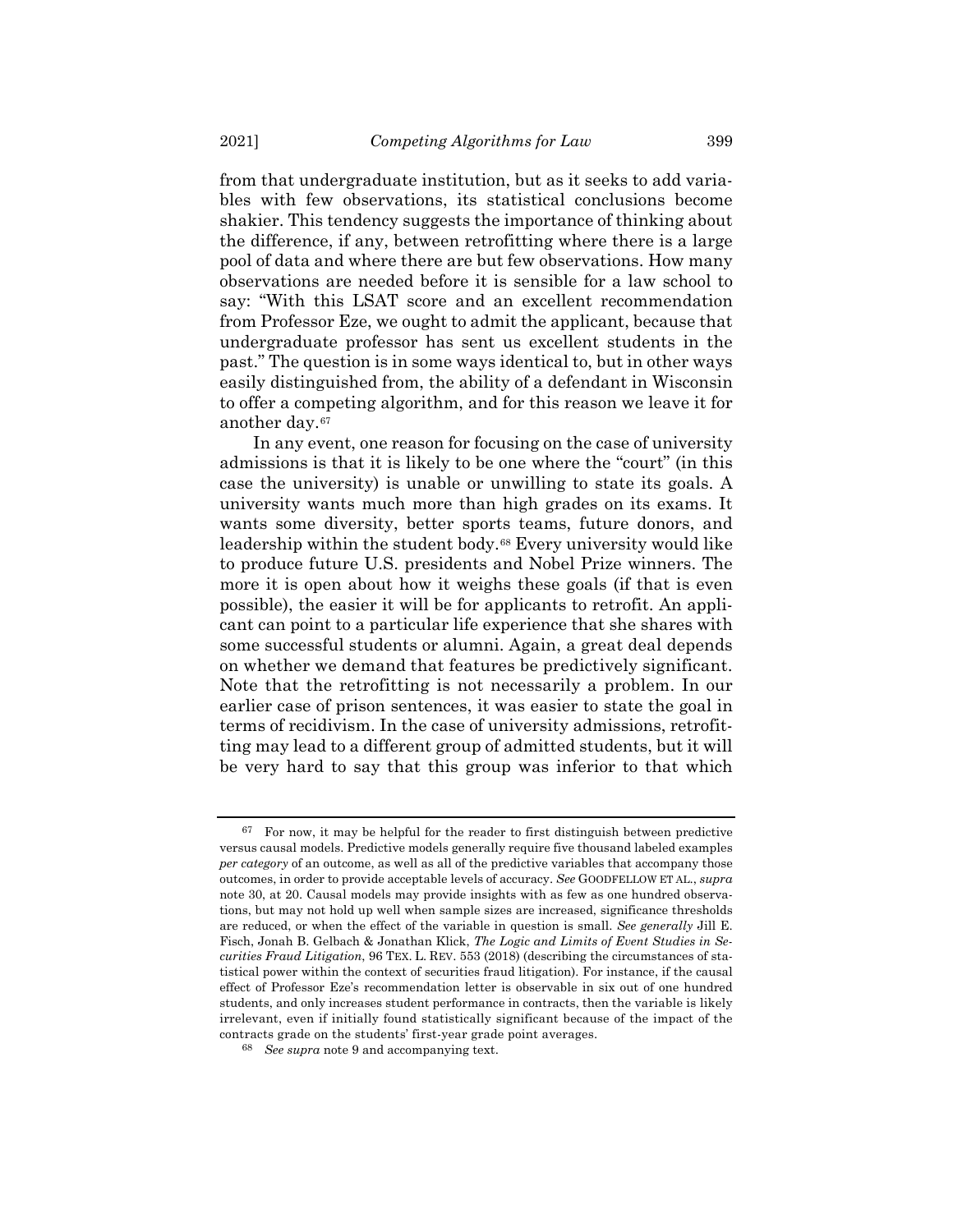would have been admitted by the university's earlier algorithm. The more complicated the goal, the harder it is to fault retrofitting. On the other hand, the more the goal is defined by a weighted set of multiple factors, the harder it might be for the retrofitter to overcome the defensive, and statistically powerful, case for setting aside data and then requiring independent testing and validation of the retrofitter's algorithm.

It may seem apparent that our applicant would be eager to see the university's algorithm and all of its data in order to successfully retrofit her candidacy. It is also tempting to make the argument that the candidate *should* be able to access the algorithm and data in order to legitimately plead her case, especially if the university only permits predictively useful variables. After all, if the applicant observes that a number of students who had worked at a car wash during high school performed extremely well at the university, then this observation could benefit the applicant and strengthen the university's algorithm at once. But this approach would be a mistake. Data must be set aside as a precondition for validation. Once again, testing an algorithm on withheld data permits the analyst to identify and discard unimportant variables and retain important ones. This critical step in the algorithmbuilding process reduces the likelihood of overfit and lends credi-bility to the final predictive model.<sup>[69](#page-33-0)</sup> It is impossible to credibly validate any variable as predictively important without testing. Withholding data from the applicant facilitates testing and permits her to legitimately assert that the car-wash variable matters. An applicant who is knowledgeable in data science, and confident in the car-wash variable, would demand that data be withheld so that she could convincingly validate that variable. If not, her reliance on car-wash experience is merely an unsubstantiated hypothesis made attractive for a moment through retrofitting and perhaps some claim about how working at a car wash teaches things that prove useful in the eyes of a university administrator.

The argument here has become complex and open to a variety of objections—but also to improvement. As a practical matter, universities might respond to the advantages and problems associated with competing algorithms and data division by announcing that they will admit 60% of their class on the basis of academic performance in various courses and standardized exam results, and that these admissions decisions will be made by the winning

<span id="page-33-0"></span><sup>69</sup> *See supra* note [45](#page-17-4) and accompanying text.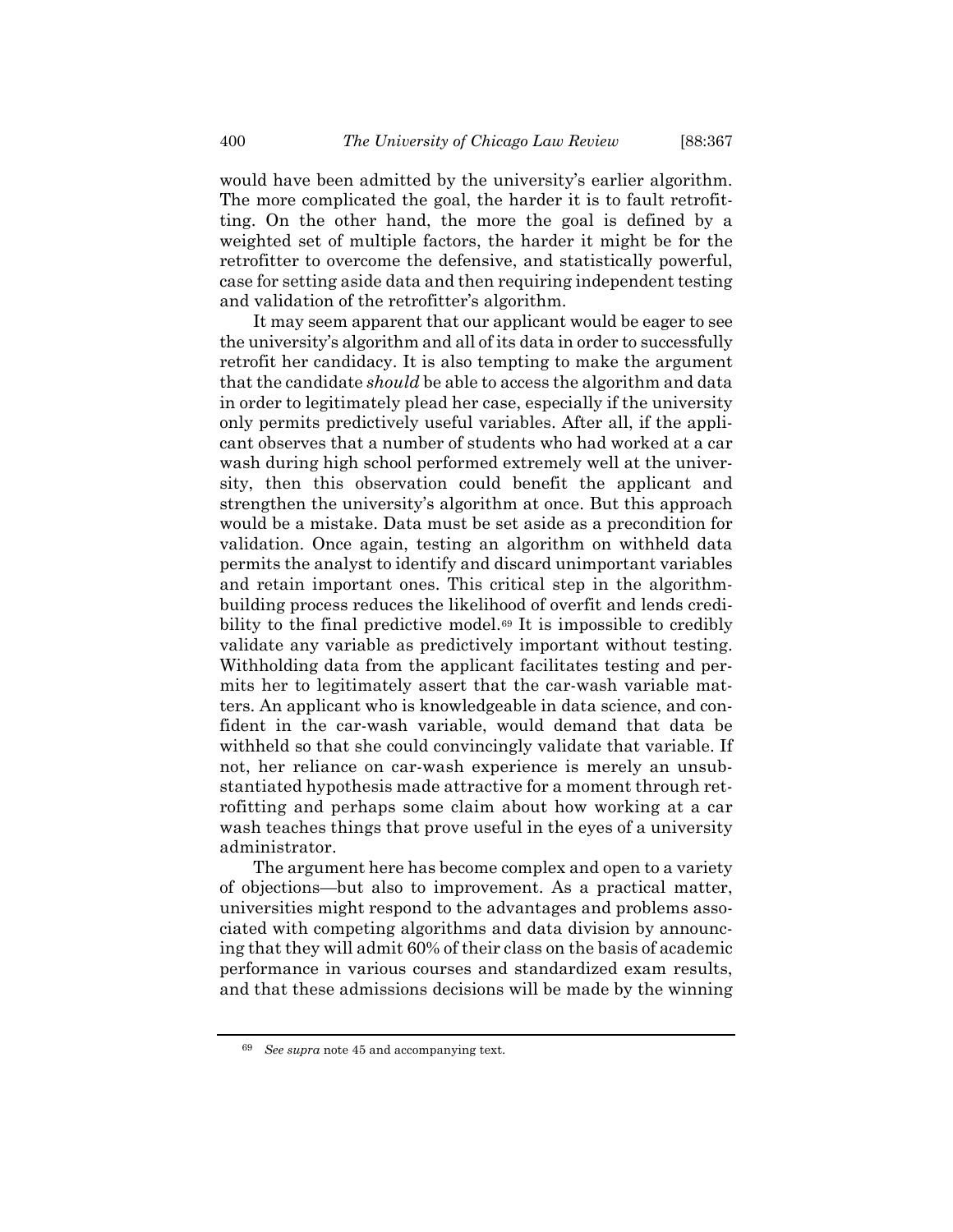algorithm. Interest groups and other observers might battle over the 60% number, but it is plausible that this will simply cause other universities to be secret about the percent of admissions decisions delegated to winning algorithms. The balance of the admitted class will be admitted by humans who can be expected to experiment with a variety of goals.

It is apparent that more thought should be given to the value of algorithmic features that do not meet the usual requirements for predictive importance, or its causal analog with which most readers, and certainly legal academics, are familiar: statistical significance. In some cases, statistical insignificance is not troubling. Think of a patron who has one bad meal in Restaurant *A* on Tuesday, and then one delicious experience in Restaurant *B* on Wednesday. The patron is then asked to choose the best location for a birthday dinner to be held the next month. It is perfectly rational for the patron to choose *B*, even though he has just one observation to call upon. If an algorithm were developed to predict good restaurant meals, the single observation would be of little use if statistical significance were required. On the other hand, most people intuit a Bayesian approach to the problem of choosing among restaurants.[70](#page-34-0) They might well choose Restaurant *C* over *A*, because no information is more promising than the single negative experience in *A*. The observer has no prior, let us say, and then the single positive experience in *B* updates the observer. It seems silly to say that the statistical insignificance means that there is no reason to expect *A* to be inferior to *B* or *C*. Note that if the birthday dinner is to be held on a Wednesday, it would be almost laughable for the observer to say that both *C* and *A* are fine choices because the data suggest that restaurants are disappointing on Tuesdays. A clever retrofitter, such as the owner of *A* who is eager for more business, might insist that the day of the week is the key variable, but common sense or priors push the observer to value the named restaurant much more than the day of the week.[71](#page-34-1)

<span id="page-34-0"></span><sup>70</sup> James Joyce, *Bayes' Theorem*, *in* THE STANFORD ENCYCLOPEDIA OF PHILOSOPHY (Edward N. Zalta ed., 2019), https://perma.cc/7H2D-FVXD ("[A] hypothesis is confirmed by any body of data that its truth renders probable.").

<span id="page-34-1"></span><sup>71</sup> Note that the singular addition of Tuesdays or Wednesdays can be chosen from many features such as time of day, whether it is sunny, the color of the restaurant floor, and other variables with no apparent connection to food quality. The inclusion of just one of many unapparent variables by the owner of *A* should be troubling, as it suggests a coincidental relationship (overfit) as well as strategic variable selection to reach a desired outcome (retrofit). In contrast, with a data set containing millions of observations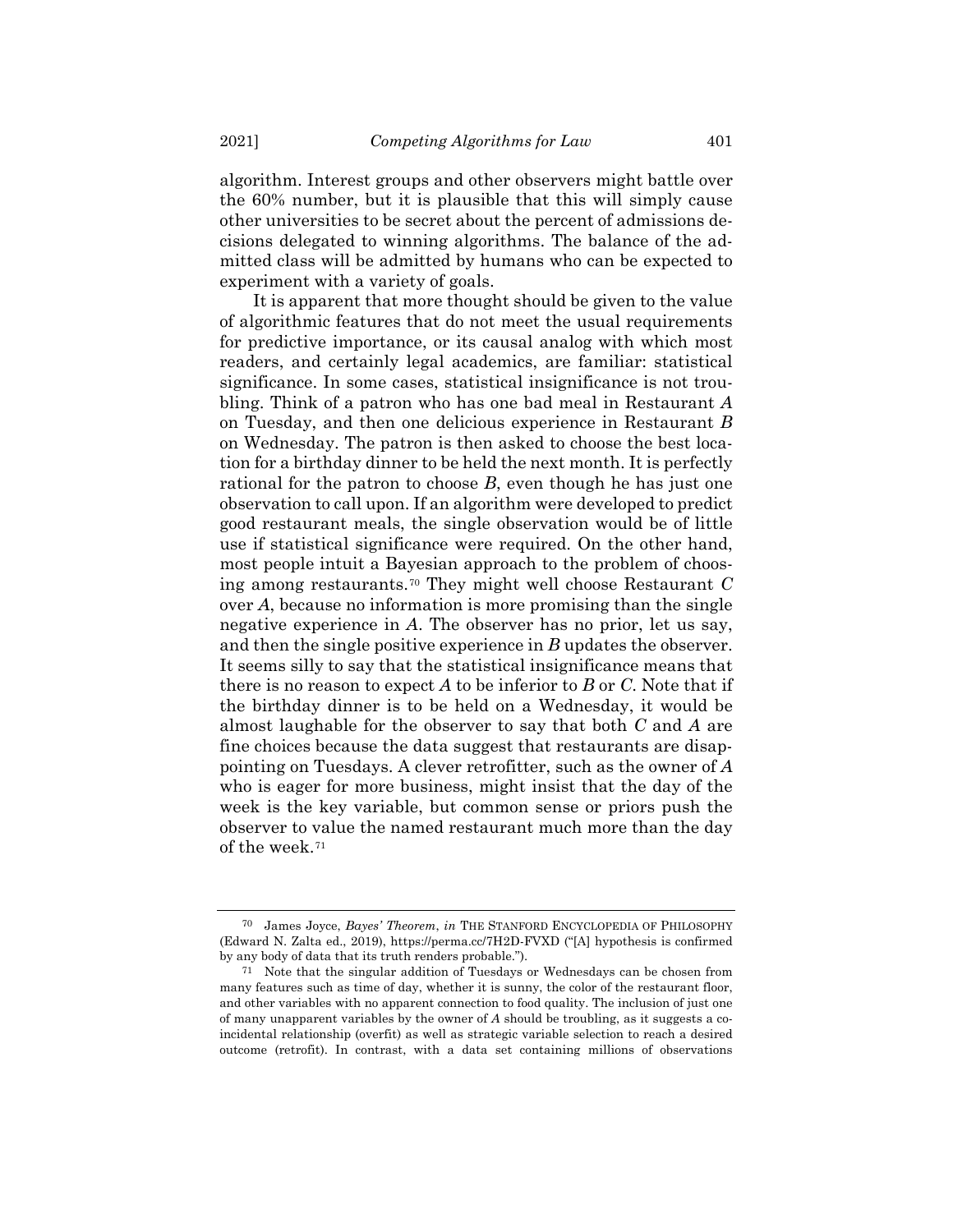The restaurant example and the importance of priors return us to the idea developed in Part I, that some theory can go a long way in accepting or rejecting retrofitted algorithms, and especially so with limited data and no opportunity to divide data. It is not mysterious that we value the statistically "insignificant" observation of one bad meal while rejecting the retrofitted algorithm that includes information about the number of letters in the last

#### B. Employment Decisions

name of the applicant's mother.

At first blush, employment decisions seem like a poor area for competing algorithms, because the data set for a given employer or even for a given job description in an industry is likely to be even smaller than that available to most universities, and thus of relatively limited use. The advantage of data science, and machine learning in particular, is its ability to find connections across large data sets, along with the ability to ignore or even disprove conventional stereotypes. A human is far more likely to rely on predictively insignificant variables; these may come with theories, but the theories are developed ex post. The human might say something like: "The best two CEOs I have observed during my career had law degrees, so we should hire a CEO with a law degree." Another human, or board member, might say: "Let us be careful about how we define 'best.' If we look at the rate of return on assets and correct for risk—and also compare the results with those earned by other firms in our industry—we get a better measure than just looking at the increase in our stock's price." Neither of these approaches requires data science, and it is arguable that the best CEO is someone who will work well alongside the company's existing employees in the state in which it conducts business. Data science is nearly useless here because there are few observations about CEO performance alongside many plausible factors. We do not have many observations, and competing algorithms are unlikely to improve decision-making.

Every student who searches for a good teacher for her particular learning style, and every faculty member looking for a new dean or colleague, is aware of this problem. A decent theory with an observation or two is likely to be more useful than a conventional data scientist or victor in a public competition among algorithm makers. Another way to make this point is to see that

unanticipated relationships can be revealed, but then inspected for plausibility and, finally but crucially, tested on withheld data.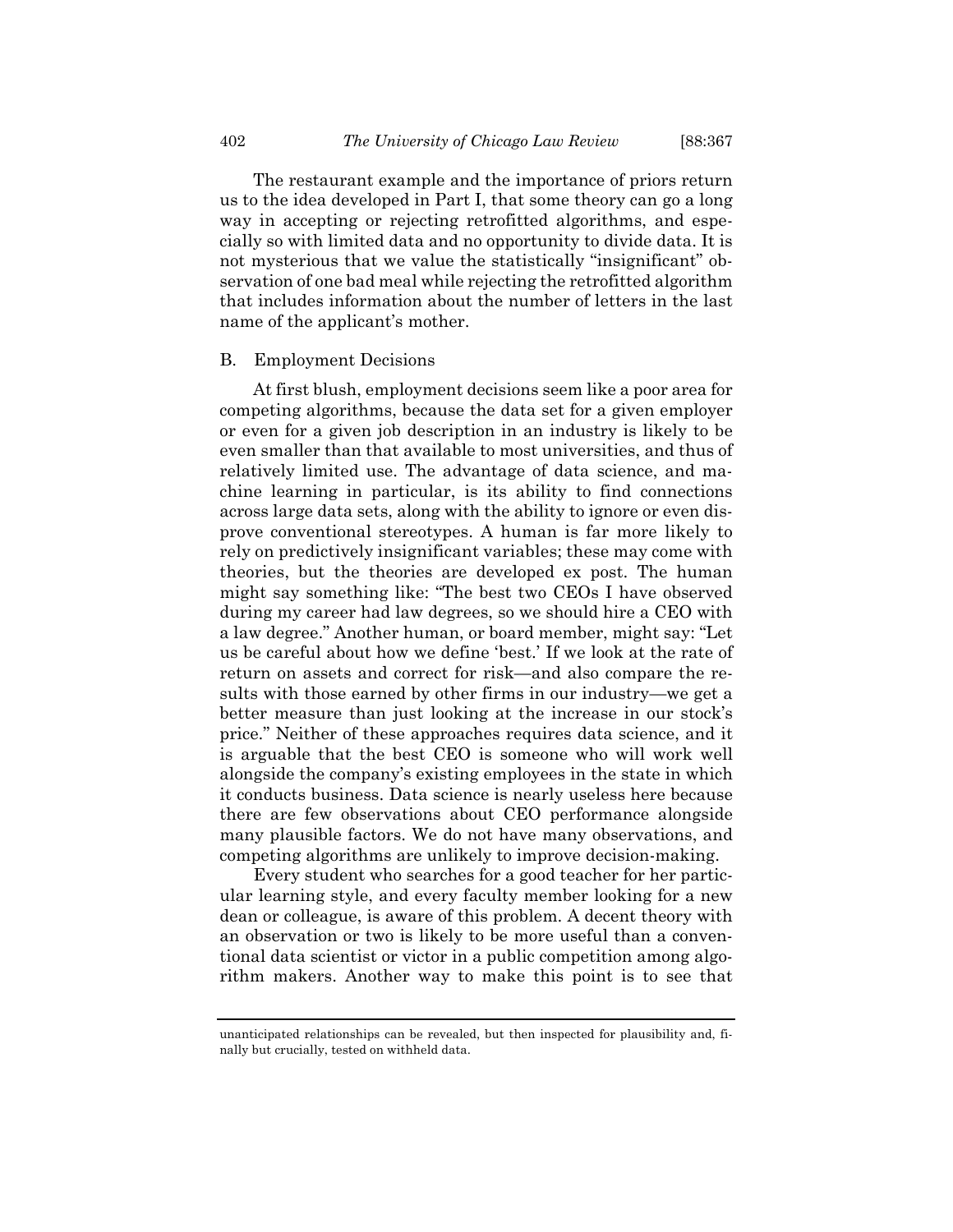dividing data is normally of little help in making employment decisions. We would ridicule a committee member who said: "We agree on who have been our two most successful faculty members over the past five years, and I note that both went to Columbia, both were 30 years old when hired, and both vacationed last summer in France. I will vote for candidates who possess these characteristics, and there is no point in interviewing anyone who does not." This is pure retrofitting, even though it is possible to construct theories about the value of these inputs. The usual means of testing the retrofit is unavailable. The same is true for most large organizations. The fact that diversity or teamwork is important adds to the skepticism about using data that an algorithm maker might discover. Moreover, it would be laughable if an applicant observed that the organization favored Columbia graduates, and then said at an interview: "I can discern your hiring pattern, but actually the last three Nobel Prize–winning faculty members you had were all born on September the 14th, no other faculty members were born on that date, and I too was born on the 14th of September." The statistical observation would hardly be helped with some theory about why September babies were especially talented.

It is tempting to say that these examples show that predictive significance is important. Perhaps it is important for finding a lemon in a haystack, as when excluding the bad restaurant discussed in the previous Section—since there may be many observations to support this finding—but not so useful for finding a treasure, or needle, in the haystack, when there will likely be very few observations. The characteristics of two faculty members or two CEOs do not provide much useful information. On the other hand, perhaps the right question is not whether hiring can be done well with statistical methods and competing algorithms, but rather whether the algorithmic approach is superior to the familiar one that convinces some hiring committee chairpersons that they are good at identifying talent. Humans tend to use homemade algorithms, or simply hypotheses, and these are not tested for predictive significance.

Despite all this skepticism, there is room for competing algorithms in the employment market. For example, an employer might say that it values the number of patents awarded, or a university might say that it values citation counts. It becomes apparent that it hires applicants who have succeeded along these metrics while they are on the job market. A competing algorithm might now be structured by looking at the performance of all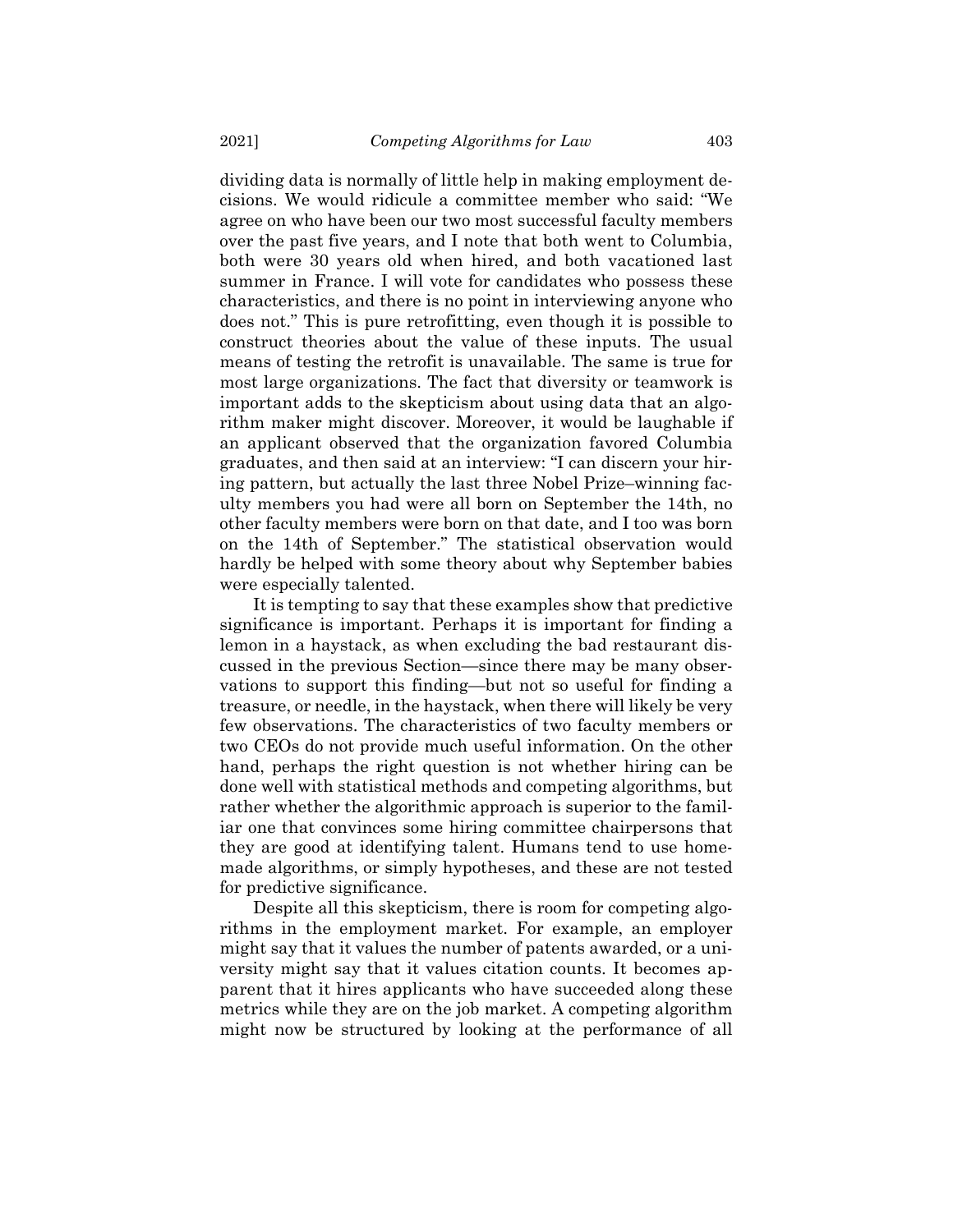success stories across the country. If every Nobel Prize winner started out at the University of Chicago and had been hired at Chicago after graduate school at Berkeley, then there might be a case for Columbia's interviewing only those applicants who are presently at Chicago and who were also educated at Berkeley. Further retrofitting by applicants is unlikely to yield anything useful. But the important point is that data science is now barely appropriate. The data set has grown, it might be divisible in two and even in three, and the objection based on predictive importance is no more powerful here than it is with respect to the conventional human-directed hiring process. A strange way to say this last point is that algorithms that make room for predictively unimportant and irregular features should be rejected in favor of a Bayesian approach that depends on priors—and which relies on theories that are not themselves developed after the evidence is in. Retrofitting is a problem for Bayesian humans as it is for algorithmic decision-making.

### III. SYNTHETIC ALGORITHMS

### A. Inferring Counterfactuals

Much of the enthusiasm for introducing algorithms in law is based upon the false belief that algorithmic decisions are completely data driven. As we have seen, *W* can only study the behavior of those who were set free, and then make educated guesses about how those who remained incarcerated might have acted had they been released. If *W* ignores these retained persons, *W*'s data set is severely biased or simply uninformed; we would like to account for past errors and successes, and some of the errors involved retaining prisoners who would have imposed no costs if released. *W*'s assessment of the incarcerated group is especially important because judges choose continued incarceration for a reason. The incarcerated group is hardly random.[72](#page-37-0) Algorithmic performance depends upon how accurately *W* can infer what would have happened to the incarcerated defendants had they been paroled or granted bail. Clearly, this algorithmic decision is based upon severely limited data. A complete solution is stubbornly imperfect. A larger data set is not the answer because the type of data required by *W* does not exist. In short, *W* must infer a

<span id="page-37-0"></span><sup>72</sup> This means that omitted-variable bias poses a significant challenge since unobserved characteristics of jailed defendants will very likely be correlated with the fact that they have been jailed.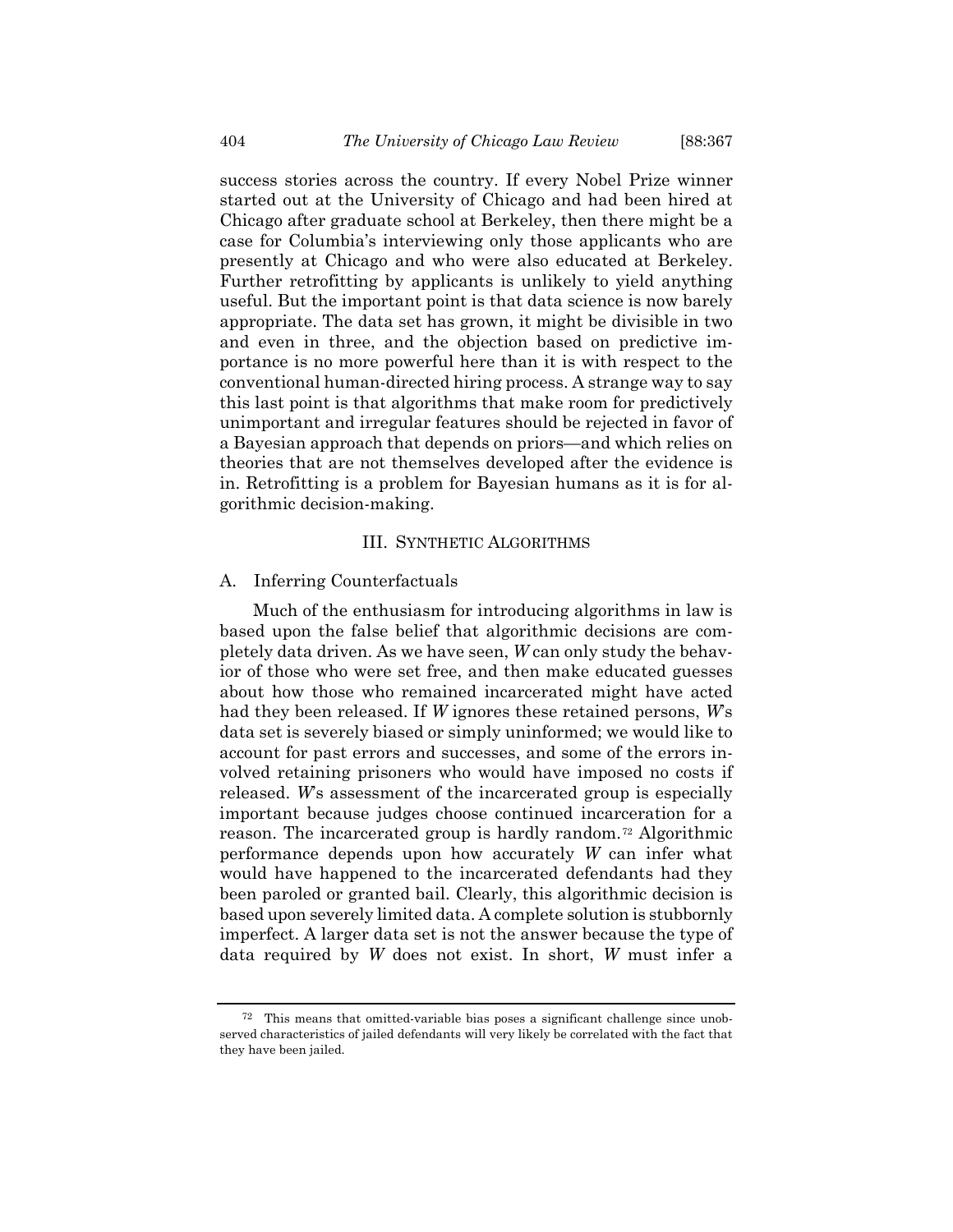counterfactual. This inference is based upon observable data, and gaps are filled with theory and assumptions to produce what we might call a synthetic, as opposed to a data-driven, algorithm.[73](#page-38-0)

The challenge of such synthetic algorithms is quite different from that of predicting the future when circumstances have changed. In the case of stocks, we do not expect an algorithm to do particularly well in predicting the price of a given stock one month from today because there are many omitted variables.<sup>[74](#page-38-1)</sup> Some of these are inevitable simply because of the passage of time. Similarly, the behavior of people released from prison in 2021 may be affected by many factors that were unobserved (and even nonexistent) in 2019. Machine learning's ability to handle many variables at once is its strength, but omitted variables in-evitably limit algorithmic performance.<sup>[75](#page-38-2)</sup> In contrast, the challenge with respect to predicting behavior after release from prison comes largely from all the unobserved counterfactuals; an entire category of data is missing. The same is true in medicine because we are normally unwilling to randomize in certain ways; we will not deny medical treatment or food types to subjects, and certainly not to randomly selected subjects. In both settings, we are at the mercy of our ability to theorize about the hypothetical outcomes of some class of persistently unobservable events or the discovery of natural experiments.

Notice how many problems are solved if the task is to develop an identification, or "pattern-matching," algorithm, as it is sometimes called. For example, many humans are good at identifying

<span id="page-38-0"></span><sup>73</sup> Statistical methods that use theory and assumptions to label data are sometimes called synthetic methods. Throughout this Part, we have these methods in mind.

<span id="page-38-1"></span><sup>74</sup> Compare stock prediction to the frequently cited (and puffed up) examples of machine learning's triumphs in games of Jeopardy, Chess, and Go. Machines triumph in those games because the rules are fixed, variables are tractable, and the prediction environment is stable. Deep Blue, Stockfish, and AlphaGo would undoubtedly perform less successfully if the rules of Trivia, Chess, and Go changed every few years. *See* David Silver et al., *A General Reinforcement Learning Algorithm that Masters Chess, Shogi, and Go Through Self-Play*, 362 SCI. 1140, 1140 (2018) (noting that "[t]he strongest programs are based on a combination of sophisticated search techniques, domain-specific adaptations, and handcrafted evaluation functions that have been refined by human experts over several decades," but that programs like AlphaZero have also achieved success by learning through self-play after being given no domain knowledge except for the game rules); *see also* David Silver, Thomas Hubert, Julian Schrittwieser & Demis Hassabis, *AlphaZero: Shedding New Light on Chess, Shogi, and Go*, DEEPMIND (Dec. 6, 2018), https://perma.cc/DWQ5-EAUG (pointing out that "[t]raditional chess engines—including the world computer chess champion Stockfish and IBM's ground-breaking Deep Blue rely on thousands of rules and heuristics handcrafted by strong human players that try to account for every eventuality in a game").

<span id="page-38-2"></span><sup>75</sup> *See* LESLIE VALIANT, PROBABLY APPROXIMATELY CORRECT 61–62 (2013) (explaining that learning cannot occur when the context of a generalization is changing).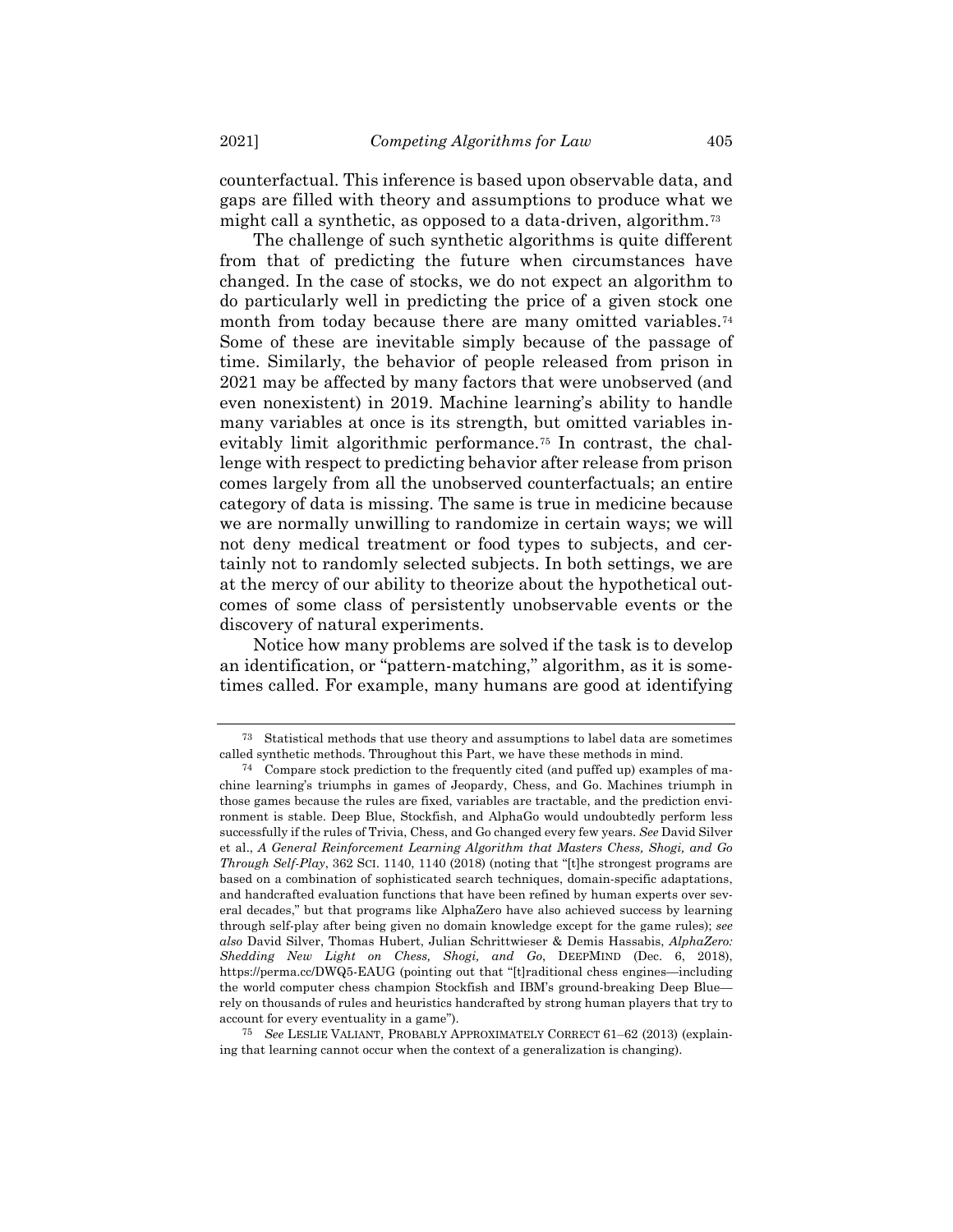plants and even other humans. We see faces and recognize people we have seen before, or have seen on television or in photographs. Few of us would be any good at these tasks if there were millions of subjects to identify because we can keep just hundreds or several thousand in mind. A machine can obviously keep more samples in mind. Computer scientists have worked hard on patternmatching algorithms. It is easy to see the application to police work. Intuitively, it seems that machine learning has an easier task here. Every time it correctly identifies a face or body, and every time it misidentifies one, it improves its knowledge base. Moreover, the challenge of changing circumstances can be met by updating pictures in the data bank, and this improves facial recognition by both humans and machines. The algorithm improves with each success and failure. In contrast, the judge (and the statistician working in criminal law) does not get to see what would have happened to people who remain incarcerated. Whether the incarcerated defendant, if he had been released, would have flown the jurisdiction or committed a crime remains unknown.

### B. Judicial Faith in Synthetic Algorithms

Most machine learning applications resolve these unknowns, or "unlabeled outcomes," with probability scores or Bayesian procedures that essentially assume that the jailed defendant's propensity to flee or recidivate is well matched by the propensity of a released defendant with similar characteristics.[76](#page-39-0) Thus, if *W* observes that a released defendant, *B1*, with characteristics *Q* and *R*, flees the jurisdiction soon after release, then *W* will impute the flight label to retained defendant *C*, who shares the same characteristics, perhaps with some adjustment for factors that are shared or not shared with other released defendants, *B2* and *B3*, whose behaviors have also been observed. The problem with this approach, of course, is that judges or algorithms may have selected *B1*, *B2*, and *B3* for early release without noting various characteristics. Suppose *W* thoroughly examines criminal histories and age but fails to record the *B*s' early childhood experiences or church attendance. *W* may have thought that these histories could not possibly be relevant or that the *B*s may not

<span id="page-39-0"></span><sup>76</sup> *See* Kleinberg et al., *supra* note [1,](#page-1-4) at 244 (noting that recent work in computer science on bail algorithms acknowledges the problem of unobserved counterfactuals and that all of the methods for addressing it "rely on a 'selection on observables' assumption to impute outcomes [to jailed defendants]").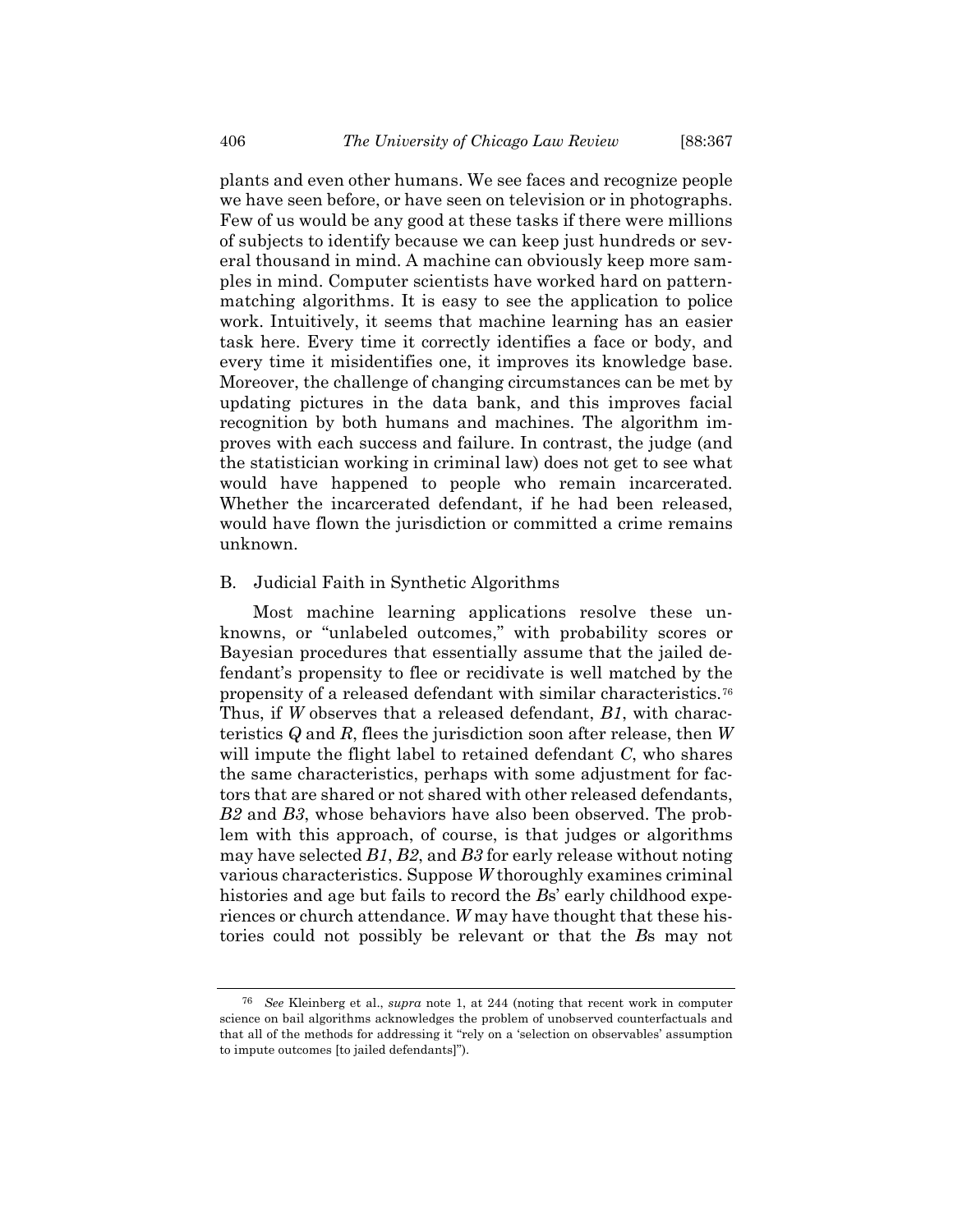recollect facts from their own childhood.[77](#page-40-0) Inasmuch as *C*'s early childhood strongly resembles those of *B1*, *B2*, and *B3*, *W*'s limited information may be unfortunate, though it is often not particularly problematic. The unobserved variables do not, after all, change *C*'s propensity to misbehave after release, but it could well be that the failure to note the similar childhood experiences of *C* and the *B*s leads to a false prediction about *C*'s suitability for early release.

### 1. Algorithms without theory.

Recent work has attempted to demonstrate how algorithms like *W1* can improve upon judicial decisions to grant release by predicting the flight and recidivism risk of defendants that the judge has already decided to release.[78](#page-40-1) Suppose *W* demonstrates that the riskiest 1% of defendants, such as those who have committed violent crimes, recidivate at a rate of 60%. Suppose further that judges, in the aggregate, would on their own release these defendants at a rate of 45%. By retaining those whom the algorithm predicts to be high-risk, but that a lenient judge would otherwise release, overall accuracy can be improved. While it is possible that high-risk defendants may possess unobserved characteristics, the data on released high-risk defendants can show whether those that the algorithm predicts to be high-risk actually recidivate. While this approach may partially sidestep the challenge of inferring counterfactuals, it does nothing to address the reality of changed circumstances.[79](#page-40-2) The environment of the riskiest 1% of defendants in 2020 may change, perhaps because new medicines become available or technical courses are offered to at-risk offenders.

This approach also fails to address the judge's (or society's) appetite for risk, but that failure is manageable. Incarceration is costly, but so is recidivism. One approach is to structure the algorithm so that it matches the risk level (or expected net cost) that has been produced by judges in the recent past. A successful algorithm will do this and incarcerate fewer people, thus reducing social costs. An alternative is to match the level of incarceration

<span id="page-40-0"></span><sup>77</sup> Childhood amnesia is documented and likely. *See* Mark L. Howe, *Memory Development*, *in* 2 HANDBOOK OF CHILD PSYCHOLOGY AND DEVELOPMENT SCIENCE 203, 217 (Richard M. Lerner, Lynn S. Liben & Ulrich Mueller eds., 7th ed. 2015) (noting that even memories which do occur within the first five to ten postnatal years tend to be poorly integrated and less durable).

<sup>78</sup> Kleinberg et al., *supra* note [1,](#page-1-4) at 261–69.

<span id="page-40-2"></span><span id="page-40-1"></span><sup>79</sup> It also cannot observe the behavior of the defendants jailed by the most lenient judges.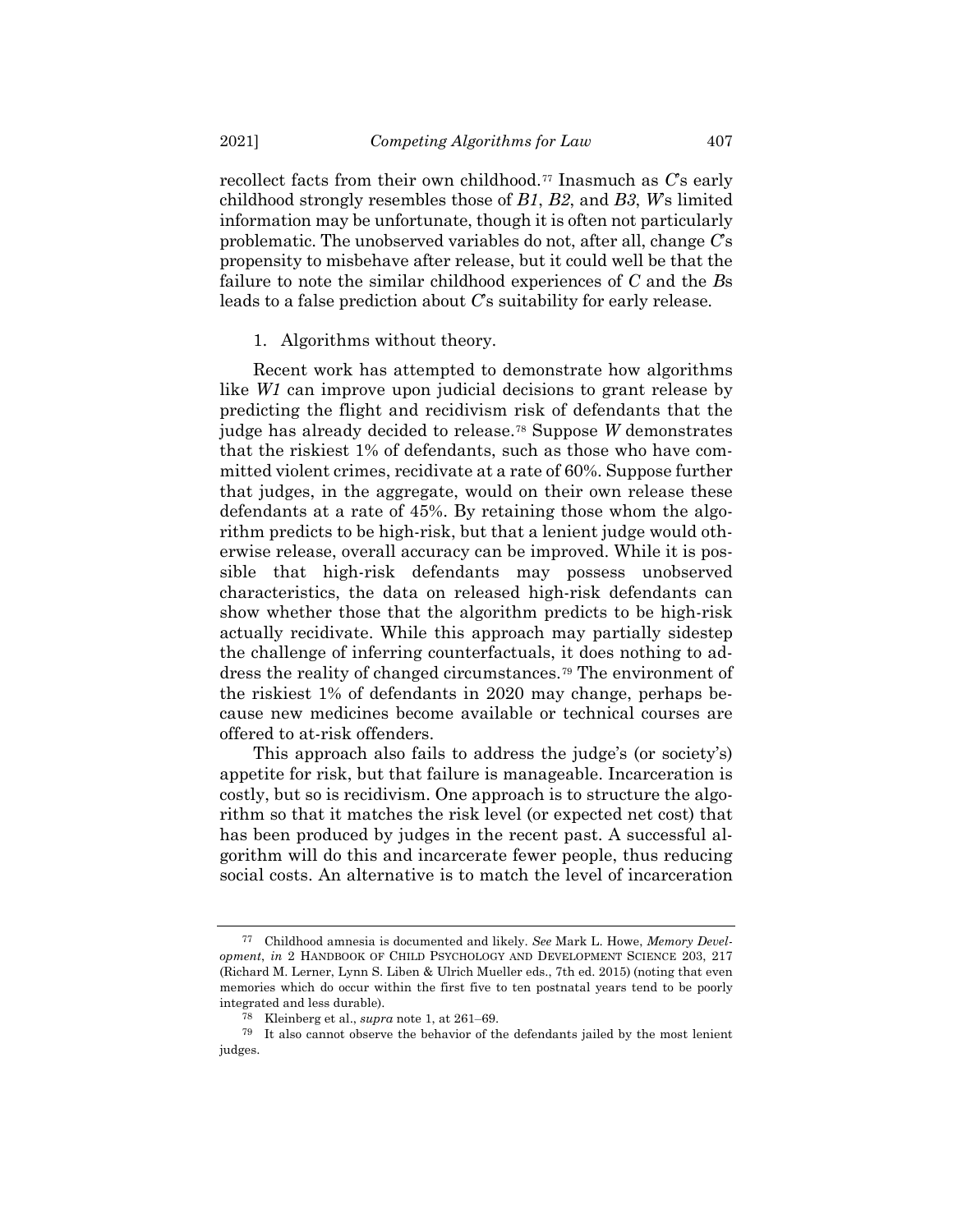that has been accepted in the past, but to show that the outcome of algorithmic decision-making that is now used reduces serious recidivism. Note, in passing, that it is easy to imagine that some judges are better than others, and that the *W1* algorithm should be used in place of some judges but not others.

### 2. From facial recognition to trademark confusion.

It is important (for judges and all of us) to be skeptical of synthetic approaches that require questionable assumptions. Empirically minded legal academics are often impressed with large data sets when it is the quality of hypotheses that matters most. Facial recognition software is so successful because it operates in a setting where data alone serve the needs of machine learning. Synthetic algorithms, on the other hand, require good theory and assumptions. Virtually every legal application will require synthetic algorithms because unobserved counterfactuals are in-volved, and thus some theory is required, as discussed earlier.<sup>[80](#page-41-0)</sup>

Consider, for example, an application to the law regarding trademark confusion. Imagine that the British firm that owns the Holiday Inn brand hotels wants to show that a new set of hotels, bearing the brand name of Holiday Hotels, infringes on its Holiday Inn trademark. The claim is that the name confuses customers who may have a bad experience at a Holiday Hotel and therefore downgrade their view of Holiday Inns. Plaintiff must show that consumers are in fact confused; they do in fact see a Holiday Hotel and think it is related to Holiday Inn. Courts have adopted a multifactor test to assess this sort of confusion. Most jurisdictions evaluate the "similarity of the marks" and permit parties to support their claims with survey evidence of confusion.[81](#page-41-1) Similarity is typically established by experts and resolved by fact finders, but imagine that *P*, the owner of Holiday Inn, develops an algorithm, similar to facial recognition, that precisely measures the number and placement of pixels, as well as their color, in order to provide evidence of trademark similarity. Suppose further that *P*'s algorithm returns a similarity score. It should be obvious that

<span id="page-41-0"></span><sup>80</sup> *See supra* Part II.A; *see also* Fagan & Levmore, *supra* not[e 4,](#page-2-2) at 24–25 (noting that law often allocates mutually exclusive rights simultaneously, thereby creating winners and losers and that allocation, like imprisonment, creates unobserved counterfactuals).

<span id="page-41-1"></span><sup>81</sup> *See, e.g.*, AMF Inc. v. Sleekcraft Boats, 599 F.2d 341, 348 (9th Cir. 1979) (listing "similarity of the marks" as a factor relevant to likelihood of confusion); Polaroid Corp. v. Polarad Elecs. Corp., 287 F.2d 492, 495 (2d Cir. 1961) (Friendly, J.) (noting that "[w]here the products are different, the prior owner's chance of success is a function of many variables," including "the strength of his mark" and "the degree of similarity between the two marks").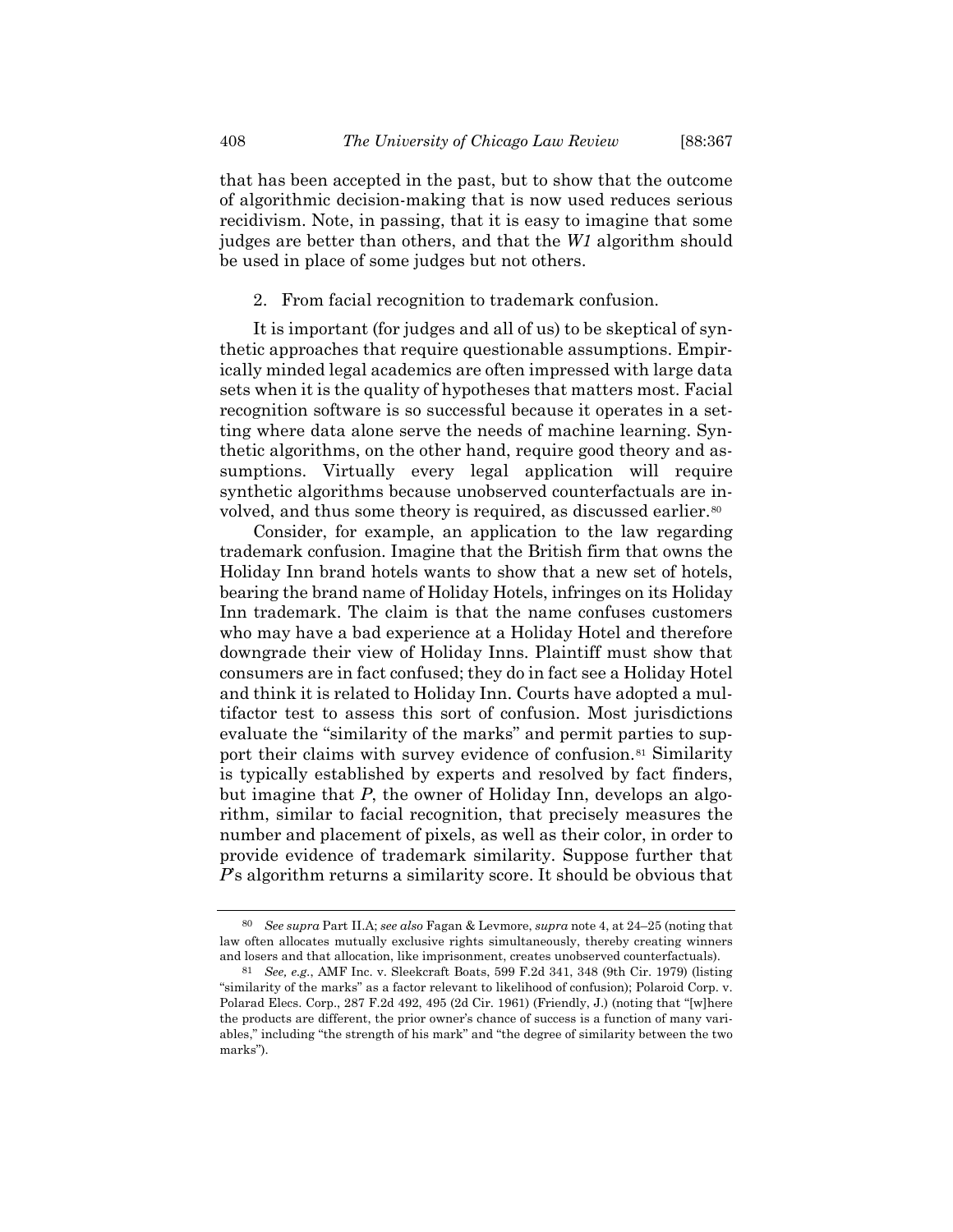if *D*, the owner of Holiday Hotel, were to develop an algorithm based upon the number, placement, and color of pixels, *D*'s result would approximate *P*'s. The similarity score is objectively derived from the underlying data, and is identical in approach to the pattern-matching and facial recognition algorithms. It generally requires no additional theory or assumptions to assess the fact, or likelihood, of confusion.[82](#page-42-0)

But *P* and *D* will also argue about the other, established "confusion factors," including the evaluation of survey evidence. Surveys generally consist of litigants simply showing the two marks to a sample of consumers and asking them if they would be confused. Clever, and well paid, marketing experts might show several pictures and then ask which brand is more likely to offer a swimming pool. If consumers cannot recall that it was all the Holiday Inns they were shown, but only one in eight of the Holiday Hotels, then they are confused. *P* will prevail on this "evidence of confusion" factor if the judge or jury is impressed with *P*'s survey evidence.

Note the similarity of the trademark problem to that of assessing postrelease criminality. Judges (and algorithms) can observe the characteristics of products and their trademarks as they can those of incarcerated defendants, and they can then predict confusion and recidivism on the basis of observed characteristics. However, they cannot easily label a trademark as confusing or a defendant as a recidivist unless they permit free circulation of trademarks and defendants, and then observe outcomes. It is conceivable that enough customers can be found who have actually passed both Holiday Inns and Holiday Hotels, but even then, these are unlikely to be typical or randomly drawn customers. As a practical matter, the only solution is to assign hypothetical and unobserved labels to the incarcerated defendants and some likely hotel customers.

Law's faith in the accuracy of a synthetic algorithm about bail or shortened prison sentences should be predicated upon the credibility of the assumptions and theory required to assign those labels. Survey evidence in trademark confusion cases can be understood the same way. The credibility of the survey depends on how well the responses of the sampled consumers replicates the actual confusion that would have occurred throughout the population, or potential customers, had the trademark been permitted to circulate. We ought to prefer the survey evidence based on subjects

<span id="page-42-0"></span><sup>82</sup> Note that  $P$  and  $D$  must evaluate the same trademark under identical conditions to reach this result. Perhaps *P* may insist on evaluating the trademark at night, in dim light. Even data-driven algorithmic decisions depend upon human data selection. *See supra* not[e 4.](#page-2-2)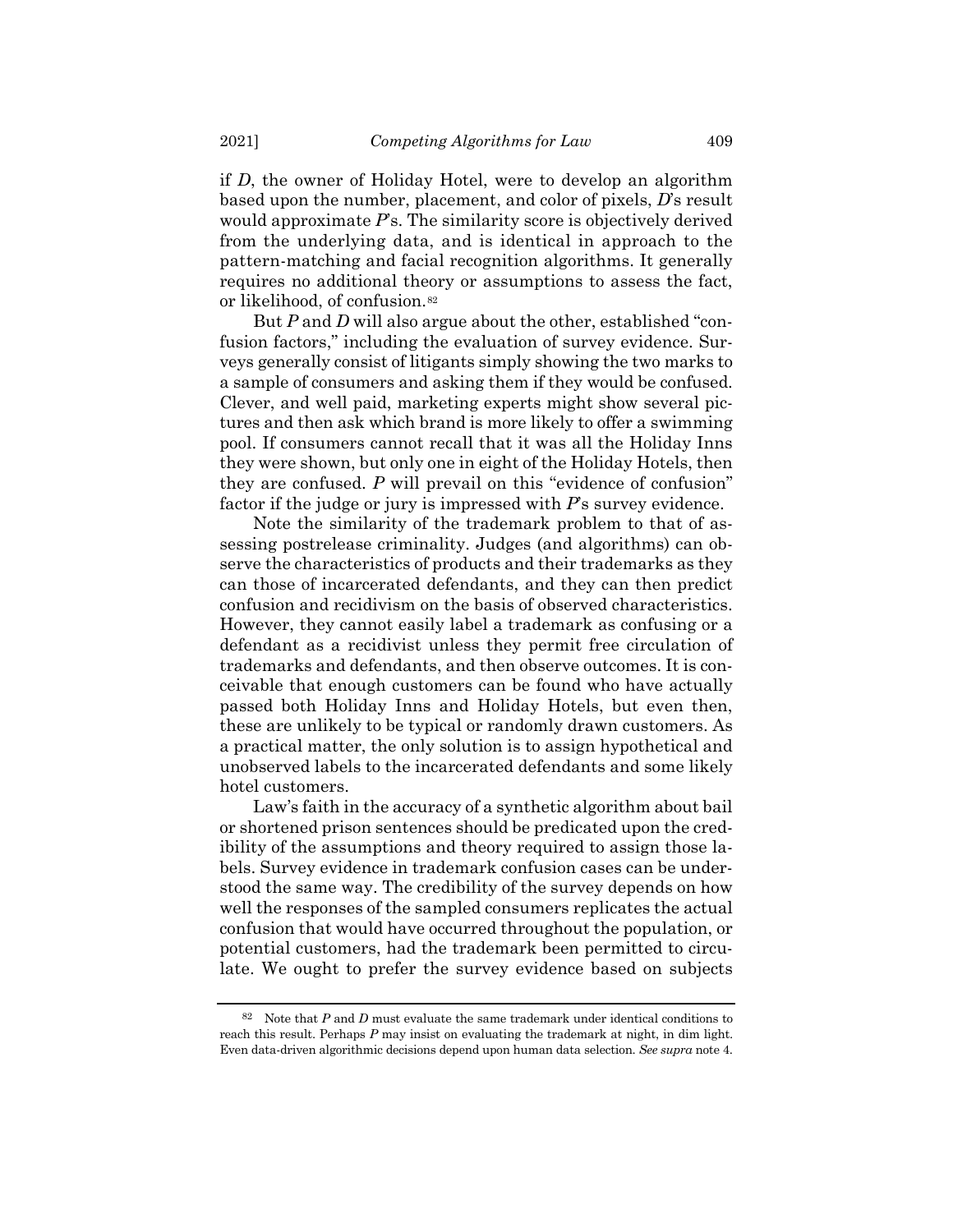who more closely resemble likely future customers. Courts should certainly prefer larger over smaller sets of subjects, though it might be quite difficult to discover that *P* or *D* hired multiple marketing experts and now simply brings to court the one whose result puts its claim in the best light. Law is a long way from requiring prespecification of experimental methods.

Basic algorithmic tasks which are purely data driven, such as pattern matching and facial recognition, can be embraced to the extent that the future is likely to resemble the past, and the data represent the true population. Competitions for superior accuracy are then likely to be resolved on the basis of data volume, enhanced by the suitable division and withholding of data, as discussed in Part I.A. But when law is faced with unobserved counterfactuals, the problem (and its solution) is more complicated. In such cases, analytically sound hypotheses matter more than large data sets. Intuitions and serious work about financial markets offer an easy way to see this point. We have suggested that competition among algorithms, or even among marketing studies, offers a way for courts to find their way toward improved decisions that benefit from data and empirical methods. Still, when there are missing data because of unavailable counterfactuals or other reasons, synthetic algorithms come into play. Law now faces the difficult problem of seemingly attractive but misleading arguments, and we have suggested that competition among algorithms—even competitions outsourced to the public and the growing number of curious and remarkably skilled data scientists eager to construct winning algorithms—may be the thing of the future.

It is apparent that law presents a tough challenge for machine learning. Most legal questions present small data sets, changed circumstances, and unobserved outcomes. Legal problems could not be more different than problems of facial recognition. Law needs prediction rather than identification algorithms. It may be an easy thing for machines to do better than judges, but the important task is likely to be to convince judges that they can get the most out of machine learning by sponsoring competitions among algorithms.[83](#page-43-0) Judges and other lawmakers may not like

\* \* \*

<span id="page-43-0"></span><sup>83</sup> *Cf.* Nina Grgić-Hlača, Christoph Engel & Krishna P. Gummadi, *Human Decision Making with Machine Assistance: An Experiment on Bailing and Jailing*, 3 PROC. ACM ON HUM.-COMPUT. INTERACTION, art. 178, 2019, at 7–11 (conducting an experiment and finding that giving machine advice on recidivism to lay judges has only a small effect, and is biased in the direction of predicting no future criminal behavior).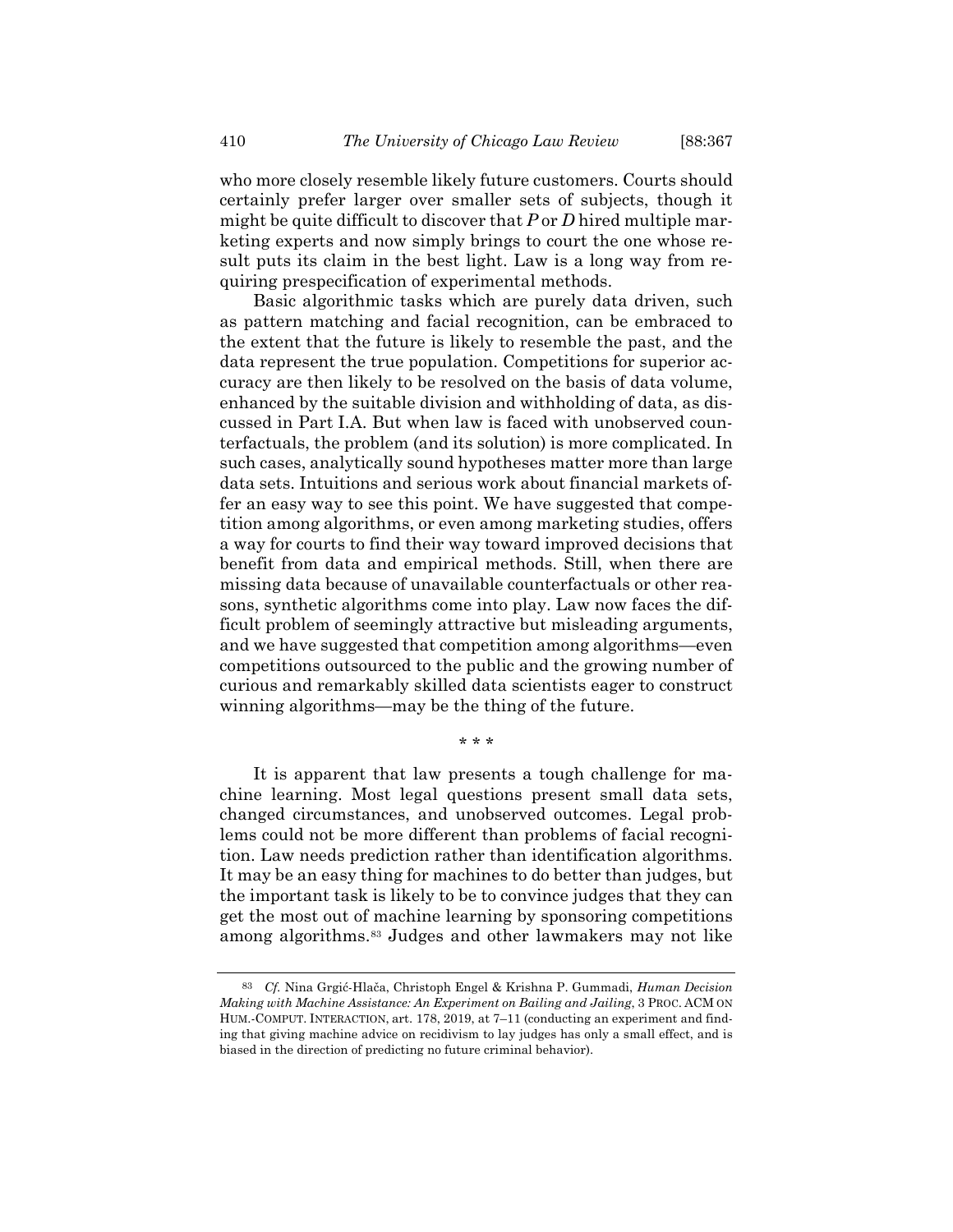the idea that law can be outsourced, but we have shown that competing algorithms offer an attractive strategy for bringing data analysis into legal decision-making.

#### **CONCLUSION**

Machine learning has, inevitably, found its way into law and is likely to expand its reach. This Article has exposed some of the problems that this new method—developed in settings with much larger data sets than are normally found in law, and without the complexity that unobserved outcomes present in law—presents for lawmakers. Beginning with the competition between prosecutors and criminal defendants, we have developed several novel solutions that should find their place in a variety of legal areas, beginning with criminal sentencing influenced by the likelihood that released persons will become recidivists.

First, there should be some limits on the ability of the second mover (normally the sentenced offender) to introduce an algorithm that is more favorable to him than that introduced by the state. The key insight here is that the second mover, especially if well funded, can tilt the algorithm in a way that favors his own characteristics. He is able to retrofit data. He should, however, be allowed to explain to a judge why these individual characteristics matter, but it is poor statistics to allow an algorithm that was able to be retrofitted. A more sophisticated innovation is to allow the second mover to participate at the very outset in a competition among algorithms without knowing the content and strategy of other algorithms. Without this knowledge it is unlikely that retrofitting will be much help. Finally, and most interestingly, the state (or a party or court involved in a civil case or in constructing tax or environmental policy) might discover the best algorithm, and certainly one that performs better than human judges who will still be able to specify how success is to be measured, by encouraging a public competition. The trick here is to withhold data and then test competing algorithms on withheld data. Funds that the state now uses to present empirical evidence could be used to reward winning algorithms, whether produced by a defendant, a law school clinic, or, more likely, by a mere enthusiast who has developed talent in the new area of data science. An obvious advantage of this approach is that it levels the playing field for impoverished defendants. Some of the energy now directed to finance and other profitable fields could be used to improve law.

This Article has also addressed the problem of unobserved data, and the need for synthetic algorithms to take account of